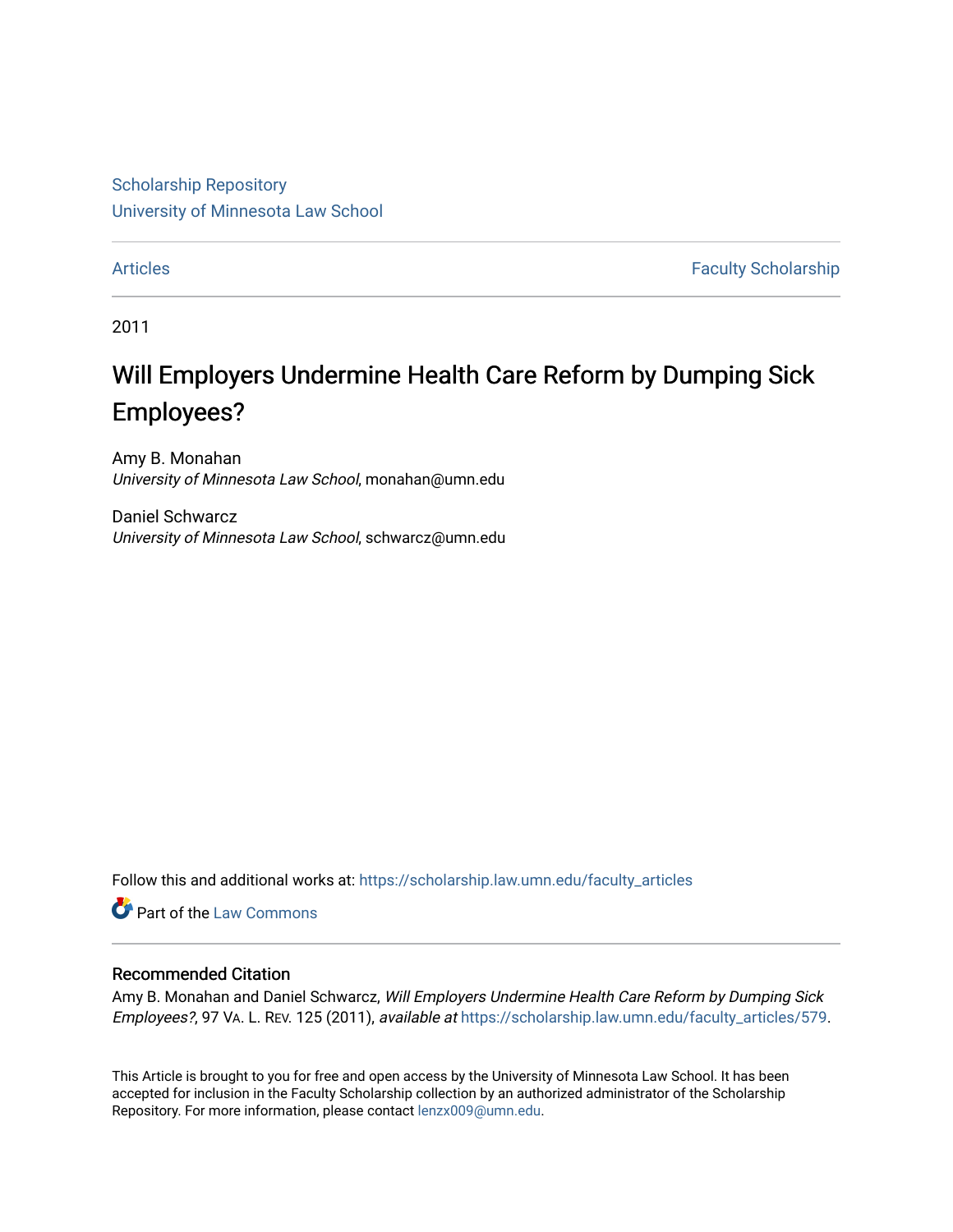# WILL EMPLOYERS UNDERMINE HEALTH CARE REFORM BY DUMPING SICK EMPLOYEES?

*Amy Monahan & Daniel Schwarcz*<sup>∗</sup>

| INTRODUCTION                                              | 126 |
|-----------------------------------------------------------|-----|
| I. ACA, RISK CLASSIFICATION, AND THE PROSPECT OF          |     |
|                                                           |     |
|                                                           |     |
| B. ACA's Reform of Risk Classification in Individual      |     |
| Markets                                                   | 136 |
| 1. ACA's Regulation of Direct Risk Classification in      |     |
|                                                           |     |
| 2. ACA's Efforts to Limit Indirect Risk Classification in |     |
|                                                           |     |
|                                                           |     |
| b. Provider Networks and Exchanges  139                   |     |
|                                                           |     |
| C. ACA's Reform of Group Markets and the Capacity of      |     |
|                                                           |     |
| 1. Regulation of Employer Plans Pre-ACA 143               |     |
| 2. ACA's Regulation of Direct Risk Classification in      |     |
| Group Markets                                             |     |
| 3. ACA's (Lack of) Regulation of Indirect Risk            |     |
|                                                           |     |
|                                                           |     |
|                                                           |     |
|                                                           |     |
|                                                           |     |
|                                                           |     |
|                                                           |     |
|                                                           |     |

<sup>∗</sup> Amy Monahan (monahan@umn.edu) and Daniel Schwarcz (schwarcz@umn.edu) are both Associate Professors of Law at the University of Minnesota Law School. For helpful comments and suggestions, we thank Kenneth Abraham, Tom Baker, I. Glenn Cohen, Mark Hall, Kristin Hickman, Allison Hoffman, David Hyman, Timothy Jost, Elizabeth Weeks Leonard, Maureen Maly, Brett McDonnell, Edwin Park, Arden Rowell, and Susan Wolf, as well as participants at the University of Illinois College of Law faculty workshop.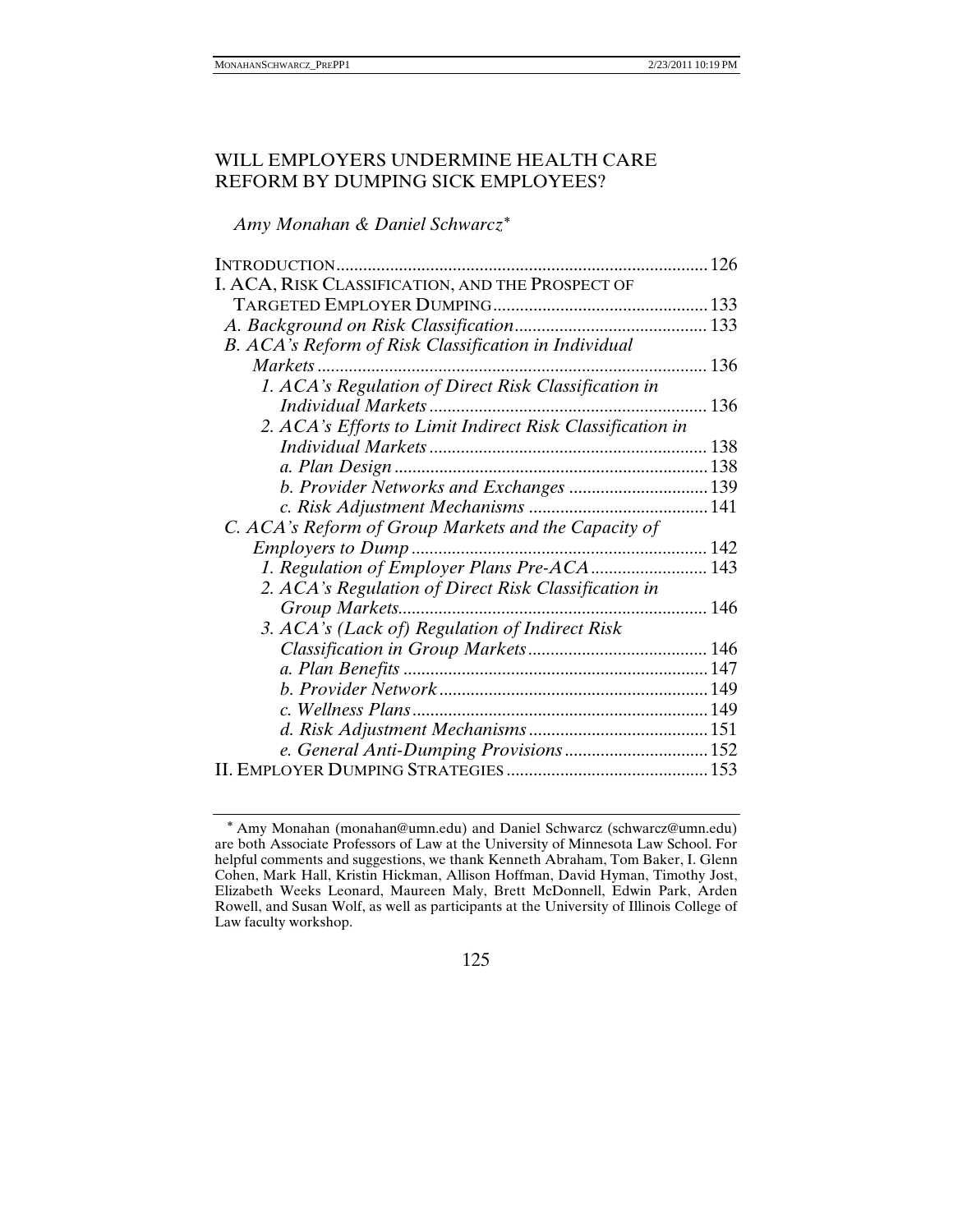| 126 | Virginia Law Review                                        | [Vol. 97:125] |
|-----|------------------------------------------------------------|---------------|
|     |                                                            |               |
|     | 1. Getting High-Risk Employees onto an Exchange 154        |               |
|     | 2. The Complicated Desires of Low-Risk Employees 156       |               |
|     | 3. The Individual and Employer "Mandates" 157              |               |
|     |                                                            |               |
|     |                                                            |               |
|     |                                                            |               |
|     |                                                            |               |
|     |                                                            |               |
|     | 5. Employer-Provided Information and Employee "Free        |               |
|     |                                                            |               |
|     |                                                            |               |
|     | A. Implications and the Magnitude of Employers' Incentives |               |
|     |                                                            |               |
|     | 1. Employers' Pre-ACA Incentive to Offer Generous          |               |
|     |                                                            |               |
|     | 2. Employers' Incentive to Dump in the Post-ACA            |               |
|     |                                                            |               |
|     | a. Targeted Dumping and Low-Risk Employees  178            |               |
|     | b. Targeted Dumping and High-Risk Employees  178           |               |
|     |                                                            |               |
|     | C. Solutions                                               |               |
|     |                                                            |               |
|     |                                                            |               |
|     | a. Prohibit Employees with Access to Affordable            |               |
|     | Coverage from Enrolling in an Exchange or Other            |               |
|     |                                                            |               |
|     | b. Impose Limited Preexisting Condition Limitations194     |               |
|     | c. Enact an Anti-Dumping Provision Applicable to           |               |
|     | Employers Dumping into the Individual Market195            |               |
|     |                                                            |               |
|     | e. Require All Employer Plans to Offer Essential           |               |
|     |                                                            |               |
|     |                                                            |               |

# **INTRODUCTION**

VER the next several years, our nation will implement a historic overhaul of its health care system. That system currently encompasses more than seventeen percent of the American econ- $\mathbf{O}^{\text{V}}_{\text{tc}}$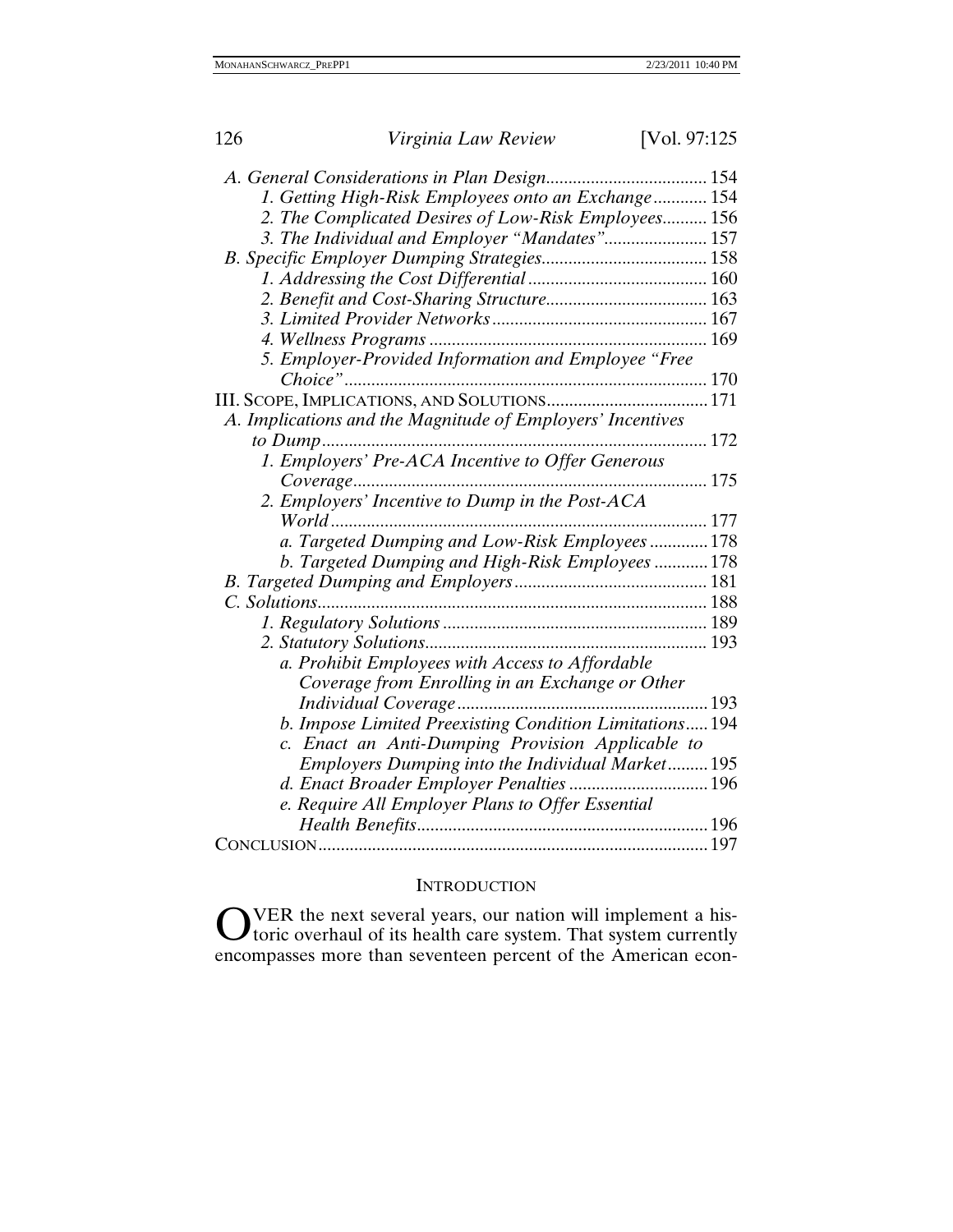omy, a figure that is trending upwards.<sup>1</sup> Fittingly, then, an unprecedented amount of time, effort, and debate contributed to assembling the blueprint for this reform, culminating in the Patient Protection and Affordable Care Act, as amended by the Health Care and Education Reconciliation Act (collectively "ACA").<sup>2</sup>

Nonetheless, the ultimate impact of ACA on the American health care system remains extremely unclear.<sup>3</sup> One of the central such uncertainties is how this reform will affect employer sponsored insurance ("ESI"), which currently covers over sixty percent of the non-elderly American population.<sup>4</sup> To date, commentators have generally focused on the prospect that employers will choose to drop health coverage entirely when ACA's core reforms are implemented in 2014.<sup>5</sup> This prediction is largely driven by the expec-

<sup>&</sup>lt;sup>1</sup> See Christopher J. Truffer et al., Health Spending Projections Through 2019: The Recession's Impact Continues, 29 Health Aff. 522, 523 (2010). 2

<sup>&</sup>lt;sup>2</sup> Patient Protection and Affordable Care Act, Pub. L. No. 111-148, 124 Stat. 119 (2010); Health Care and Education Reconciliation Act of 2010 ("HCERA"), Pub. L. No. 111-152, 124 Stat. 1029 (2010). References to these bills initially used the acronym "PPACA." Recent federal publications, however, have switched to the shorter "ACA" and we follow that convention here. Throughout this Article, citations to "ACA" refer to PPACA and HCERA collectively, except for the instances where HCERA amended PPACA; in all instances, the statutes at large citation indicates in which of the two bills the relevant citation is located.

 $\beta$  In part, this is because much depends on how the states and federal government implement the statutory text. See Alan Weil & Raymond Scheppach, New Roles For States in Health Reform Implementation, 29 Health Aff. 1178, 1178–79 (2010). At the same time, a substantial amount of uncertainty stems from the fact that so many different constituencies helped to produce ACA's highly complicated and interconnected statutory text, resulting in 2800 pages of bills. See, e.g., John K. Iglehart, Nearing Negotiations—Reconciling Key Differences Between House and Senate Reform Measures, 362 New Eng. J. Med. e8(1) (2010) (describing some of the contentious battles that preceded the passage of ACA).

<sup>&</sup>lt;sup>4</sup> See Elise Gould, The Erosion of Employer-Sponsored Health Insurance: Declines Continue for the Seventh Year Running, 39 Int'l J. Health Servs. 669, 669 (2009) ("Employer-sponsored health insurance (ESI) remains the most prominent form of health coverage in the United States, at 62.9 percent of the under-65 population; however, the rate of this coverage has fallen every year since 2000, when 68.3 percent had ESI."). As we make clear in Subsection II.B.2, we mean to include employers' prescription benefit plans within the ambit of ESI. 5

<sup>&</sup>lt;sup>5</sup> See Kenneth S. Abraham & Daniel Schwarcz, Healthcare Supplement to Abraham's Insurance Law and Regulation 32 (5th ed. 2010) ("[V]arious employers were asked to state their level of agreement with the statement that 'Our organization would be better off if we dropped employee healthcare coverage and simply paid the fine.' 52.5% surveyed strongly disagreed, 15.3% somewhat disagreed, 18% somewhat agreed, and 14.1% strongly agreed."); David A. Hyman, Employment-Based Health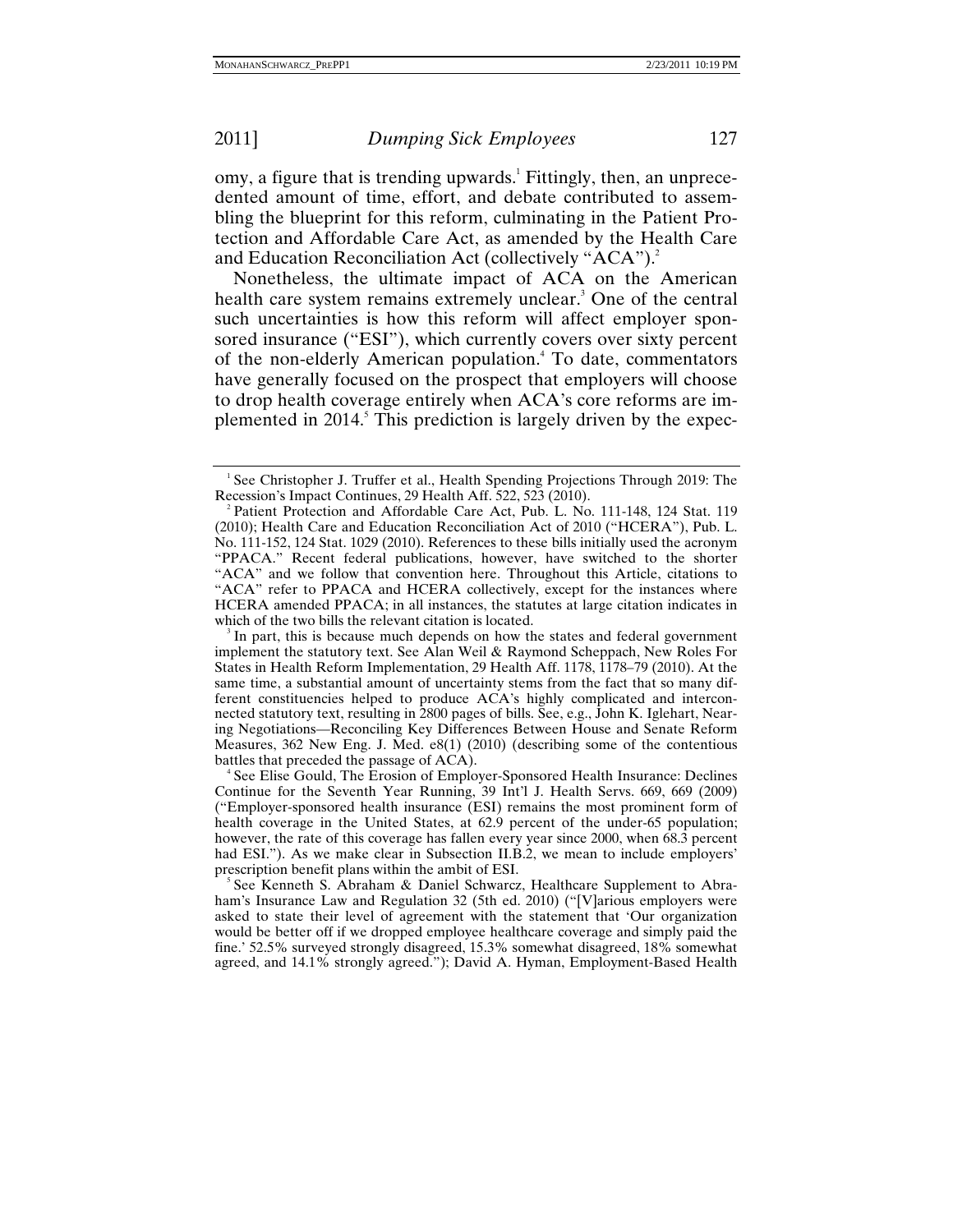tation that, beginning in 2014, individual health insurance markets—wherein consumers purchase health insurance as individuals, just as they typically purchase auto and homeowners insurance will prove to be a more attractive option than they are presently. If so, then employers that drop coverage will face correspondingly decreased employee backlash or recruiting difficulties, especially to the extent that they pass on the resulting cost savings to employees in the form of increased salaries.

This Article raises a different, but potentially even more distressing, risk regarding the future of ESI. It argues that there is a substantial prospect that ACA will lead some, and perhaps many, employers to implement a targeted dumping strategy<sup>6</sup> designed to induce low-risk employees to retain ESI but incentivize high-risk employees to voluntarily opt out of ESI and instead purchase insurance through the exchanges that ACA establishes to organize individual insurance markets.<sup>7</sup> Although ACA and other federal laws prohibit employers from excluding high-risk employees from ESI, these laws do little to prevent employers from designing their plans and benefits to incentivize high-risk employees to voluntarily seek coverage elsewhere. If successful, such a targeted dumping strategy would allow employers and low-risk employees to avoid the costs associated with providing coverage to high-risk employees, thereby lowering (perhaps substantially) the costs of coverage under the employer's group plan. Employers could pass on some of

We use the term "high-risk employee" and "low-risk employee" to refer to the employee's expected future health care costs. "High-risk employees" thus encompasses employees who are already sick and those who possess characteristics suggesting they are particularly likely to become sick in the future. Of course, high-risk employees may not ultimately end up incurring large health care expenses. But from an insurance perspective, the key question is their risk of incurring future expenses.

Insurance: Is Health Reform a "Game Changer?," 1 N.Y.U. Rev. Emp. Benefits & Executive Compensation 1A-1, 1A-11 (2010) ("Although voters were promised 'if you like your coverage, you can keep it,' PPACA is likely to cause further unraveling of EBC, unless significant modifications are made to its design."). On the issue of early retirees losing their employer-provided health benefits generally, see Richard L. Kaplan et al., Retirees at Risk: The Precarious Promise of Post-Employment Health Benefits, 9 Yale J. Health Pol'y, L. & Ethics 287, 301–32 (2009). 6

<sup>&</sup>lt;sup>6</sup>The general prospect of insurer dumping of high risks is prominent in the literature. See, e.g., Randall P. Ellis, Creaming, Skimping and Dumping: Provider Competition on the Intensive and Extensive Margins, 17 J. Health Econ. 537 (1998). ACA also clearly contemplates the dumping of high risks in certain limited contexts. See ACA § 1101(e), 124 Stat. at 142–43 (to be codified at 42 U.S.C. § 18001). 7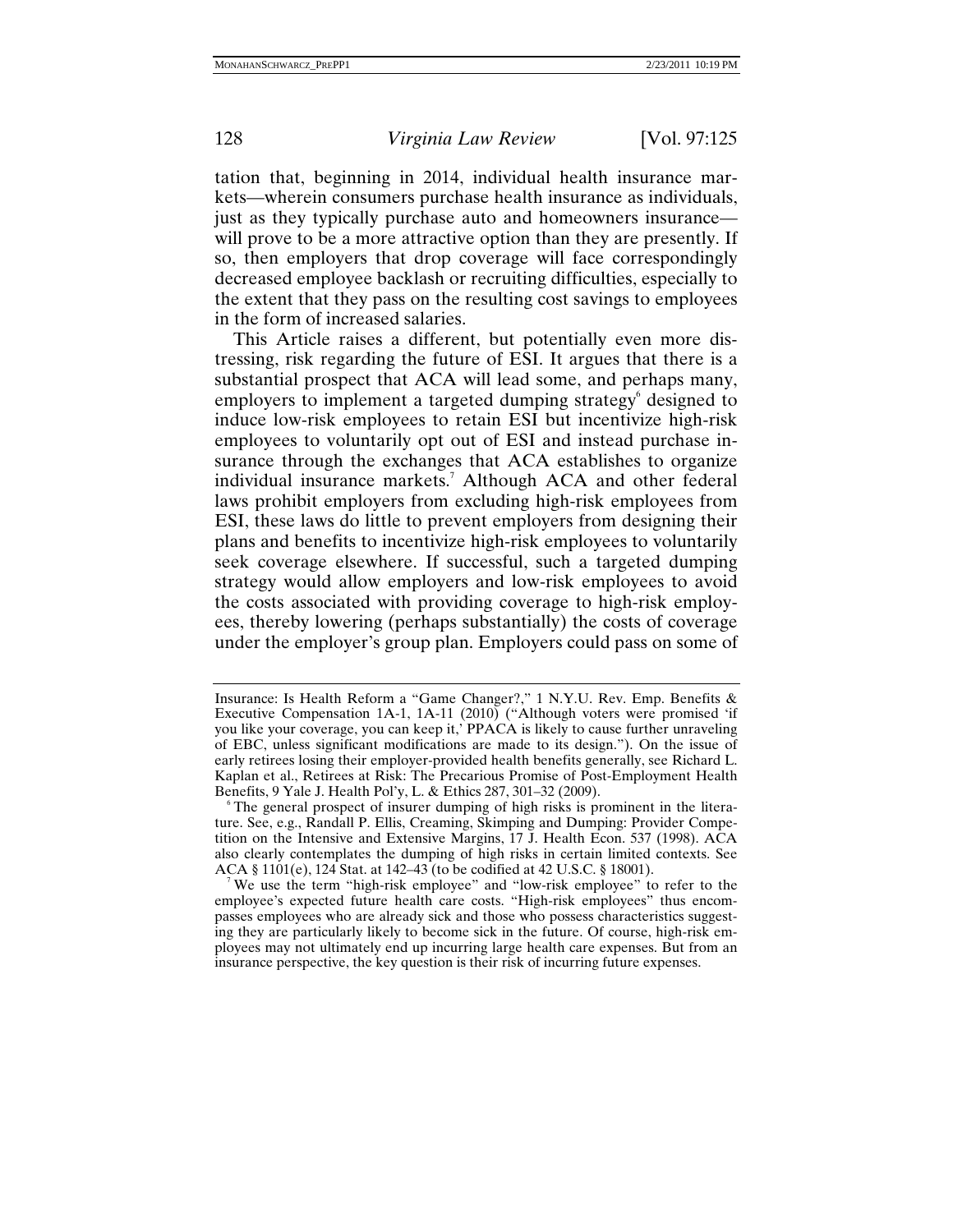these savings to high-risk employees through salary increases or through tax-free reimbursement of all or part of their individual health insurance premiums. Meanwhile, both employers and employees would avoid any financial penalties under the so-called individual and employer "mandates."8

At its core, the risk of this form of targeted employer dumping stems from two basic features of health care reform. First, starting in 2014, ACA ensures that all individuals will have guaranteed access to individual health insurance at rates that generally do not vary based on health status.<sup>9</sup> High-risk employees who opt not to enroll in employer plans will therefore have relatively attractive options available to them on the individual market. Second, despite its extensive regulation of individual insurance markets, ACA grants self-insured employers<sup>10</sup> tremendous freedom in designing the terms of their plans.<sup>11</sup> Such employers are consequently free to design plans that appeal to relatively young and healthy employees but are unattractive to high-risk employees. For example, an employer plan might provide very generous coverage of preventive, wellness, and health maintenance services, while imposing large cost-sharing requirements on those services that high-risk individuals are likely to utilize, such as hospitalization. The plan could even exclude from coverage certain high-cost conditions.

Ultimately, this Article demonstrates that targeted dumping of high-risk employees will prove attractive to employers not simply

<sup>&</sup>lt;sup>8</sup>The individual and employer "mandates," contained in ACA, generally require individuals to purchase and employers to offer health insurance or face a monetary penalty. See ACA § 1501(b), 124 Stat. at 244–45 (to be codified at I.R.C. § 5000A); ACA § 1513, 124 Stat. at 253–56 (to be codified at I.R.C. § 4980H).

See infra Subsection I.B.1. Contrary to a widely shared misconception, high-risk employees will be free to purchase coverage in the health insurance exchanges that ACA creates to organize individual insurance markets. See infra Subsection II.A.1. Under ACA, individual health insurance premiums are permitted to vary based only on age, geographic area, family size, and tobacco use. See infra note 32 and accompa-

 $\mu$ <sup>o</sup> Employer plans are self-insured where the employer retains the risk of loss associated with claims under the health plan. See, e.g., Thompson v. Talquin Bldg. Prods. Co., 928 F.2d 649, 653 (4th Cir. 1991). For further explanation of self insurance, see infra Subsection I.C.3. Large employers that do not self-insure may also have substantial latitude to design dumping strategies. However, for reasons discussed later, it is almost certain that any large employer that chose to pursue a dumping strategy would self-insure. Id.<br><sup>11</sup> See infra Subsection I.C.3.a.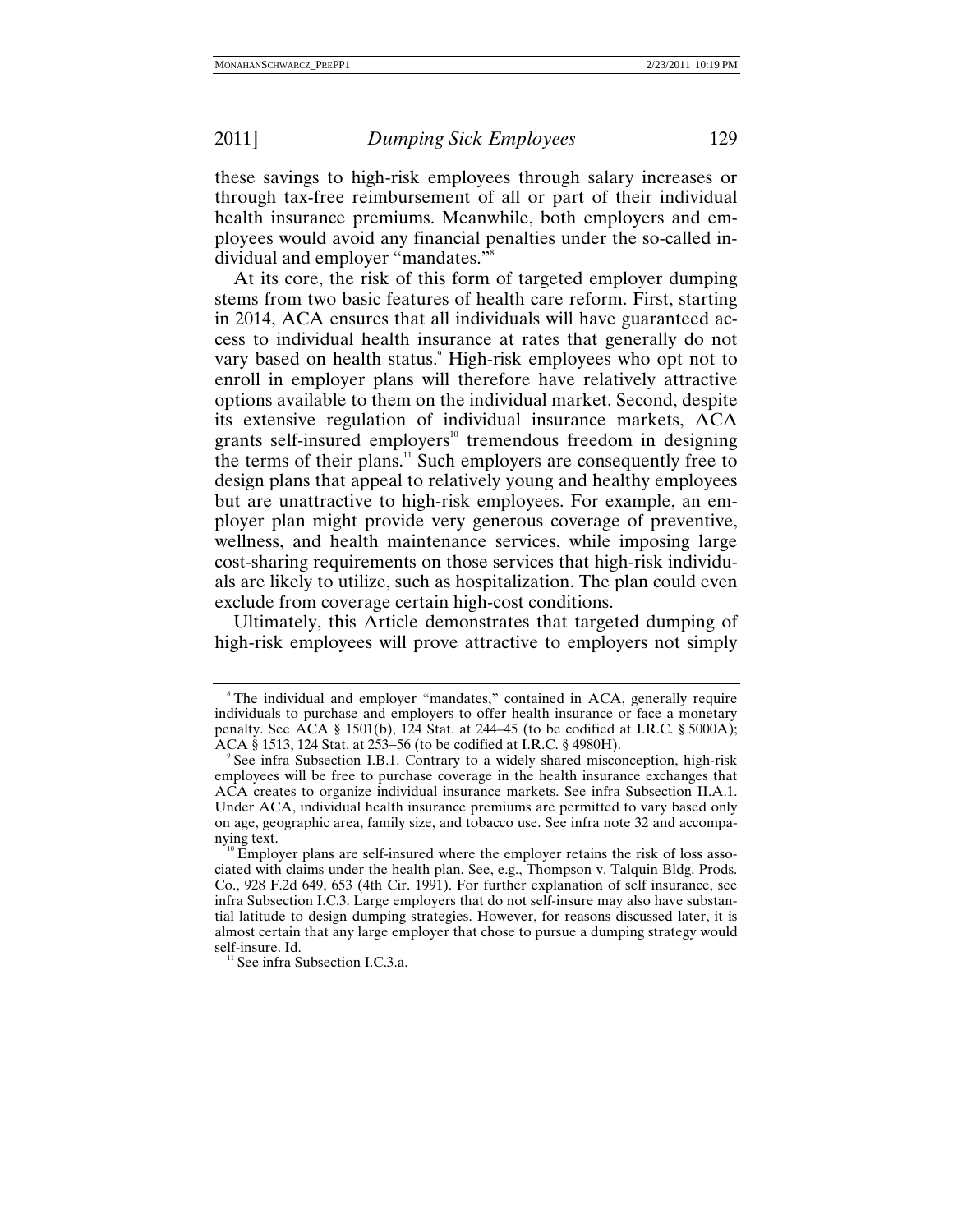because it can reduce health care costs, but because it can do so while protecting the interests of all employees. First, an employerdumping strategy can be designed to protect low-risk, but riskaverse, employees from the prospect of suddenly becoming highrisk. This requires limiting the risk of medical expenses that cannot be anticipated in time for an enrollee to switch to more comprehensive coverage in an exchange. Because enrollment in insurance exchanges is limited to annual open enrollment periods, employers attempting to dump high-risk, but not low-risk, employees will likely need to cover medical expenses that cannot be anticipated more than a year in advance, even if the plan imposes significant cost-sharing with respect to such expenses.

Second, a targeted employer dumping strategy can be designed to protect the interests of high-risk employees to the extent that employers are concerned about the labor market consequences of failing to provide this protection. In particular, dumping employers can largely offset the increased premium costs that a high-risk employee might face if she elected coverage on an exchange rather than ESI. Coverage through an exchange would ordinarily be substantially more costly to an individual than ESI, as employers contribute a substantial amount to ESI and all costs of ESI can be paid with tax-free dollars. But employers that pursue a dumping strategy can provide all migrating employees with a contribution to a health reimbursement arrangement ("HRA") equivalent to—or even larger than—the amount that the employer ordinarily contributes to an employee's coverage. High-risk employees can then use this amount, which is excluded from the employee's taxable income, to purchase coverage on the individual market.<sup>12</sup> As a result, the only expense to a high-risk employee of opting for coverage in the individual market would be that the difference between the cost of coverage on an exchange and the employer's contribution to the HRA would be paid on a post-tax basis. This amount that an employee would need to pay on a post-tax basis is likely to be small, given that employers currently pay on average eighty-three percent of the cost of employee-only coverage, and seventy-three

 $12$  For an overview of the tax benefits and requirements of health reimbursement arrangements, see I.R.S. Notice 2002-45, 2002-28 I.R.B. 93.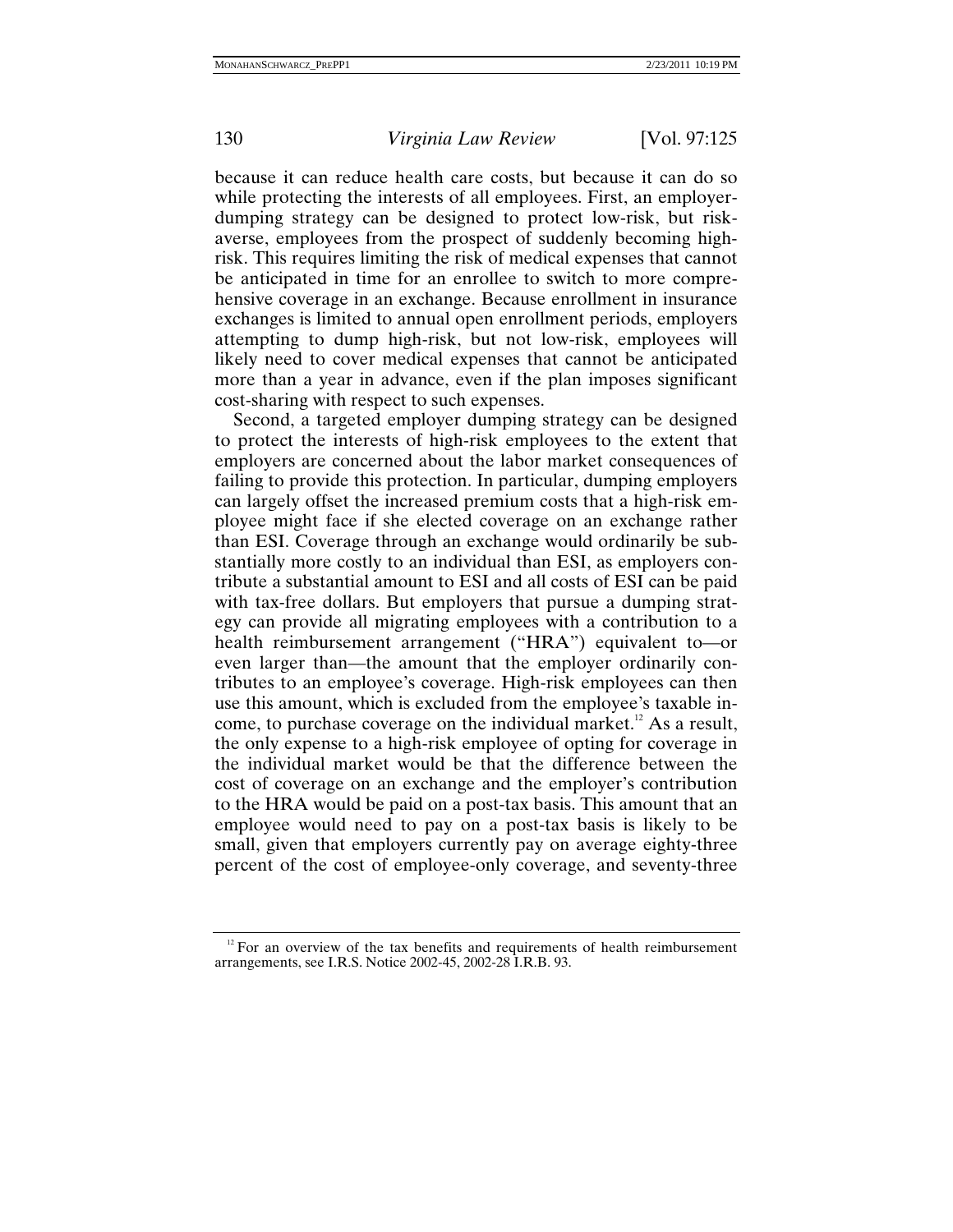percent of the cost of family coverage.13 In exchange for this moderate increase in cost, high-risk employees would be able to select among numerous insurance plans on an exchange, all of which offer federally mandated benefits without preexisting condition exclusions.

Although almost entirely unrecognized in the public debate leading up to ACA or in the regulatory fray since that time, ACA's failure to limit the strategic employer dumping we describe has the potential to substantially impair health care reform.<sup>14</sup> Most importantly, employer dumping of high-risk employees could undermine the exchanges on which individual markets are expected to operate by rendering the pool of policyholders seeking coverage in exchanges disproportionately risky relative to the general population. Such adverse selection, in turn, would simultaneously increase premiums, lower coverage rates, and increase the cost to the federal government of subsidizing coverage for low- and moderateincome individuals.<sup>15</sup> Ultimately, these forces could render insur-

<sup>&</sup>lt;sup>13</sup> Kaiser Family Found. & Health Research & Educ. Trust, Employer Health Bene-<br>fits: 2009 Annual Survey 68, available at http://ehbs.kff.org/pdf/2009/7936.pdf.

 $14$ <sup>14</sup> Several sources mention in passing the possibility that employers may attempt to redesign their plans so as to induce some, but not all, employees to opt for coverage in an exchange. See Abraham & Schwarcz, supra note 5, at 32 (noting that "[a] third potential result [of reform] is that employers will continue to offer coverage, but that such coverage will contain limited benefits"); Hyman, supra note 5, at 1A-15 (noting that "some employers will make all-or-nothing coverage decisions for all employees in favor of 'nothing,' while others will experiment with changing the terms of coverage, and the boundaries of the firm and its staffing"); Timothy Jost, Health Insurance Exchanges and the Affordable Care Act: Key Policy Issues 3 (2010), available at http://www.commonwealthfund.org/Content/Publications/FundReports/2010/Jul/Heal th-Insurance-Exchanges-and-the-Affordable-Care-Act.aspx (noting that "[a] particular concern is the possibility that employer-sponsored groups can 'self-insure' (thus escaping state regulation) as long as their employees are healthy, only to turn to the exchange once group members' health deteriorates"); id. at 8 (suggesting that "[s]elfinsured plans are subject to even less rigorous requirements under ACA, and they might offer coverage that is substantially less protective, and less costly, than ex-<br>change coverage").

See Stephen Finan, Senior Director for Policy at the American Cancer Society Cancer Action Network, Testimony at the Interim Meeting of the National Association of Insurance Commissioners on Health Care Reform Implementation, Ex-<br>changes (B) Subgroup Meeting (July 22, 2010), available at changes (B) Subgroup Meeting (July 22, 2010), available at http://www.naic.org/documents/committees\_conliaison\_1008\_ntlmtg\_materials.pdf. It is for these reasons that commentators have warned that adverse selection is the primary threat to insurance exchanges. See Timothy Jost, Consumer-Friendly Exchanges, Testimony at the Interim Meeting of the National Association of Insurance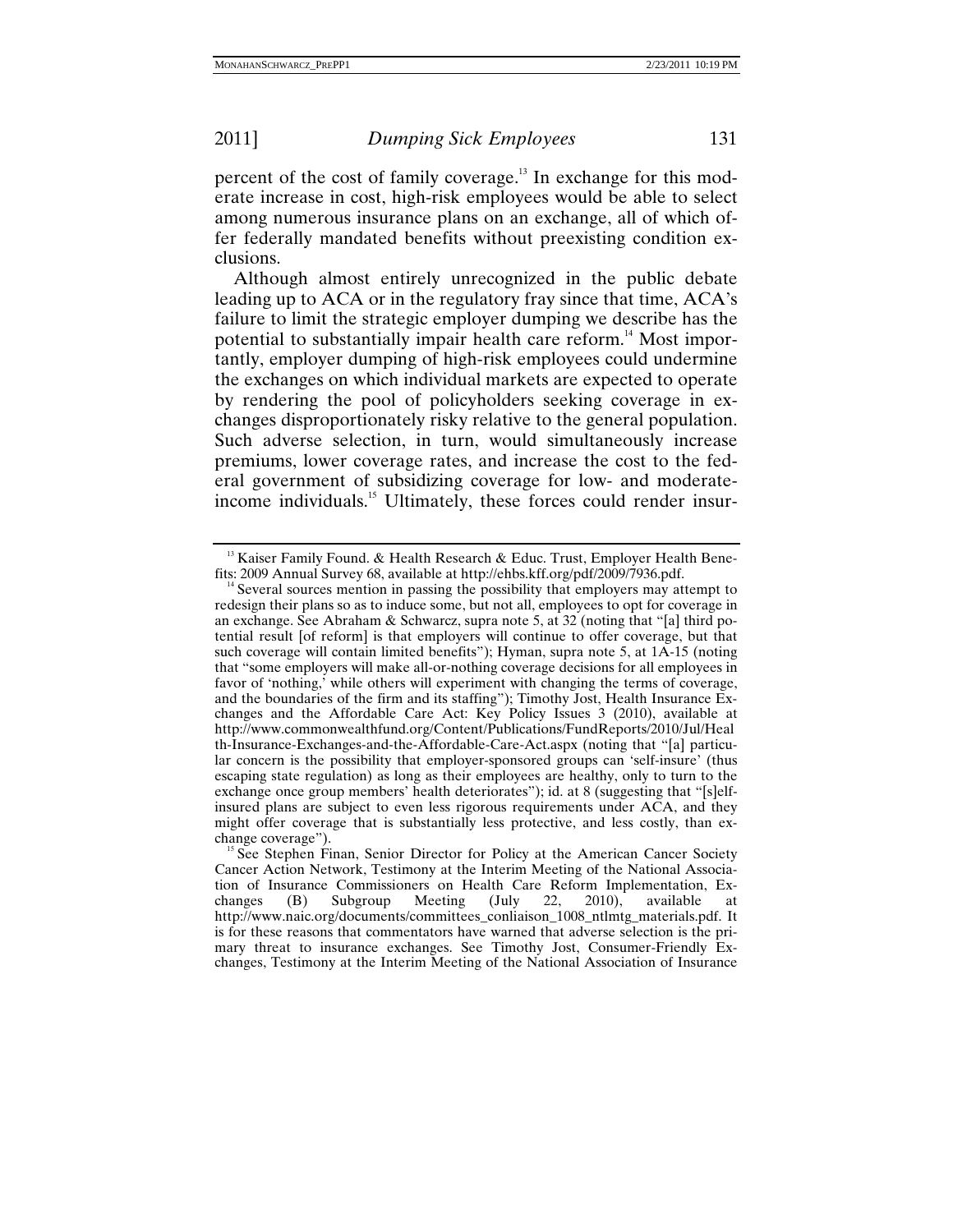ance exchanges unsustainable and thereby jeopardize health insurance reform writ large.

Not only could employer dumping adversely affect the functioning and costs of the individual market, but it would also subvert the principle of risk sharing that is at the core of reform.<sup>16</sup> Rather than sharing medical risks on a community basis at the employer level, targeted employer dumping would allow employers and low-risk employees to avoid the responsibility of cross-subsidizing the health care costs of high-risk employees. This, in turn, could corrode the willingness of the broader American population to shoulder the expenses of our country's comparatively high-cost population.

Fortunately, the threat posed by the prospect of strategic employer dumping of high-risk employees can be addressed through various statutory, and even regulatory, reforms. For instance, individuals with the option of employer-sponsored coverage could be denied access to coverage through health insurance exchanges, as is the case in Massachusetts's version of health care reform. Alternatively, employees who secured coverage from an employer with a plan designed to dump sick employees could be taxed under the individual mandate. Various other fixes are also possible. Although the desirability of health insurance reform has proven politically divisive, Republicans and Democrats alike should be able to agree that employers cannot be allowed to game health care reform by dumping only their sickest employees onto state insurance exchanges.

This Article proceeds as follows. Part I begins by providing a more detailed and comprehensive discussion of how and why ACA permits self-insured employers to dump high-risk employees onto individual insurance markets. Part II then describes various specific

Commissioners on Health Care Reform Implementation, Exchanges (B) Subgroup Meeting (July 22, 2010), available at http://naic.org/committees\_b\_exchanges.htm ("The biggest threat to the success of the exchanges will be adverse selection ....").

<sup>&</sup>lt;sup>16</sup> Of course, ACA does create or recognize various different risk pools, and so it does not mandate that all health risks be shared equally across society. But ACA attempts to require that all risk pools are broad and diverse, so as to ensure the broad social sharing of health care costs by all individuals and employers. It is this general principal of risk sharing that employer dumping undermines, as it permits specific employers and employees to participate in unusually low-risk pools by inducing highrisk employees into other pools.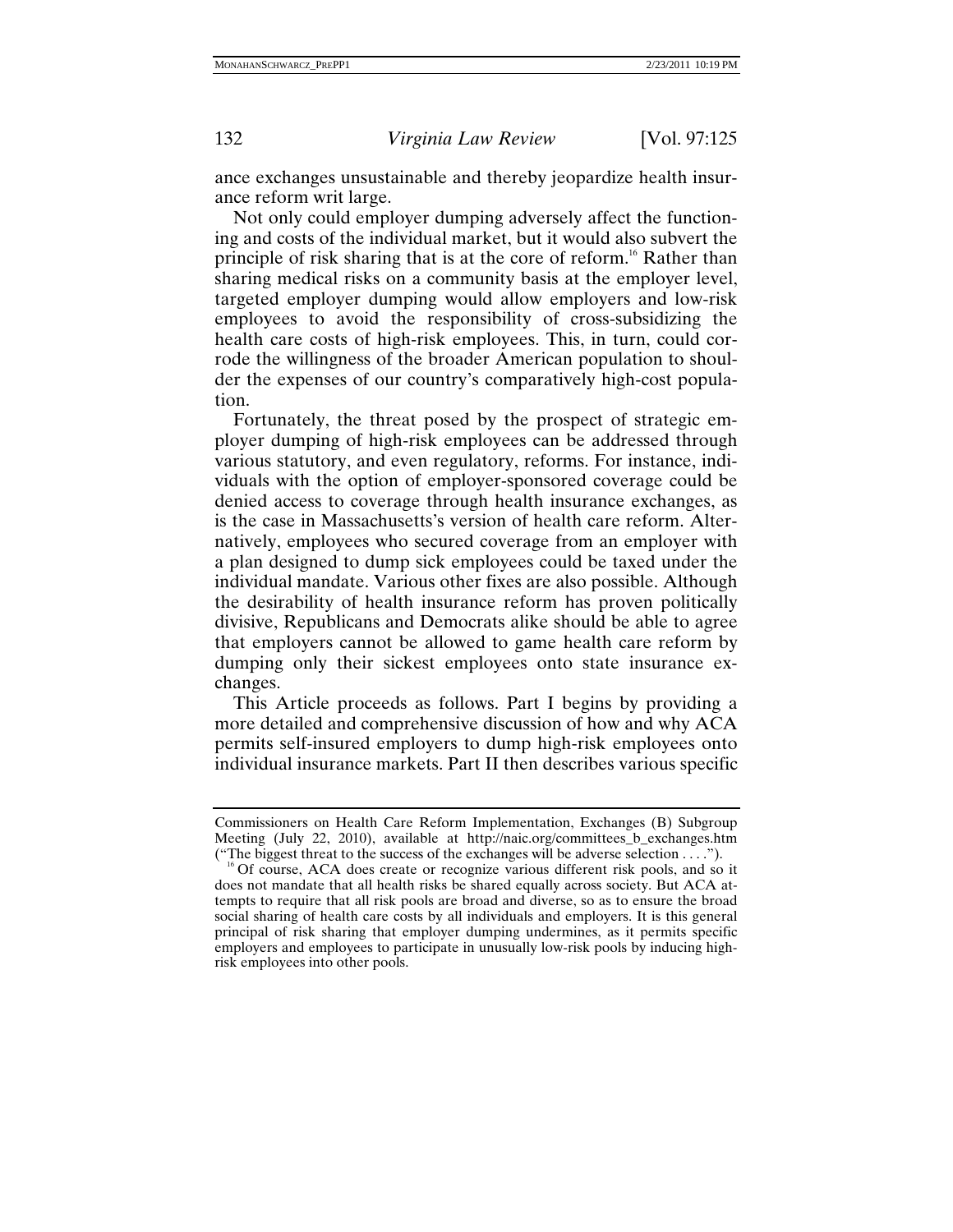employer dumping strategies, each of which aims to induce highrisk employees to opt for coverage through exchanges while providing sufficient security and benefits to low-risk employees so that they retain employer provided coverage. Part III suggests that many employers are likely to find employer dumping to be an economically attractive option. It then offers several regulatory and legislative options for limiting this risk.

# I. ACA, RISK CLASSIFICATION, AND THE PROSPECT OF TARGETED EMPLOYER DUMPING

One central premise of health care reform is that competition in insurance markets should be less focused on risk classification and more focused on improving health care delivery and efficiency. ACA takes radically different approaches to accomplishing this in individual and employer-sponsored insurance markets. Section A of this Part introduces the concept of risk classification and describes the various approaches that insurers employ to classify risks. It distinguishes between direct forms of risk classification, wherein insurance rates or coverage are linked to observed healthrelated factors and health history, and indirect methods of risk classification, wherein plans are designed and marketed so that they disproportionately appeal to individuals with particular risk profiles. Section B then describes how ACA radically reforms individual insurance markets to largely eliminate both direct and indirect forms of risk classification. By contrast, Section C shows that ACA does little that is new to affect risk classification in employer markets, especially for employers that self-insure the costs of their employees' coverage. Rather, it generally relies on and extends pre-ACA law, which prohibited direct risk classification by employers but largely ignored the prospect of indirect risk classification. It is this reliance on the pre-ACA paradigm—and its limited regulation of indirect risk classification by employers—that leaves employers free to design targeted dumping strategies whose purpose is to induce high-risk employees to opt out of ESI.

### *A. Background on Risk Classification*

The idea that employers would consider dumping high-risk employees is hardly surprising. In fact, dumping of high-risk policy-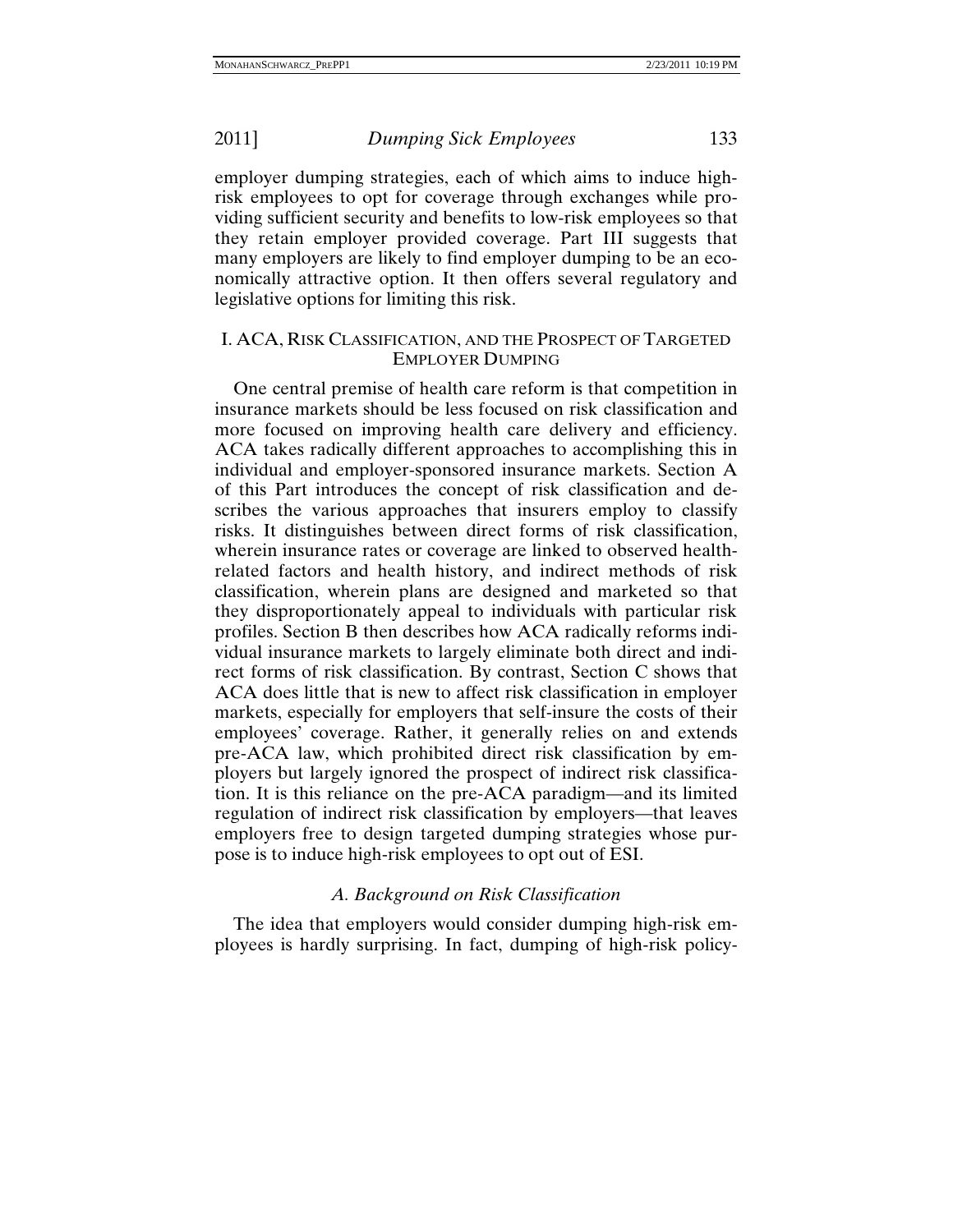holders is merely a subset of the larger insurer practice of risk classification.<sup>17</sup> At its most fundamental level, risk classification involves pricing insurance based on the expected health care costs of a particular individual. But because the risks of some individuals can be difficult to predict or are predictably exorbitant, risk classification can also involve refusing to insure certain individuals or insuring them only with respect to specific types of costs or conditions. Historically, health insurers operating in most individual markets have spent substantial energy classifying individual risks in these ways—linking eligibility, premiums, or benefits to observations about the risk presented by the individual. $18$ 

Insurance economists have long recognized that in addition to these direct forms of risk classification, insurers can also indirectly classify individual risk by offering particularized sets of benefits that disproportionately appeal to certain types of individuals.<sup>19</sup> Such indirect risk classification does not require insurers to make explicit distinctions regarding individuals, but instead relies on individuals "revealing" their own risk characteristics through their insurance purchase decisions. Thus, an insurer wishing only to insure young, healthy people might attract them by offering policies that have high deductibles for hospitalizations, premium discounts

 $17$  See Donald W. Light, The Practice and Ethics of Risk-Rated Health Insurance, 267 JAMA 2503, 2503–04 (1992) (describing various methods of risk classification in health insurance markets).<br><sup>18</sup> See Mary Crossley, Discrimination Against the Unhealthy in Health Insurance, 54

Kan. L. Rev. 73, 74 (2005) ("Discrimination against unhealthy persons is deeply ingrained in the health insurance industry and traditionally has been generally accepted as a legitimate application of underwriting and risk-classification principles."); see generally Deborah A. Stone, The Struggle for the Soul of Health Insurance, 18 J. Health Pol. Pol'y & L. 287, 287 (1993) (exploring a vision of health insurance premised on social solidarity as contrasted to a vision of health insurance premised on risk classification and "actuarial fairness" more generally). To be sure, insurers operating in some markets, particularly large group health insurance markets, have often focused less on risk classification, as such classification can only occur at the group level. See Crossley, supra, at 84. Other health insurers have been foreclosed from engaging

in various forms of risk classification based on state laws. Id. at 85–117.<br><sup>19</sup> This literature originated with Akerlof's famous article on lemons. See George A. Akerlof, The Market for "Lemons": Quality Uncertainty and the Market Mechanism, 84 Q.J. Econ. 488 (1970); see also Michael Rothschild & Joseph Stiglitz, Equilibrium in Competitive Insurance Markets: An Essay on the Economics of Imperfect Information, 90 Q.J. Econ. 629, 634–37 (1976).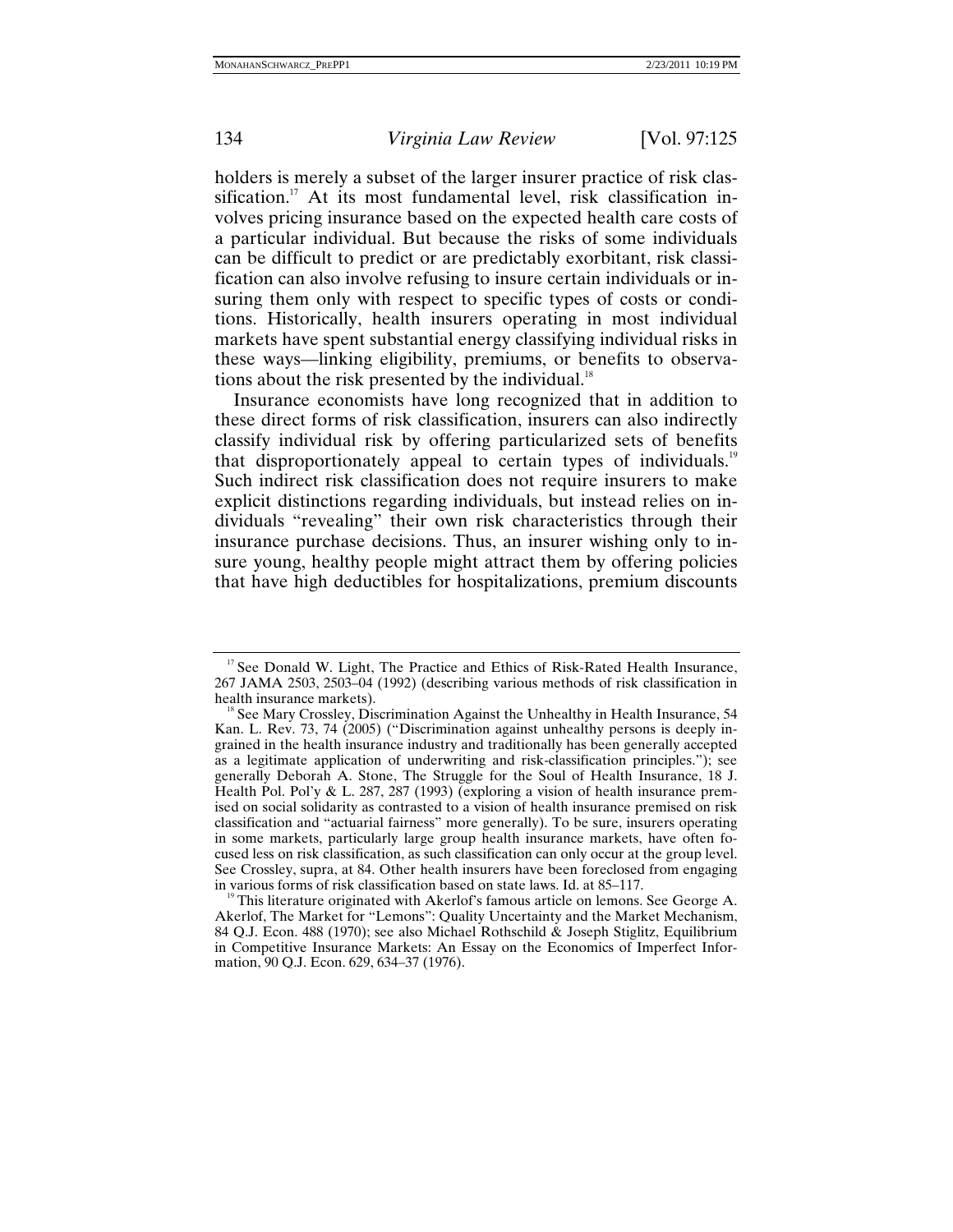for frequent gym usage, and exclusions for drugs that are disproportionately used by the chronically ill or sick.<sup>20</sup>

Risk classification is central to the operation of insurance markets ranging from life insurance to property insurance to health insurance.<sup>21</sup> In the absence of such classification, insurance markets are susceptible to adverse selection, wherein those who seek insurance are disproportionately high risk.<sup>22</sup> Adverse selection can be self-reinforcing and, in extreme cases, can lead to the collapse of insurance markets in a death spiral.<sup>23</sup> Even when adverse selection does not pose such dire risks—as is often the case<sup>24</sup>—risk classification is a central way in which insurers compete. Insurers that can more accurately predict policyholders' health care costs can win the business of low-risk individuals and avoid issuing coverage to high-risk individuals. $^{25}$ 

Although risk classification is commonplace in all insurance markets, it has historically produced significant problems in many health insurance markets.<sup>26</sup> Prior to ACA, individuals with a negative health history or risk factors were often unable to obtain affordable health insurance or were denied coverage altogether, de-

<sup>&</sup>lt;sup>20</sup> See, e.g., M.P. McQueen, Health Insurers Target the Individual Market, Wall St. J., Aug. 21, 2007, at D1 (noting that insurers, in an effort to attract young adults, have begun offering benefits such as gym memberships and teeth whitening).

Of course, risk classification is different in the health insurance context for a variety of reasons, including the difficulty of predicting expenses and the fact that a large component of health insurance is actually closer to the pre-payment of expected costs than to classic insurance. For an overview of risk classification in health and nonhealth insurance markets, see Bryan Ford, The Uncertain Case for Market Pricing of Health Insurance, 74 B.U. L. Rev. 109, 115–29 (1994).

<sup>&</sup>lt;sup>22</sup> Peter Siegelman, Adverse Selection in Insurance Markets: An Exaggerated Threat, 113 Yale L.J. 1223, 1235–37 (2004).

<sup>&</sup>lt;sup>23</sup> The self-reinforcing tendency of adverse selection stems from the fact that, if the insured population consists disproportionately of high-risk individuals, insurance companies will respond by raising premiums. As premiums rise, only individuals with higher levels of risk will find insurance purchase worthwhile, in response to which insurers will raise premiums even higher. Siegelman, supra note 22, at 1254.

<sup>&</sup>lt;sup>24</sup> Id. at 1224−25; see also Bradley Herring & Mark V. Pauly, The Effect of State Community Rating Regulations on Premiums and Coverage in the Individual Health Insurance Market 20 (NBER Working Paper No. W12504, 2006), available at

<sup>&</sup>lt;sup>25</sup> See generally Kenneth S. Abraham, Distributing Risk: Insurance, Legal Theory, and Public Policy 64–100 (1986).

 $6$  See Light, supra note 17.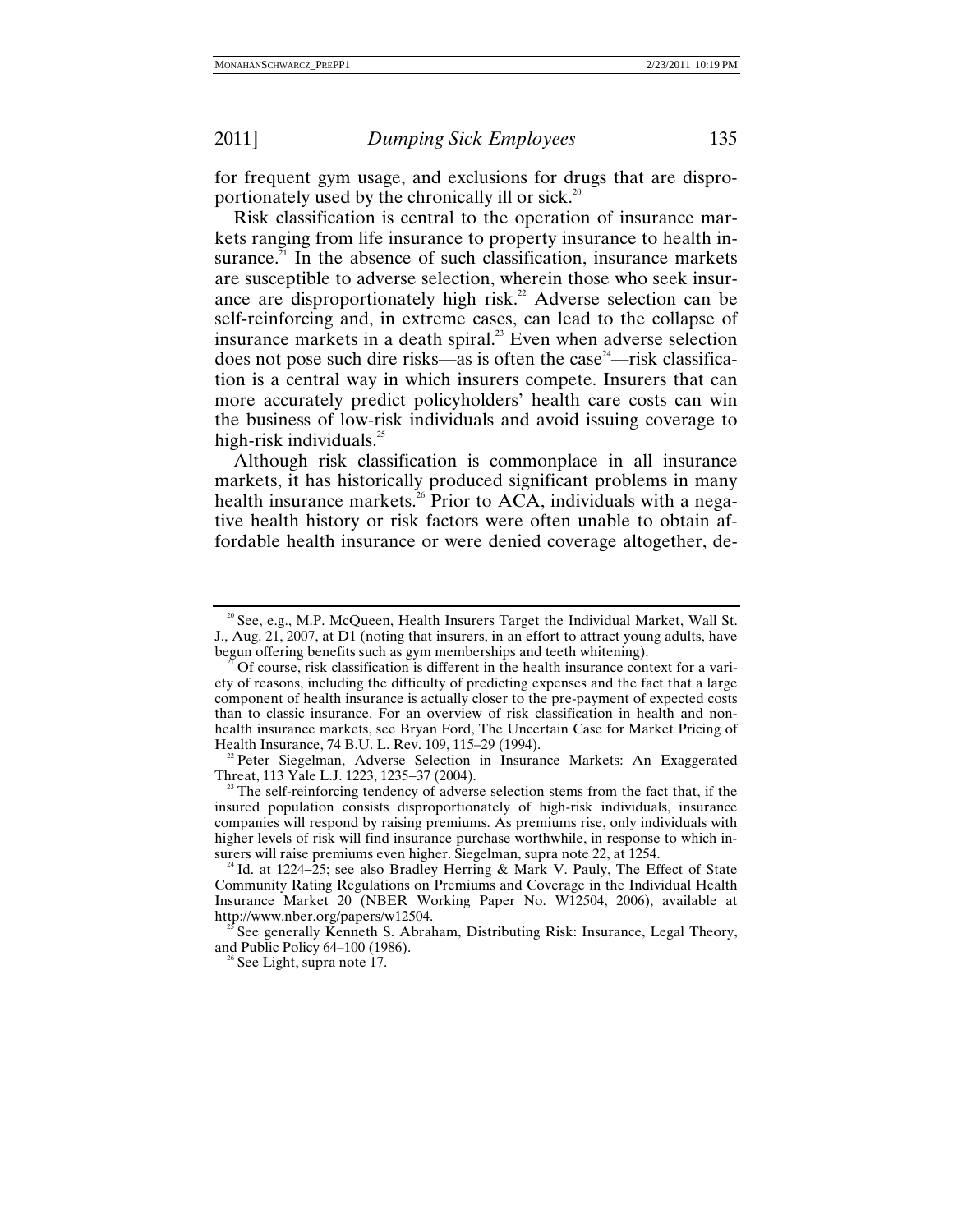pending on the insurance laws of their state.<sup>27</sup> Those who did acquire coverage were subject to preexisting condition exclusions<sup>28</sup> and the prospect of rescissions. Insurers sometimes retained substantial discretion to define preexisting conditions broadly and to rescind coverage even for innocent and potentially irrelevant omissions or misstatements in policyholders' applications for coverage.<sup>29</sup>

### *B. ACA's Reform of Risk Classification in Individual Markets*

ACA radically reforms individual insurance markets to substantially reduce risk classification. This Section describes the ways in which ACA attempts to eliminate both direct and indirect forms of risk classification by insurers.

# *1. ACA's Regulation of Direct Risk Classification in Individual Markets*

Starting in 2014, ACA will fundamentally change the individual health insurance market by prohibiting virtually all direct methods of risk classification.30 At that time, all health insurers will be pro-

 $\rm^{\circ}$  Like most insurance markets, individual health insurance markets prior to ACA were regulated almost entirely at the state level. States varied dramatically in how

<sup>&</sup>lt;sup>27</sup> See Crossley, supra note 18, at 109–13 (reviewing various state laws addressing discrimination based on health status).

 $\frac{1}{8}$  Individuals were protected from preexisting condition exclusions only where they had coverage for at least eighteen months, most recently under an employer group plan, and had not had a break in coverage of sixty-three days or longer. 29 U.S.C. § 1181 (2006).<br><sup>29</sup> See, e.g., Comm. on Energy & Commerce, Case Studies: Examples of Health In-

surance Companies Rescinding Individual Policies (July 27, 2009), available at http://energycommerce.house.gov/ Press\_111/20090727/15%20Fact%20Sheet- Examples%20of%20Health%20Insurance%20Companies%20Rescinding%20Individual% 20Policies.pdf. An investigation and hearing by the House Committee on Energy and Commerce in 2009 found that insurers often abused their authority to rescind policies in order to avoid paying expensive claims, targeting patients with breast cancer, lymphoma, and numerous other serious conditions for rescission and praising employers for terminating the coverage of such policyholders. Id. Additionally, it concluded that insurers frequently rescinded coverage based on trivial omissions in policyholders' applications that were often unrelated to the policyholder's illness. Id.; see also Memorandum from the Comm. on Energy & Commerce Staff to Members and Staff of the Subcomm. on Oversight and Investigations, Supplemental Information Regarding the Individual Health Insurance Market 7−8 (June 16, 2009), available at http:/ /energycommerce.house.gov/Press\_111/20090616/rescission\_supplemental.pdf (finding approximately 20,000 rescissions by three large insurance companies over five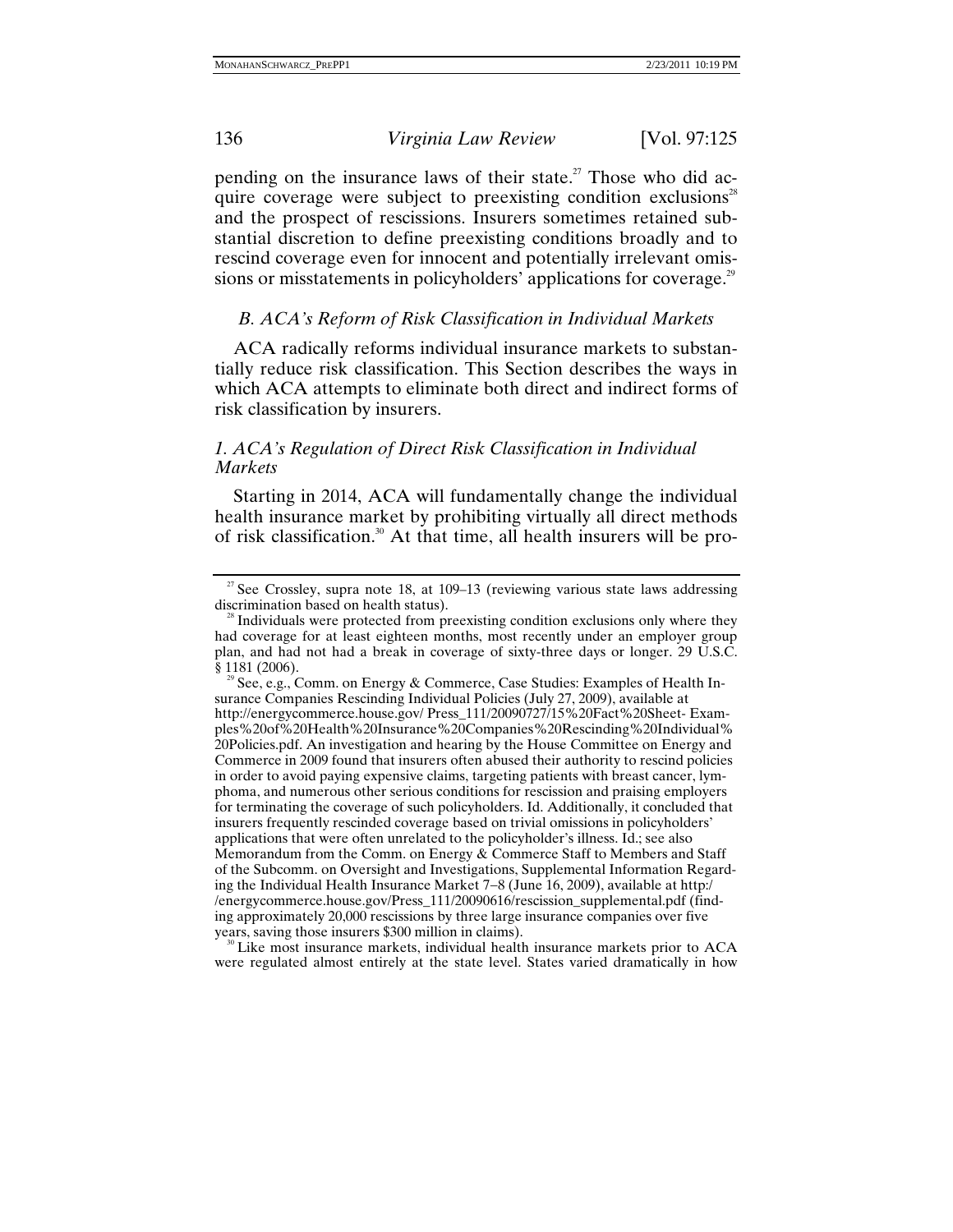hibited from denying coverage to an applicant, limiting coverage of an individual's preexisting conditions, or rescinding a contract for unintentional misstatements once coverage has been granted. $31$  Insurers will be required to price coverage on a modified-community rating basis, where premiums can vary only based on age, family size, tobacco use, and geographic area, and even then only within certain ranges. $32$ 

Prohibiting the use of these practices raises significant adverse selection concerns.<sup>33</sup> After all, if insurers are required to offer coverage to everyone who applies, at community rates, with no exclusion of preexisting conditions, then individuals will be inclined to wait to purchase health insurance coverage until it is needed. In order to combat the prospect of such adverse selection, ACA re-

 Limited exceptions apply to insurers' obligations to accept new policyholders that are not relevant to this analysis. These include the prospect that an insurer is financially unstable and thus must stop accepting policyholders. See 42 U.S.C.S. § 300gg-1(d) (LexisNexis 2010) (application of financial capability limits).<br><sup>32</sup> ACA § 1201, 124 Stat. at 155–56 (adding § 2701 to the PHSA) (to be codified at 42

U.S.C. § 300gg) (fair premiums). Note that premiums will only be allowed to vary by three times for age, id., which is likely to be less than current disparities based on age. See, e.g., Elizabeth Simantov et al., Market Failure? Individual Insurance Markets for Older Americans, 20 Health Aff. 139, 144–46 (2001) (finding that premiums for individuals age sixty were three to four times more expensive than premiums for individuals age twenty-five); Healthreform.gov, Strengthening the Health Insurance System: How Health Insurance Reform will Help America's Older and Senior Women 5, available at http://healthreform.gov/reports/seniorwomen/seniorwomenreport.pdf (stating that premiums for older women in the individual market are roughly four

<sup>33</sup> See Amitabh Chandra, Jonathan Gruber,  $\&$  Robin McKnight, The Importance of the Individual Mandate—Evidence from Massachusetts, N.E.J.M. (Jan. 12, 2011), available at http://healthpolicyandreform.nejm.org/?p=13572&query=TOC.

tightly they regulated these markets. See Kaiser Family Found., Individual Market Rate Restrictions (Not Applicable to HIPAA Eligible Individuals), 2010, http://www.statehealthfacts.kff.org/comparetable.jsp?ind=354&cat=7 (last visited Nov. 5, 2010). Most states, however, allowed insurers in individual insurance markets to engage in some forms of risk classification. See id.<br><sup>31</sup> ACA § 1001, Pub. L. No. 111-148, 124 Stat. 119, 130–31 (2010) (adding § 2712 to

the Public Health Service Act (PHSA)) (rescissions) (to be codified at 42 U.S.C. § 300gg-12); ACA § 1201, 124 Stat. at 154–55 (adding § 2704 to the PHSA) (to be codified at 42 U.S.C. § 300gg-3) (preexisting conditions); ACA § 1201, 124 Stat. at 156 (adding § 2702 to the PHSA) (to be codified at 42 U.S.C. § 300gg-1) (guaranteed availability); ACA § 1201, 124 Stat. at 156 (adding § 2703 to the PHSA) (to be codified at 42 U.S.C. § 300gg-2) (guaranteed renewability); ACA § 1201, 124 Stat. at 156– 60 (adding § 2705 to the PHSA) (to be codified at 42 U.S.C. § 300gg-4) (prohibiting discrimination).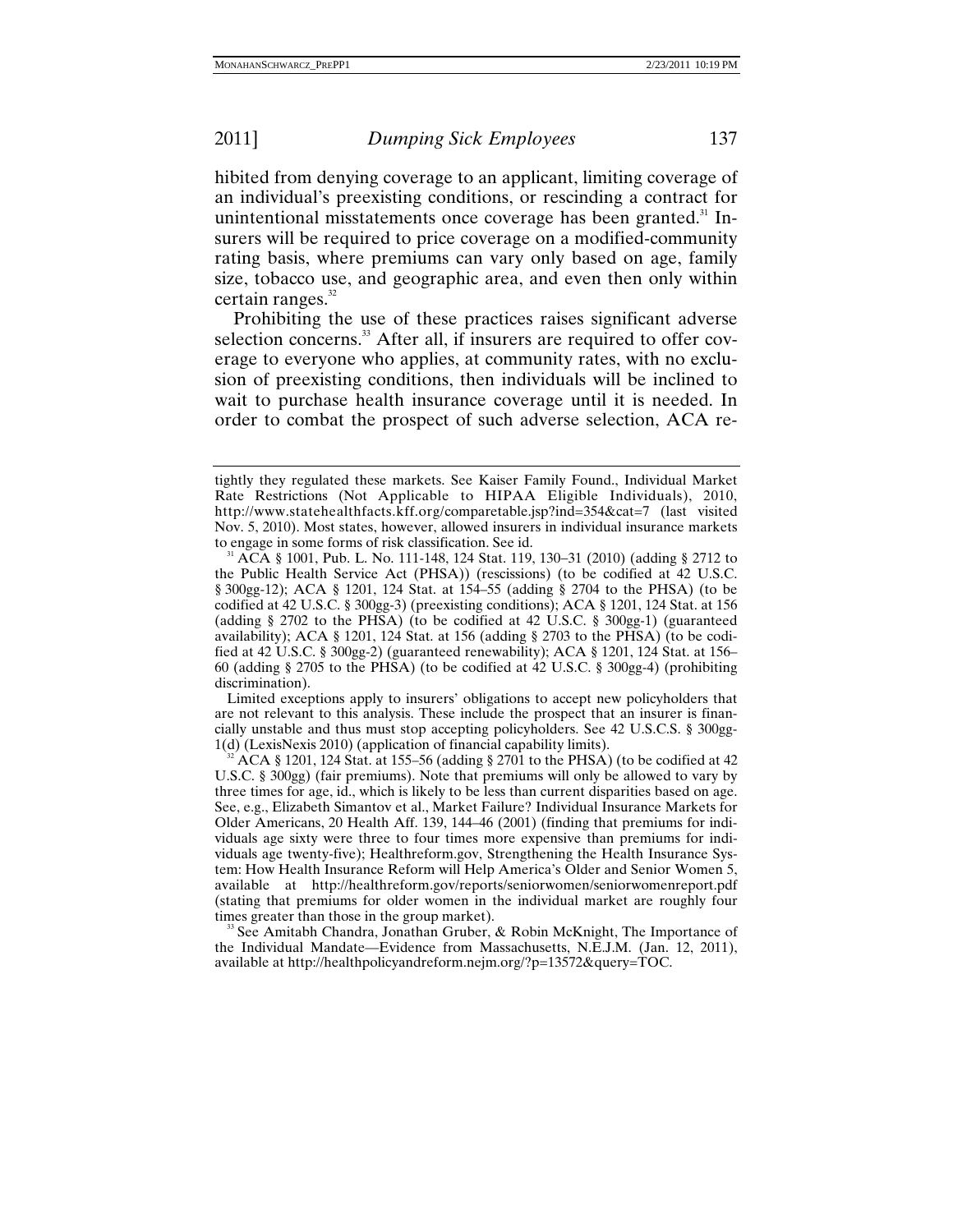quires that all individuals purchase health insurance coverage unless they "cannot afford coverage," meaning that the individual's "required contribution . . . for coverage . . . exceeds eight percent of such individual's household income . . . ."34 In order to make coverage affordable for a larger number of individuals, ACA also provides refundable tax credits for individuals with income between one hundred percent and four hundred percent of the federal poverty level, as well as cost-sharing subsidies.<sup>35</sup>

# *2. ACA's Efforts to Limit Indirect Risk Classification in Individual Markets*

ACA's prohibitions on direct risk classification methods are not sufficient to eliminate insurers' capacity to classify risks. Recognizing this, ACA supplements its prohibitions on direct risk classification with various measures that also prevent or limit indirect classification by insurers.<sup>36</sup>

### *a. Plan Design*

First, and most importantly, ACA imposes various restrictions and requirements on the content of insurers' coverage in individual markets. These include prohibitions on annual and lifetime limits, as well as a mandate to cover preventive services in full with no cost sharing. The most significant of these coverage requirements is that all insurance issued on the individual market must cover "essential health benefits" ("EHBs").<sup>37</sup> This includes (1) coverage for

<sup>&</sup>lt;sup>34</sup> ACA § 1501(b), 124 Stat. at 246–47 (to be codified at I.R.C. § 5000A). Individuals without coverage for a period of longer than three months face a penalty equal to the greater of \$695 per individual per year (up to a maximum of three times that amount, \$2085, per family) or 2.5% of household income. HCERA  $$1002(a)(2)$ , Pub. L. No. 111-152, 124 Stat. 1029, 1032 (2010) (to be codified at I.R.C. § 5000A) (amending PPACA § 10106(b)(3), Pub. L. No. 111-148, 124 Stat. 119, 909 (2010) (amending PPACA § 1501(b), 124 Stat. at 246–47)).

ACA § 1401, 124 Stat. at 213−20 (to be codified at I.R.C. § 36B); ACA § 1402, 124 Stat. at 220–24 (to be codified at 42 U.S.C. § 18071).<br><sup>36</sup> The effectiveness of these attempts to limit indirect risk classification depends

largely on how these measures are implemented. For one analysis of this issue, see Finan, supra note 15.  $\frac{37}{1201}$  ACA § 1201, 124 Stat. at 161 (adding § 2707 to the PHSA) (to be codified at 42

U.S.C. § 300gg-6) ("A health insurance issuer that offers health insurance coverage in the individual or small group market shall ensure that such coverage includes the es-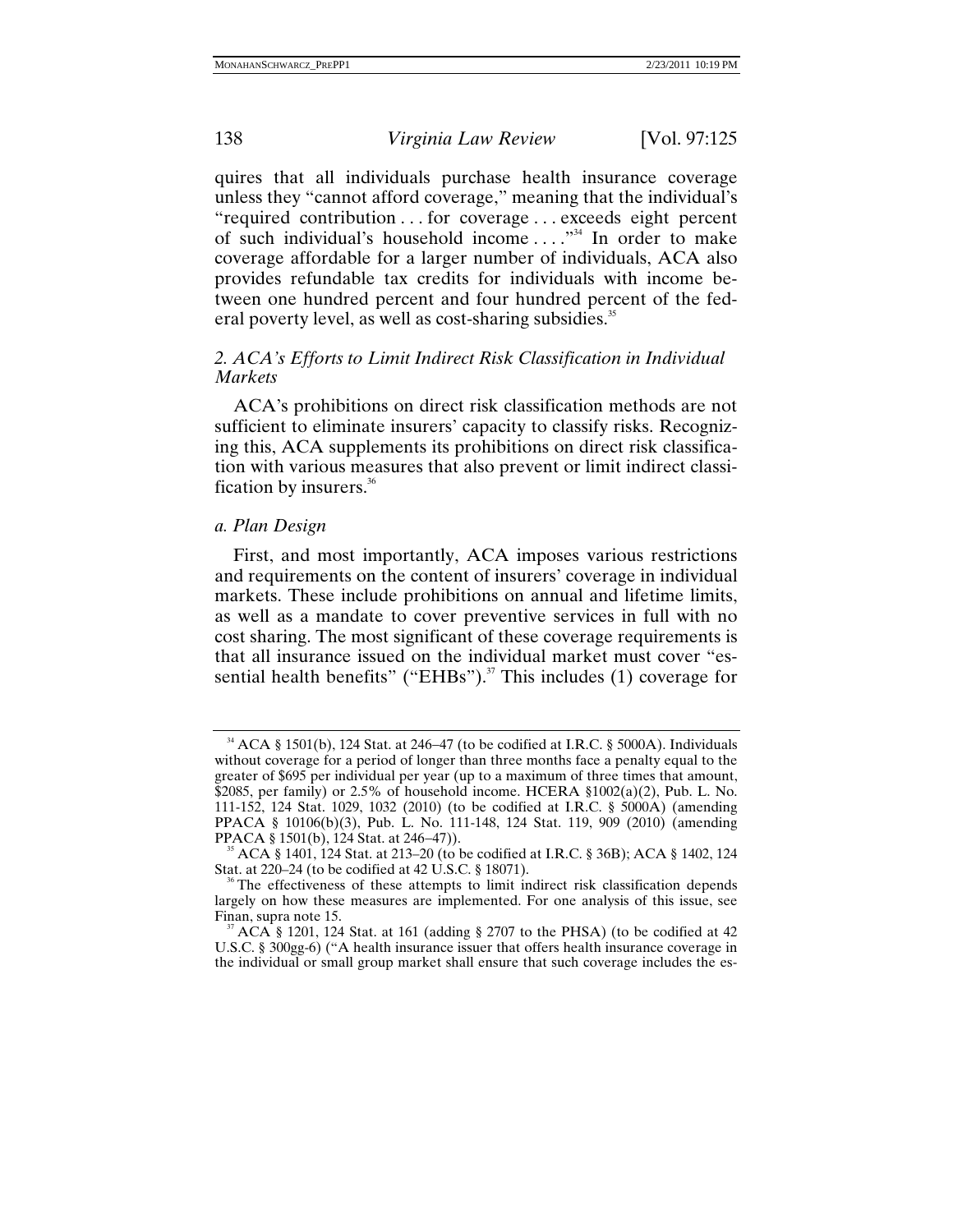specific treatments and services, and (2) cost-sharing limits on such benefits.<sup>38</sup> ACA delegates to the Secretary of Health and Human Services ("HHS") the responsibility for defining the substantive coverage terms of EHBs but specifies that EHBs must include coverage for hospitalization, emergency services, prescription drugs, and laboratory services (among others). $39$  The most significant guidance given to the Secretary in defining EHBs is a requirement that they be equal in scope to those offered by a "typical employer plan."40 Thus, while ACA describes the basic contours of EHBs, it leaves substantial discretion to HHS about its particulars.

Although these coverage mandates for plans operating in the individual market can be defended in various ways, one of their key functions is to limit insurers' capacities to indirectly classify risks. By establishing mandatory coverage floors, these rules limit the capacity of insurers in individual markets to design their plans to appeal primarily to low-risk individuals.

### *b. Provider Networks and Exchanges*

A second way in which ACA limits the prospect of indirect risk classification is through the establishment of insurance exchanges for the individual market. $41$  An exchange is an entity that helps organize an underlying market and facilitate comparison shopping by

<sup>39</sup> See ACA § 1302(b), 124 Stat. at 163–64 (to be codified at 42 U.S.C. § 18022).  $40^{\circ}$  For a lengthier discussion of essential health benefits, see Amy B. Monahan, Initial Thoughts on Essential Health Benefits, 1 N.Y.U. Rev. Emp. Benefits & Executive Compensation 1B1, 1B4–1B8 (2010).  $41$  Starting in 2014, each state must establish such an exchange to facilitate the pur-

sential health benefits package required under section 1302(a) of the Patient Protection and Affordable Care Act.").<br><sup>38</sup> See ACA § 1302, Pub. L. No. 111-148, 124 Stat. 119, 163–68 (2010) (to be codified

at 42 U.S.C. § 18022). Out-of-pocket expenses (the amount that an individual must spend out-of-pocket on covered care, including co-payments, deductibles, etc.) must be limited to approximately \$5950 for individual coverage and \$11,900 for family coverage (in 2010 numbers). See id. § 1302(c), 124 Stat. at 165; I.R.C. § 223(c) (2006); Rev. Proc. 2009-29, 2009-22 I.R.B.

chase of health insurance. ACA § 1321(b), 124 Stat. at 186 (to be codified at 42 U.S.C. § 18041). See generally Jost, supra note 15. State insurance exchanges will also organize the small group market in addition to the individual market. See ACA  $\S$  1311(b), 124 Stat. at 173.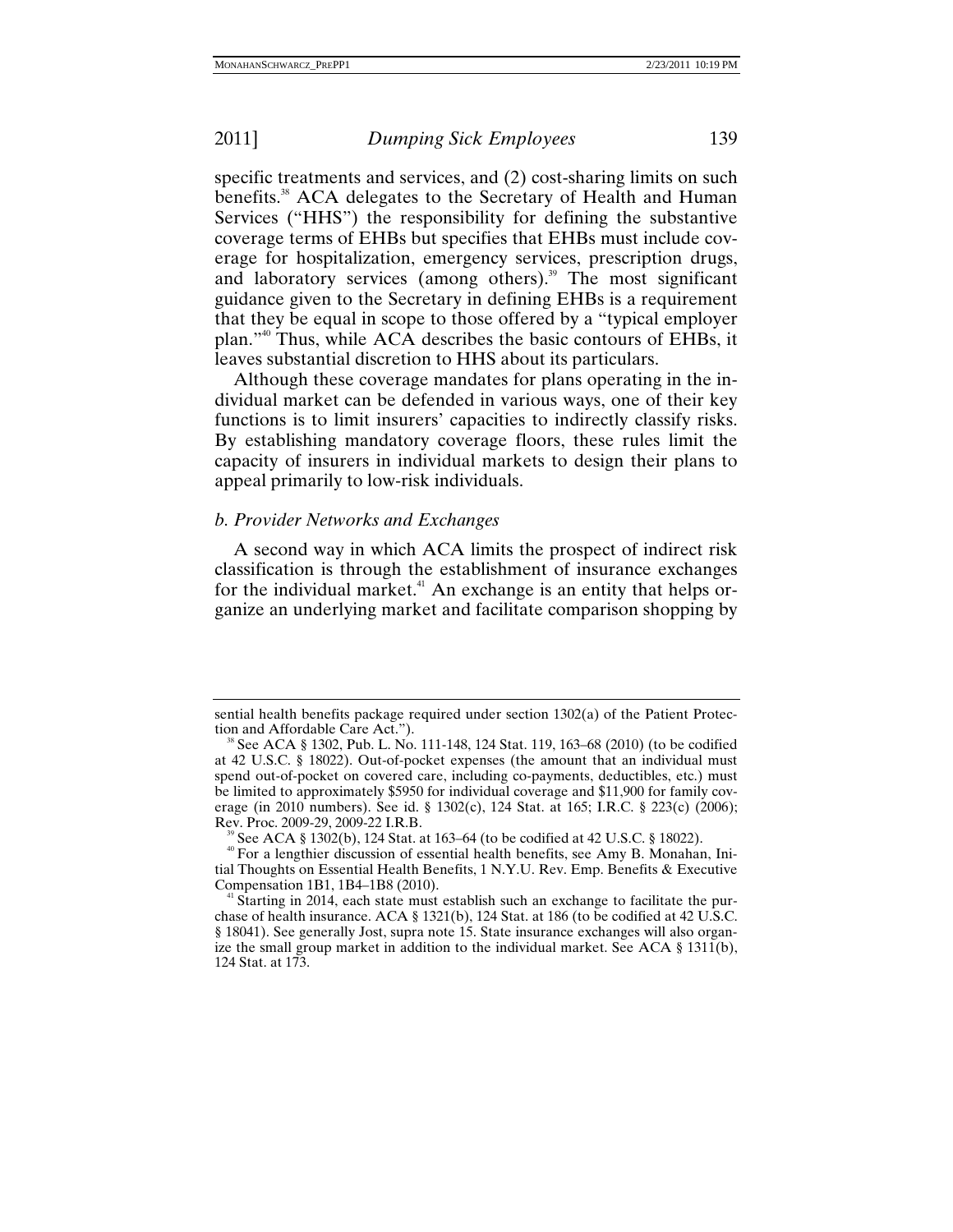buyers.42 ACA requires each state to establish an exchange to be administered either by a government agency or non-profit corporation,43 and it is expected that a substantial portion of the individual insurance market will operate on these exchanges.<sup>44</sup> In part, this is because they are designed to improve consumer shopping and help replicate various economies of scale found in large group markets. Additionally, and perhaps more importantly, individuals can only receive federal subsidies for coverage when they purchase coverage on an exchange.<sup>45</sup>

Individual insurance plans offered in state exchanges must meet additional criteria regarding plan design, which are encompassed in the requirement that they be "Qualified Health Plans."46 Most importantly, qualified health plans must "ensure a sufficient choice of providers."47 Like the limitations on benefit designs described above, this restriction on provider networks limits insurers' capacity to indirectly classify risks. For instance, it prevents insurers from developing a network of providers that are located predominantly in geographic areas with a comparatively young or healthy population, or from forming a network without any specialists, as both types of limited network would likely be considered to offer an inadequate choice of providers.

 $42$  Timothy Jost, Health Insurance Exchanges: Legal Issues 3 (2009), available at http://www.law.georgetown.edu/oneillinstitute/national-health-law/legal-solutions-in-

ACA §  $1311(d)(1)$ , 124 Stat. at 176 (to be codified at 42 U.S.C. § 18031). If a state does not choose to establish an exchange, the federal government is authorized to establish one for that state's residents. See ACA §  $1321(c)$ ,  $124$  Stat. at  $186-87$  (to be codified at 42 U.S.C. §  $18041$ ).

<sup>&</sup>lt;sup>44</sup> Memorandum from Richard S. Foster, Chief Actuary, Dep't of Health & Human Servs., Estimated Financial Effects of the "Patient Protection and Affordable Care Act," as amended at 4 (Apr. 22, 2010), available at https://www.cms.gov/ActuarialStudies/Downloads/PPACA\_2010-04-22.pdf (estimating that 16 million individuals will be covered through exchanges).

ACA § 1401, Pub. L. No. 111-148, 124 Stat. 119 (2010) (to be codified at I.R.C. § 36B); id. § 1402, 124 Stat. at 220–24 (to be codified at 42 U.S.C. § 18071). Exchanges are directed to work with the Department of Treasury to get the amount of the credit advanced and paid directly to the insurer, negating the need for the individual to pay and be reimbursed only when filing her tax return for the year. See ACA §§ 1411–12, 124 Stat. at 224–33 (to be codified at 42 U.S.C. §§ 18081–82).

<sup>&</sup>lt;sup>46</sup> See ACA § 1301, 124 Stat. at 162–63 (to be codified at 42 U.S.C. § 18021).  $4^{47}$  ACA § 1311(c)(1)(B), 124 Stat. at 174 (to be codified at 42 U.S.C. § 18031).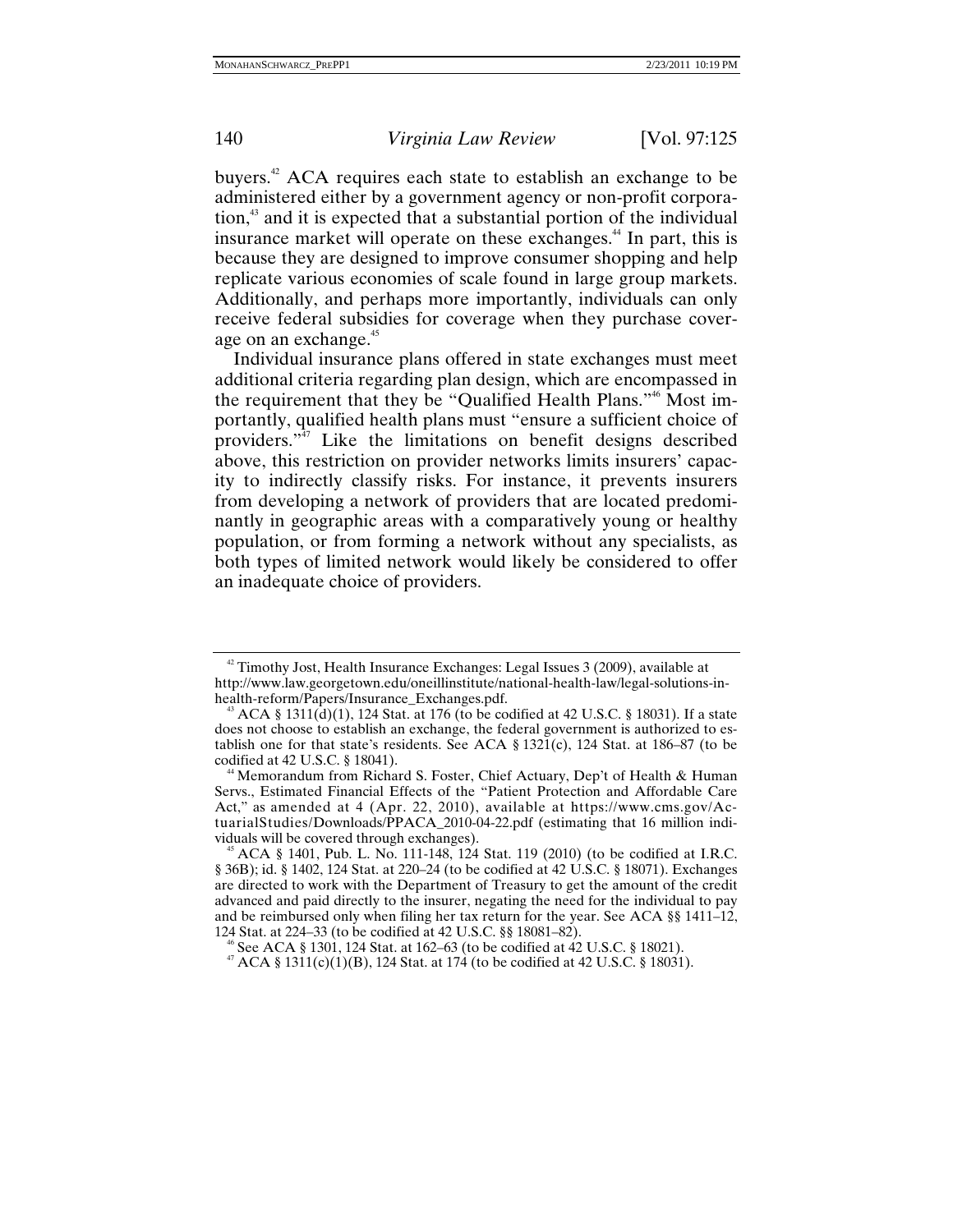Additionally, officials are endowed with discretion in deciding which plans can be offered through an exchange.<sup>48</sup> While the basis on which exchange officials will exercise such direction is not yet clear, it is likely that one of the central factors they will evaluate is whether plans offered in the exchange are attempting to indirectly classify risks.49 To the extent that regulators or exchange operators perceive this to be the case, they could ban a carrier from the exchange and thus substantially limit its capacity to compete in the individual market.

### *c. Risk Adjustment Mechanisms*

A third approach that ACA employs to discourage indirect risk classification by insurers in individual markets is a trio of risk adjustment mechanisms. Two of these arrangements operate as temporary reinsurance programs for insurers in individual insurance markets.<sup>50</sup> Reinsurance essentially provides insurance for insurers.<sup>51</sup> First, ACA establishes a temporary reinsurance program that protects insurers in individual markets against the risk that their policyholders will disproportionately suffer from expensive conditions.52 Second, ACA also reinsures insurers in both the individual and small group markets against the risk that their medical costs will be greater than  $103\%$  of expectations.<sup>53</sup> Both programs limit

<sup>&</sup>lt;sup>48</sup> See ACA § 1301, 124 Stat. at 162–63 (to be codified at 42 U.S.C. § 18021) (defining a "qualified health plan" as a plan offered by a health insurance issuer that is "licensed and in good standing" and that complies with "such other requirements as an

See ACA §  $1311(c)(1)(A)$ , 124 Stat. at 174 (to be codified at 42 U.S.C. § 18031) (providing that the Secretary shall promulgate regulations to ensure that no qualified health plan will "employ marketing practices or benefit designs that have the effect of discouraging the enrollment in such plan by individuals with significant health needs").

See Mark A. Hall, The Three Types of Reinsurance Created by Federal Health Care Reform, 29 Health Aff. 1168, 1170–71 (2010). A third reinsurance program ends prior to 2014 and involves reinsurance for the expenses that employers incur in pro-

viding health benefits to early retirees. See id. at 1169.<br><sup>51</sup> See generally Aviva Abramovsky, Reinsurance: The Silent Regulator?, 15 Conn.<br>Ins. L.J. 345, 350 (2009).

<sup>&</sup>lt;sup>52</sup> ACA § 1341, Pub. L. No. 111-148, 124 Stat. 119, 208–11 (2010) (to be codified at 42 U.S.C. § 18061).

 $^{3}$  ACA § 1342, 124 Stat. at 211–12 (to be codified at 42 U.S.C. § 18062).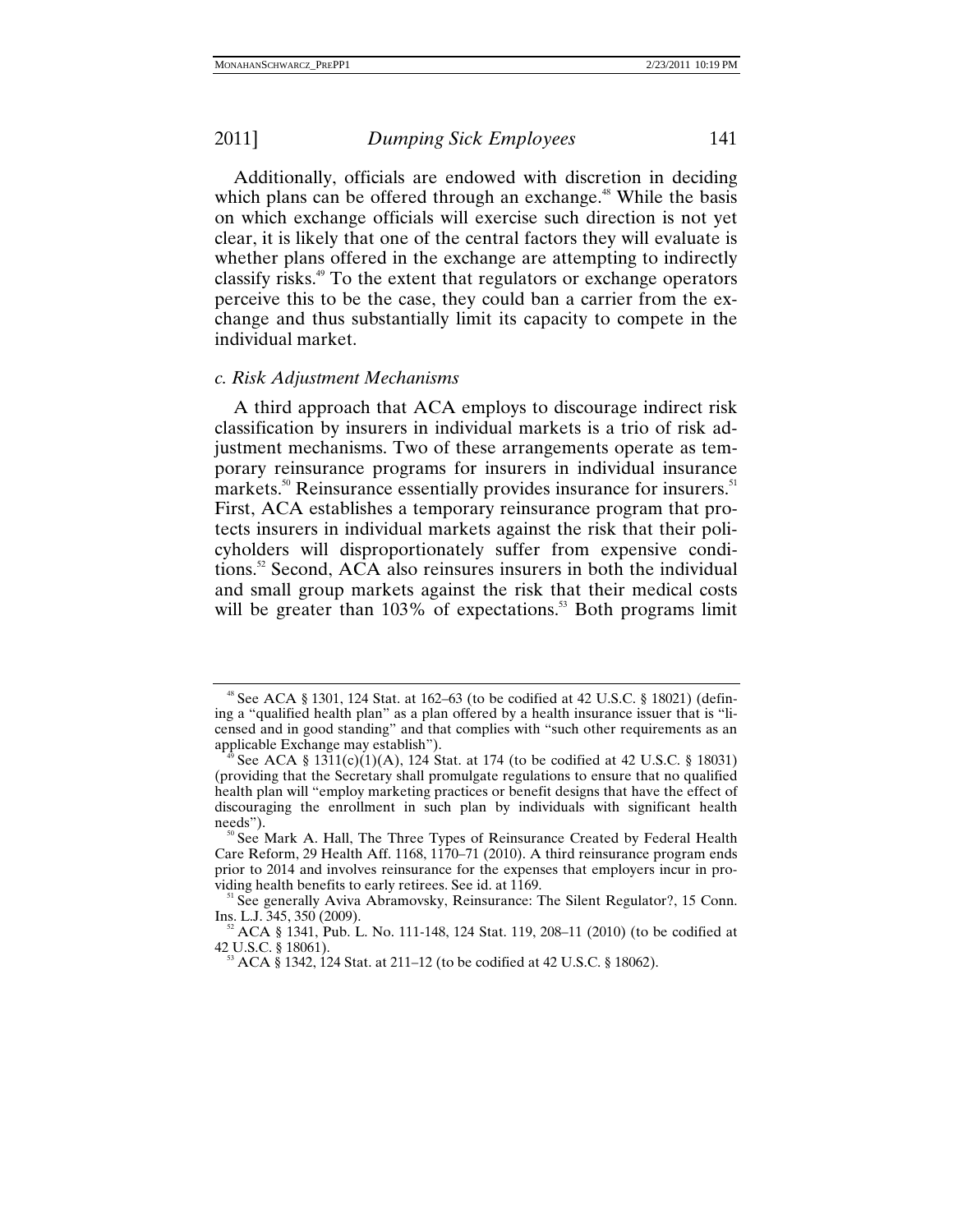insurers' incentives to classify risks by blunting the possibility that the failure to indirectly classify risks will increase costs.<sup>54</sup>

In addition to these reinsurance programs, ACA establishes a prospective risk assessment mechanism. This program extends indefinitely and charges low actuarial risk plans a penalty while providing payments to high actuarial risk plans.<sup>55</sup> Unlike the two reinsurance programs, this risk assessment program not only mitigates the cost to insurers with high-risk policyholders, but it also reduces the benefits to insurers with low-risk policyholders. It therefore limits both the potential negative consequences of failing to engage in indirect risk classification and the potential gains to insurers that successfully use indirect risk classification to attract low-risk policyholders.

# *C. ACA's Reform of Group Markets and the Capacity of Employers to Dump*

In contrast to insurers in the individual market, most employers engaged in relatively little risk classification prior to ACA. For this reason, ACA does little to alter the risk-classification landscape with respect to employers.<sup>56</sup> This Section first provides some background on the regulation of employer plans prior to ACA and then explores how ACA affects both direct and indirect forms of risk classification in this market. It shows that ACA largely affirms and extends preexisting federal laws preventing direct forms of risk classification in group markets, such as discrimination in premiums or cost sharing among different policyholders. But it also demonstrates that ACA leaves employers largely free to engage in various forms of indirect risk classification, particularly if they selfinsure their health plans.

<sup>&</sup>lt;sup>54</sup> Hall acknowledges that the primary purpose of § 1341 is to blunt adverse selection, but suggests that the purpose of § 1342 is instead to limit actuarial uncertainty. Hall, supra note 50, at 1170–71. Both programs, however, simultaneously accomplish

<sup>&</sup>lt;sup>55</sup> ACA § 1343, 124 Stat. at 212–13 (to be codified at 42 U.S.C. § 18063).<br><sup>56</sup> See Timothy Jost, How Does the Health Reform Legislation Affect Self-Insured Plans?, O'Neill Institute Legal Solutions in Health Reform Blog (Mar. 31, 2010, 5:24 PM), http://oneillhealthreform.wordpress.com/2010/03/31/how-does-the-heal th-reform-legislation-affect-self-insured-plans.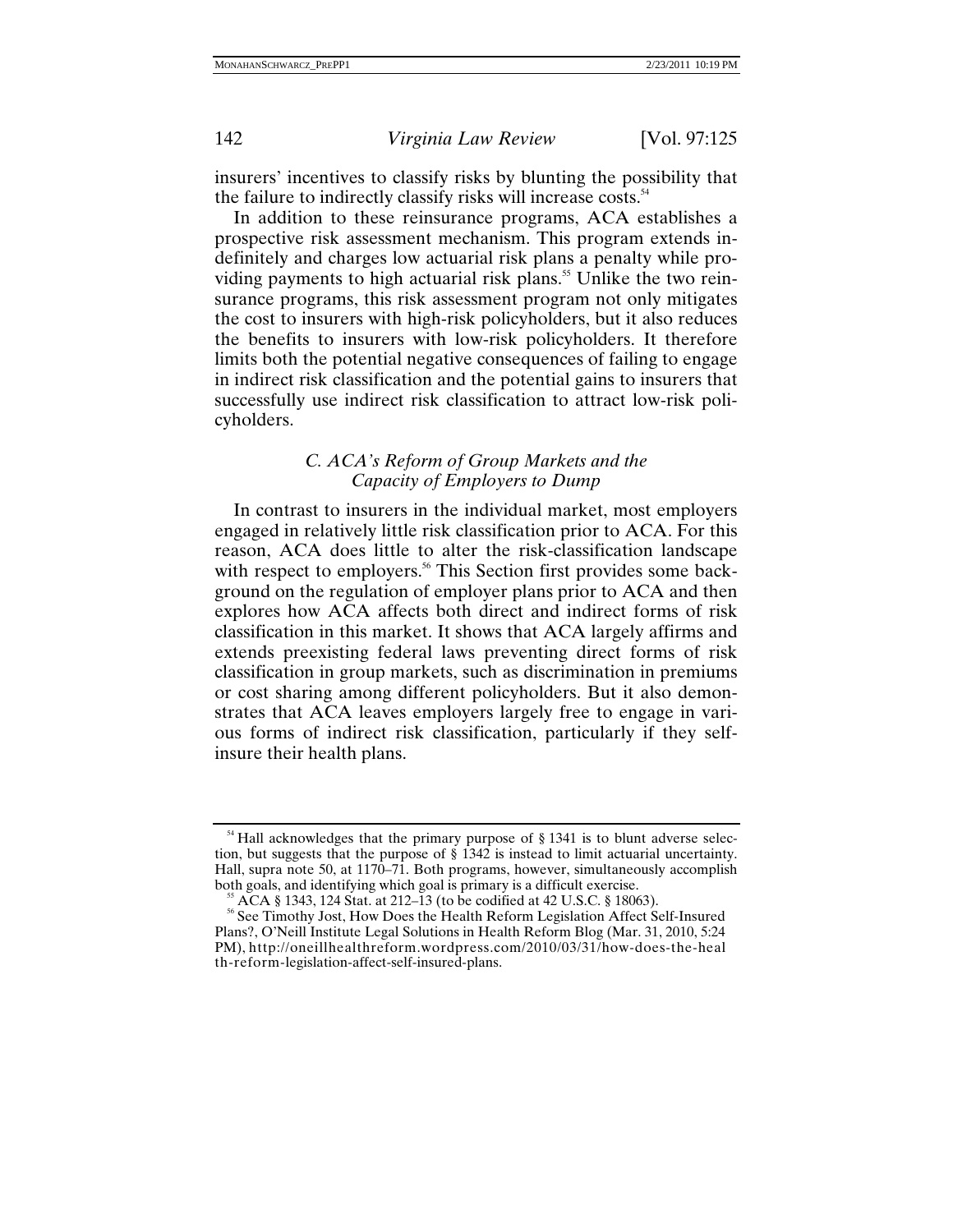### *1. Regulation of Employer Plans Pre-ACA*

Prior to ACA, employer-provided health plans were primarily governed by two federal laws, the Internal Revenue Code of 1986 ("I.R.C.") and the Employee Retirement Income Security Act of 1974 ("ERISA"). $57$  The I.R.C. provides important tax benefits to employer-provided coverage.<sup>58</sup> For example, it excludes from both federal income and payroll tax the cost of employer-provided health insurance coverage.<sup>59</sup> The I.R.C. also allows employers to establish cafeteria plans to allow employees to pay their share of health insurance premiums on a pre-tax basis.<sup>60</sup> As a result, it is possible to exclude from taxable income the entire amount of premiums in an employer-sponsored plan. In contrast, similar tax advantages are available for non-employer coverage only if an individual is self-employed. $61$ 

ERISA regulates many aspects of employer plan administration, reporting, disclosure, and remedies. However, it only lightly regulates the substance of group health plan coverage. At present, it contains just four such requirements: minimum hospital stays fol-

<sup>&</sup>lt;sup>57</sup> Employer plans are also affected by various federal income tax regulations, some of which mirror provisions in ERISA. For example, the requirements of the Health Insurance Portability and Accountability Act ("HIPAA") and the Consolidated Omnibus Budget Reconciliation Act ("COBRA") are contained in both statutes. Compare I.R.C. §§ 4980B(f), 9802 (2006), and 29 U.S.C. §§ 1161–65, 1182 (2006) (ERISA), with Consolidated Omnibus Budget Reconciliation Act of 1985, Pub. L. No. 99-272, 100 Stat. 82, 222, 227, §§ 10001, 10002(a) (1986) (amending I.R.C. and ERISA, respectively), and Health Insurance Portability and Accountability Act of 1996, Pub. L. No. 104-191, 110 Stat. 1936, 1939, 2073, §§ 101(a), 401(a) (1996) (amending ERISA and I.R.C., respectively). Because the federal tax treatment does not directly affect use of risk classification, discussion of the tax code provisions that affect group health

 $\frac{1}{8}$  It also regulates certain other aspects of plan terms and administration. For instance, the Code also imposes additional requirements on group health plans, such as the requirement to offer continuation coverage in the event that an employee loses her employer-provided health coverage as a result of a qualifying event. I.R.C. § 4980B(f).

 $\degree$ Id. at § 106. Most states follow the federal tax treatment and exempt such payments from state income tax as well. See Richard W. Genetelli, Tax Management Multistate Tax Portfolios, Personal Income Taxes: Alabama Through Michigan,

<sup>&</sup>lt;sup>60</sup> See I.R.C. § 125. **61**  $\leq$  61.8 (1)(1), (4) (indicating that self-employed individuals are eligible to deduct the cost of health insurance premiums from their taxable income and that the deduction may not be taken for self-employment tax purposes).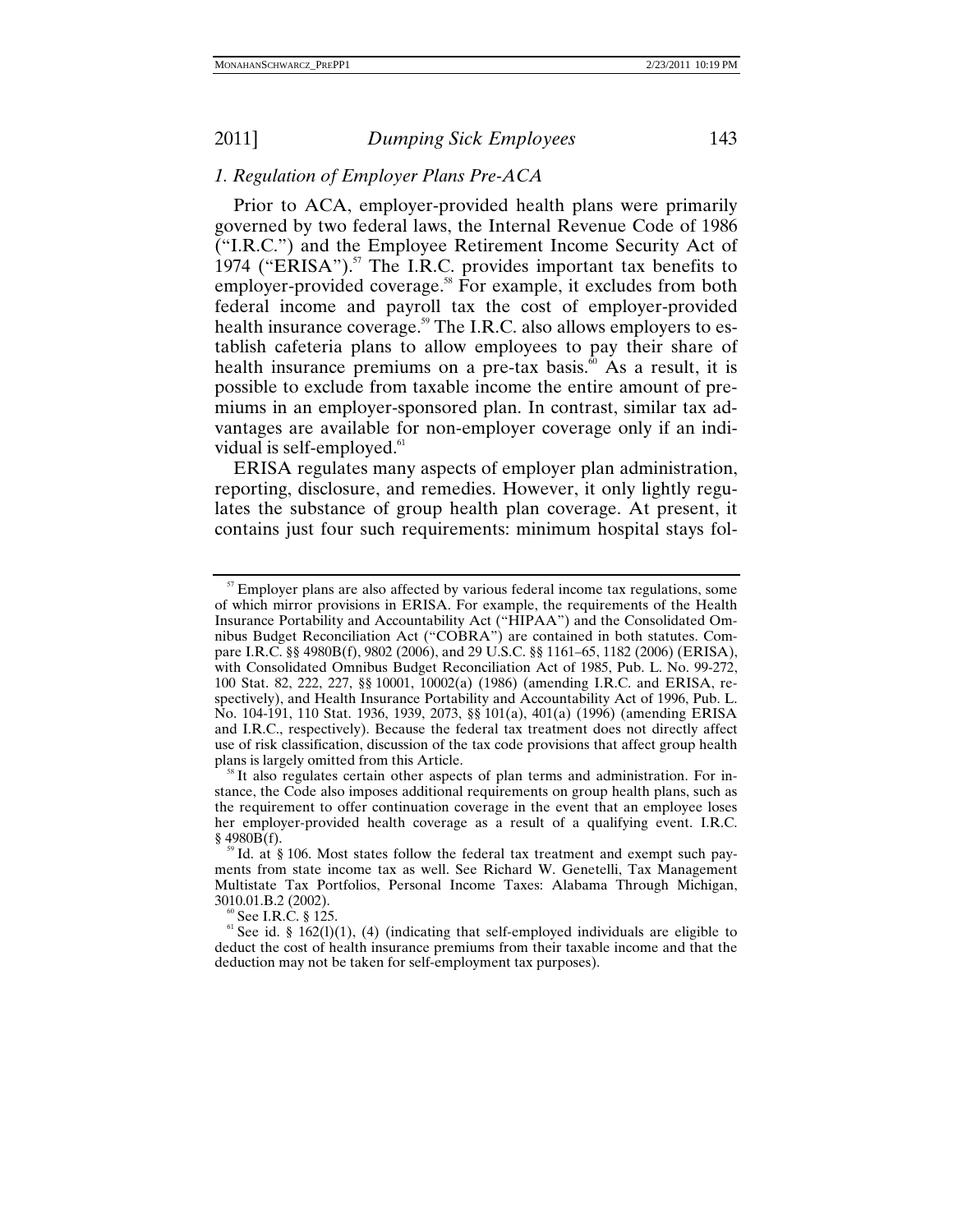lowing childbirth, breast reconstruction following mastectomy, a mental health parity requirement, $62$  and a limitation on the exclusion of preexisting conditions.<sup>63</sup> ERISA also incorporates the nondiscrimination provisions of the Health Insurance Portability and Accountability Act ("HIPAA"), which prohibit group health plans from discriminating on the basis of health factors with respect to eligibility, benefits, or premiums.<sup>64</sup>

In addition to this federal regulation, employers that purchase group insurance policies rather than self-insuring are also indirectly subject to state insurance regulation. Under ERISA, states are explicitly permitted to regulate the content of coverage that insurers offer to employers.65 To date, states have exercised this authority regularly, enacting numerous coverage mandates requiring insurers to cover a wide variety of benefits.<sup>66</sup>

By contrast, ERISA forbids states from extending any of these insurance laws to employer plans that self-insure their employees' coverage.<sup>67</sup> At its most basic level, an employer self-insures a plan

which affirms the primacy of the states in regulating insurance. Jonathan R. Macey & Geoffrey P. Miller, The McCarran-Ferguson Act of 1945: Reconceiving the Federal Role in Insurance Regulation, 68 N.Y.U. L. Rev. 13, 20–26 (1993).

<sup>&</sup>lt;sup>62</sup> See 29 U.S.C. §§ 1185, 1185a, 1185b (minimum hospital stays, mental health par-<br>ity, and reconstructive surgery, respectively) (2006).

A plan may exclude coverage for a preexisting condition for a maximum of twelve months. Id.  $\S$  1181(a)(2). That maximum exclusion period is reduced by the amount of any prior creditable coverage the individual had. Id. § 1181(a)(3). For example, if an individual had coverage under an employer plan for twelve months and then switched employers and became covered under the new employer's plan without a break in coverage, the new employer's plan could not enforce any preexisting condi-

tion limitation for that employee. 64 HIPAA, Pub. L. No. 104-191, 110 Stat. 1936, 1939, § 101 (1996) (codified at 29 U.S.C. § 1182). ERISA also contains a general nondiscrimination provision in § 510, but courts have held that an employer health plan does not violate § 510 merely by amending the terms of the plan in a way that has a disparate impact on employees with a particular condition or disability. See, e.g., McGann v. H & H Music Co., 946 F.2d 401, 404 (5th Cir. 1991).  $\frac{65}{2}$  U.S.C. § 1144(b)(2)(A). This is an extension of the McCarran-Ferguson Act,

See generally Amy B. Monahan, Federalism, Federal Regulation, or Free Market? An Examination of Mandated Health Benefit Reform, 2007 U. Ill. L. Rev. 1361, 1363–64 (2007).<br><sup>67</sup> 29 U.S.C. § 1144(b)(2)(B); see also Metro. Life Ins. Co. v. Massachusetts, 471 U.S.

<sup>724, 746–47 (1985);</sup> see generally Russell Korobkin, The Battle Over Self-Insured Health Plans, or "One Good Loophole Deserves Another," 5 Yale J. Health Pol'y L. & Ethics 89 (2005) (describing the evolution of the caselaw on self-insured health plans).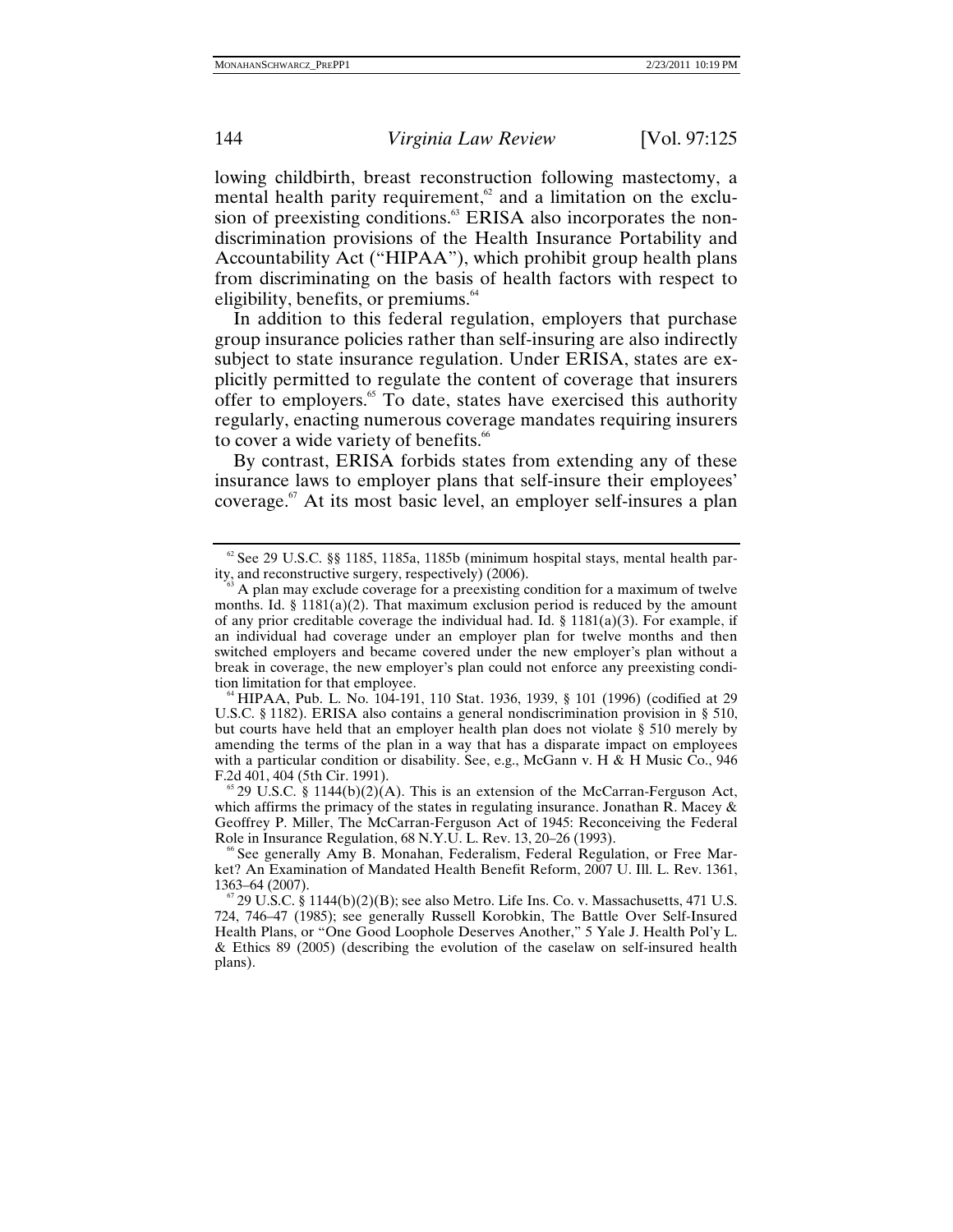where it retains liability to pay plan benefits rather than transfer that risk to an insurance company. Historically, large employers have been much more likely to self-insure than small employers,<sup>68</sup> as the size of their workforce tends to ensure that employees' health care expenditures will be relatively steady over time, decreasing the need to shed risk to a third-party insurer.

Increasingly, however, mid-size and even small employers have opted to self-insure and purchase stop-loss insurance to protect themselves from the risk that their employees will experience unusually high claims in a given year.<sup>69</sup> Stop-loss insurance, a form of reinsurance, reimburses the employer once claims under the plan exceed a specified level either on an individual participant or planwide basis.<sup>70</sup> Self-insured plans do not lose their exemption from state insurance regulation when they purchase stop-loss insurance.<sup> $\pi$ </sup> The end result is that nearly all employer plans are subject to the requirements of ERISA and HIPAA, but they are subject to state regulation only if the employer purchases a group insurance policy to fund benefits.

Prior to ACA, then, all employer plans were prohibited from engaging in direct risk classification because of HIPAA's prohibition on discrimination based on health status. Self-insured plans, however, did have the ability to engage in indirect risk classification through plan design. As will be discussed in more detail in Part III, though, few self-insured employers historically did so.

<sup>&</sup>lt;sup>68</sup> See Kaiser Family Found. & Health Res. & Educ. Trust, Employer Health Benefits: 2010 Annual Survey 174, available at http://ehbs.kff.org/pdf/2010/8085.pdf (providing the percentage of employers that self-insured, by employer size, from 1999- 2010).<br><sup>69</sup> See Troy Paredes, Stop-Loss Insurance, State Regulation, and ERISA: Defining

the Scope of Federal Preemption, 34 Harv. J. Legis. 233, 234–35 (1997). In 2009, among all workers covered by employer plans, fifty-seven percent were covered by self-insured plans. Kaiser Family Found. & Health Res. & Educ. Trust, supra note 13, at 157. The propensity of firms to self-insure varies with size. In firms with 5000 or more employees, eighty-eight percent of covered workers are enrolled in self-insured plans. Id. In firms with 3-199 employees, fifteen percent of covered employees are enrolled in self-insured plans. Id.

<sup>&</sup>lt;sup>70</sup> Paredes, supra note 69, at 249–50.<br><sup>71</sup> See, e.g., Am. Med. Sec., Inc. v. Bartlett, 111 F.3d 358, 364 (4th Cir. 1997).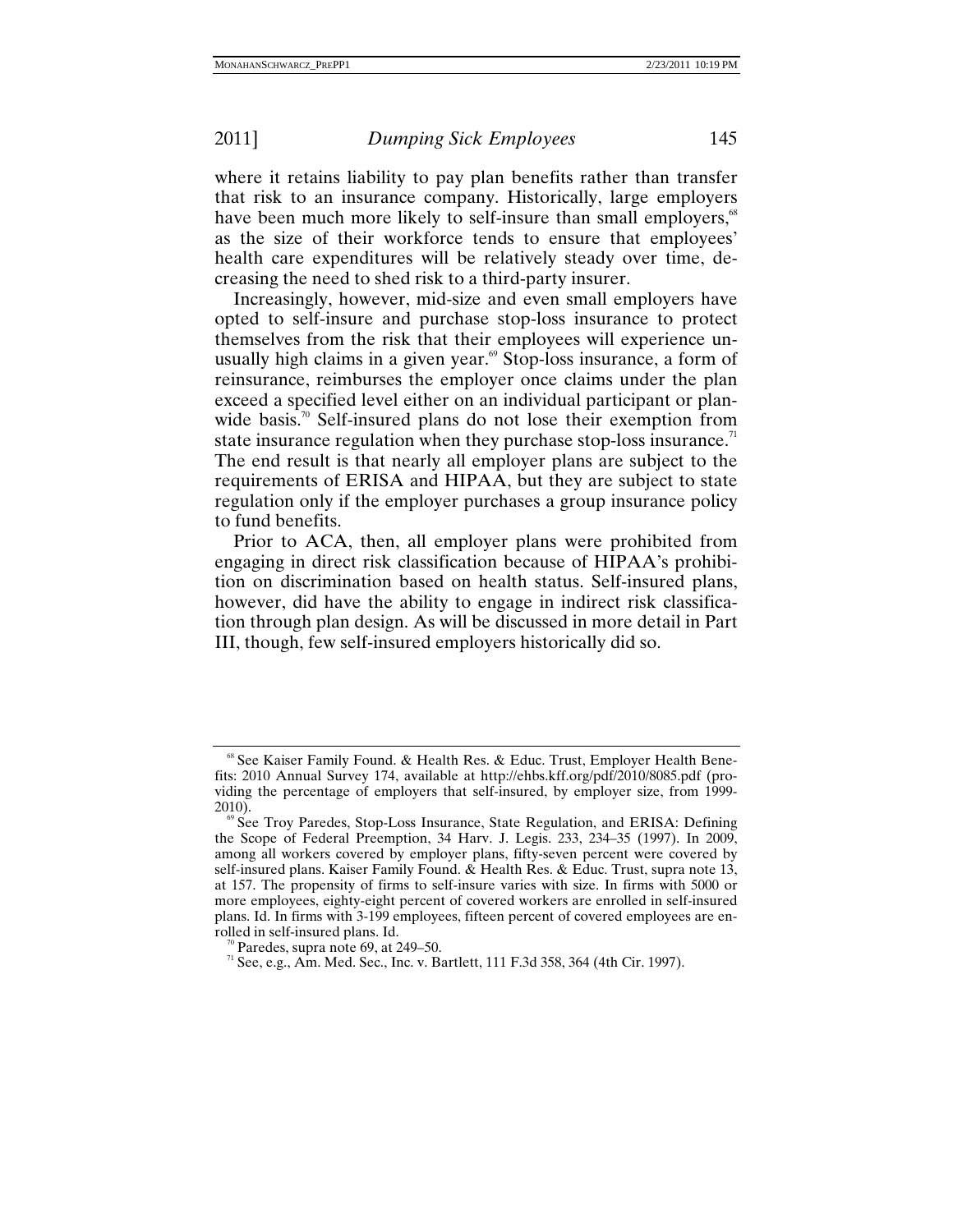# *2. ACA's Regulation of Direct Risk Classification in Group Markets*

Although ACA extends some of the protections against direct risk classification in group markets that existed prior to reform, it largely leaves in place the pre-reform regime described above. For instance, ACA's guaranteed issue requirements and prohibition on rescissions apply to all employer plans, whether insured or selfinsured, but its premium pricing restrictions apply only to the individual and small group markets.<sup>72</sup> This makes sense because HIPAA's existing requirements regarding premium setting are in fact stricter than ACA's, prohibiting premium setting based on all health-related factors, including age and tobacco use.<sup>73</sup> ACA does technically subject employers to its provisions prohibiting discrimination against enrollees based on health status, though this is largely duplicative of employers' responsibilities under HIPAA.<sup>74</sup> Similarly, while ACA eliminates the capacity of employers to use preexisting condition exclusions, this is much less of a shift for employer plans than for the individual market, as HIPAA already substantially limited the use of such clauses in employer plans. In the end, ACA changes little about the ability of employers to directly classify risk because such restrictions were already largely in place.

# *3. ACA's (Lack of) Regulation of Indirect Risk Classification in Group Markets*

ACA does relatively little to address the prospect that employers, particularly those that are self-insured, will implement health insurance plans designed to disproportionately appeal to low-risk employees. Much to the contrary, ACA seems to assume that employers will continue to voluntarily offer relatively generous plans, as it directs the Secretary of HHS to define essential health bene-

<sup>&</sup>lt;sup>72</sup> See ACA § 1001, Pub. L. No. 111-148, 124 Stat. 119, 131 (2010) (to be codified at 42 U.S.C. § 300gg-12) (adding § 2712 to the PHSA); ACA § 1201, Pub. L. No. 111- 148, 124 Stat. 119, 155–56 (2010) (to be codified at 42 U.S.C. §§ 300gg–gg-1) (adding

<sup>&</sup>lt;sup>73</sup> See 29 U.S.C. § 1182 (2006).<br><sup>74</sup> Compare ACA § 1201, 124 Stat. at 156–60 (to be codified at 42 U.S.C. § 300gg-4) (adding § 2705 to the PHSA), with 29 U.S.C. § 1182 (HIPAA).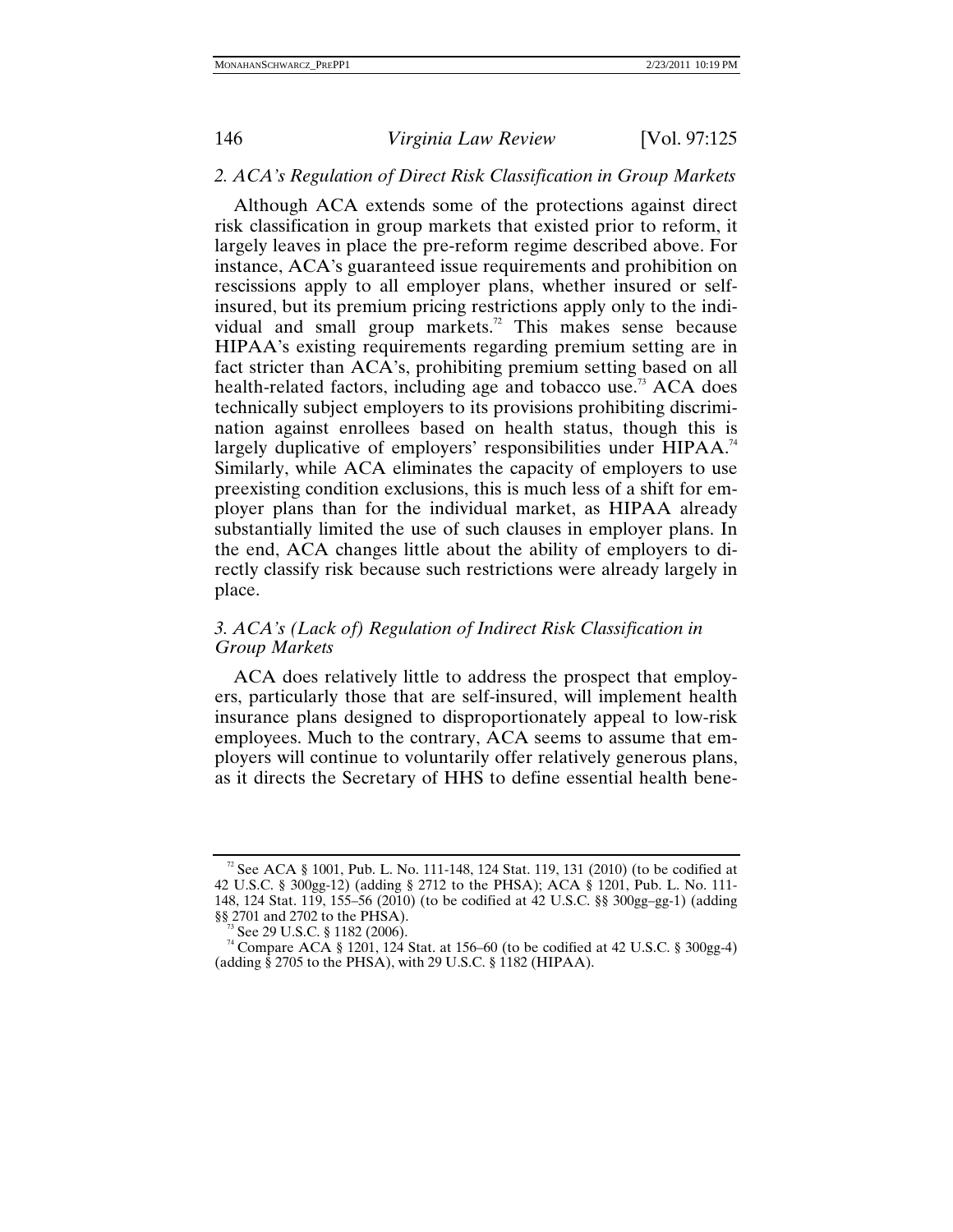fits so that they are no less generous than a typical employer plan.<sup>75</sup> This Subsection reviews the provisions of ACA that potentially implicate the capacity or willingness of employers to engage in indirect risk classification by designing plans that disproportionately appeal to low-risk employees. It demonstrates that self-insured employers face minimal legal impediments in implementing a plan designed to indirectly induce high-risk employees to opt out of ESI in favor of coverage on the individual market.

# *a. Plan Benefits*

ACA's requirements regarding the substance of plan benefits vary based on whether the employer purchases insurance or selfinsures. Group coverage for small employers is subject to the same requirement as individual insurance markets, and therefore such plans must offer essential health benefits.<sup>76</sup> By contrast, neither large group insurance plans nor self-insured employers are required by ACA to offer essential health benefits to their policyholders. Instead, these plans are subject to only a few specific requirements, each of which apply broadly to all insurance plans and group health plans. First, all employer plans must offer full coverage, with no cost sharing, for all preventive health services.<sup>77</sup> Second, employer plans must cover routine patient care costs of individuals participating in clinical trials.<sup>78</sup> Third, ACA sets overall limits on the maximum out-of-pocket spending a plan can require per participant per year, although these out-of-pocket annual limits apply only to the covered benefits that an employer plan provides.<sup>79</sup> Fourth, the statute restricts annual and lifetime caps on coverage,<sup>80</sup>

<sup>&</sup>lt;sup>75</sup> For a lengthier discussion of essential health benefits, see Monahan, supra note 40, at  $3-5$ .

<sup>&</sup>lt;sup>76</sup> See supra Subsection I.B.2.a; ACA § 1201, 124 Stat. at 161 (to be codified at 42 U.S.C. § 300gg-6) (adding § 2707 to the PHSA).

 $\frac{17}{12}$  ACA § 1001, 124 Stat. at 131–32 (to be codified at 42 U.S.C. § 300gg-13) (adding § 2713 to the PHSA).

<sup>&</sup>lt;sup>78</sup> ACA § 10103, Pub. L. No. 111-148, 124 Stat. 119, 892–96 (2010) (to be codified at 42 U.S.C. § 300gg-8) (adding § 2709 to the PHSA).<br><sup>79</sup> ACA § 1201, 124 Stat. at 161 (to be codified at 42 U.S.C. § 300gg-6) (adding

<sup>§ 2707(</sup>b) to the PHSA). These limits are the same that are applicable to individual

ACA § 10101, 124 Stat. at 883–84 (to be codified at 42 U.S.C. § 300gg-11) (adding § 2711 to the PHSA).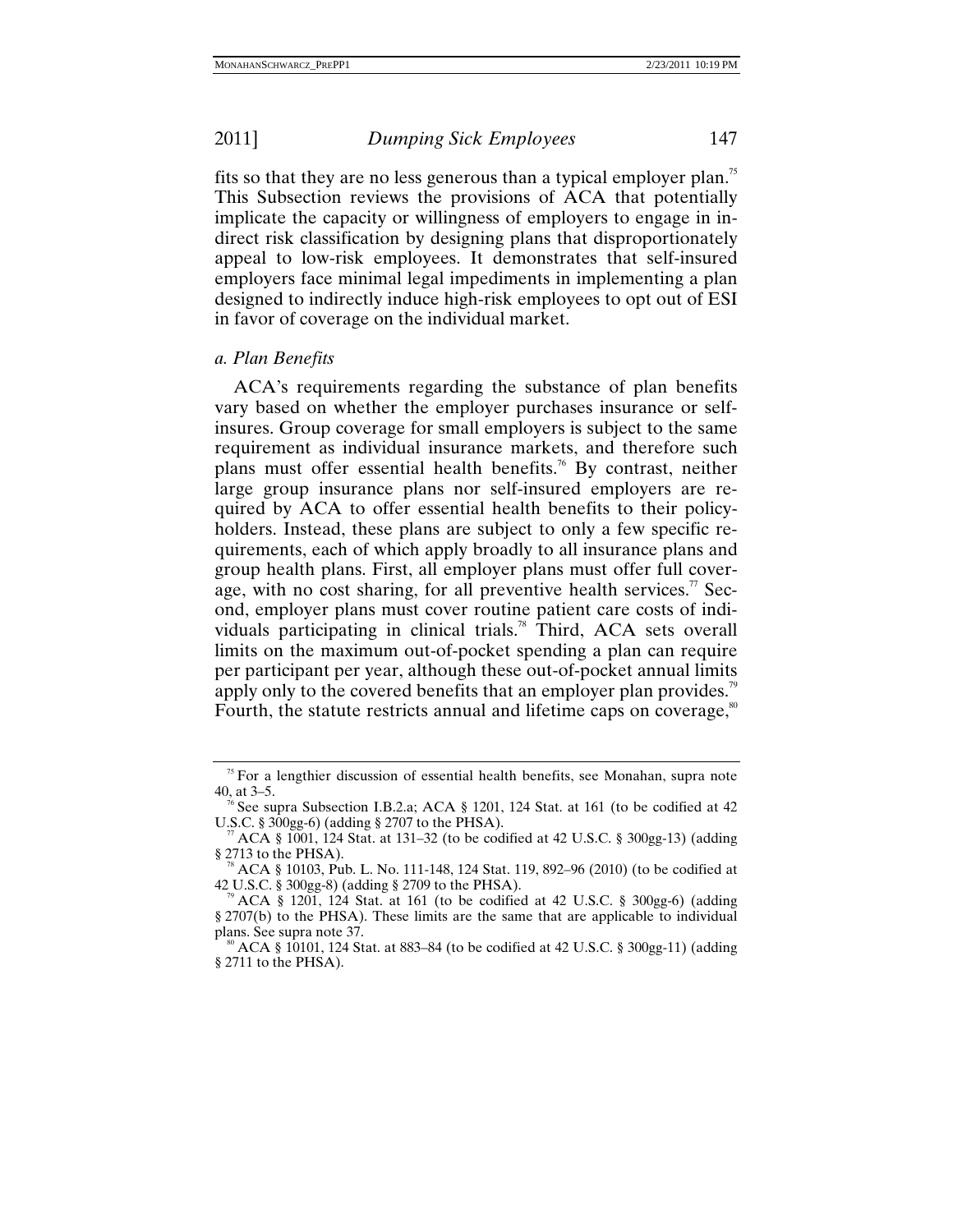although it does not require employers to offer any particular benefits. Interestingly, these provisions prohibit large and selfinsured employers from placing annual and lifetime caps on essential health benefits starting in 2014.<sup>81</sup> As a result, while large and self-insured employers need not offer essential health benefits at all, they cannot offer limited essential health benefits in conjunction with lifetime or annual limits.

Large employers who purchase a group insurance policy will, however, remain subject to state insurance regulation. The ability of such plans to design benefits in order to indirectly classify risks will consequently vary based on the flexibility of state regulation. Self-insured plans, on the other hand, will enjoy nearly complete freedom to design benefits to classify risk. To take an extreme example, a self-insured employer could implement a health plan that covers preventive services, the four coverages required by ERISA, routine patient care costs of individuals participating in clinical trials, *and nothing else*.

Alternatively, a self-insured plan could simply exclude coverage for specific high-cost conditions such as AIDS, diabetes, and hemophilia. While potentially an issue under the Americans with Disabilities Act ("ADA"), which prohibits discrimination with respect to disability, $\frac{82}{3}$  employer health plans may employ a disabilitybased distinction provided that the plan provision is not being used as a "subterfuge" to intentionally violate the ADA.<sup>83</sup> A disabilitybased distinction is a "subterfuge" if it is not justified by the risks or costs associated with the disability.<sup>84</sup> For example, a plan may refute a claim of subterfuge by showing that the disparate treatment is justified by legitimate actuarial data or that the challenged provision "is necessary . . . to prevent the occurrence of an unacceptable change either in the coverage of the health insurance plan, or in the premiums charged . . . ."85 This gives employers a tremendous amount of discretion in carving out entire categories of treatment,

<sup>&</sup>lt;sup>81</sup> Id.<br><sup>82</sup> 42 U.S.C. §§ 12101–213 (2006).<br><sup>83</sup> Id. § 12201(c); EEOC Interim Guidance on Application of Americans with Disabilities Act of 1990 to Employer-Provided Health Insurance, No. 915.002, Subsection III.C.2.b–d (June 8, 1993), available at http://www.eeoc.gov/policy/docs/health.html. <sup>84</sup> EEOC Interim Guidance, supra note 83. <sup>85</sup> Id. at Subsection III.C.2.d.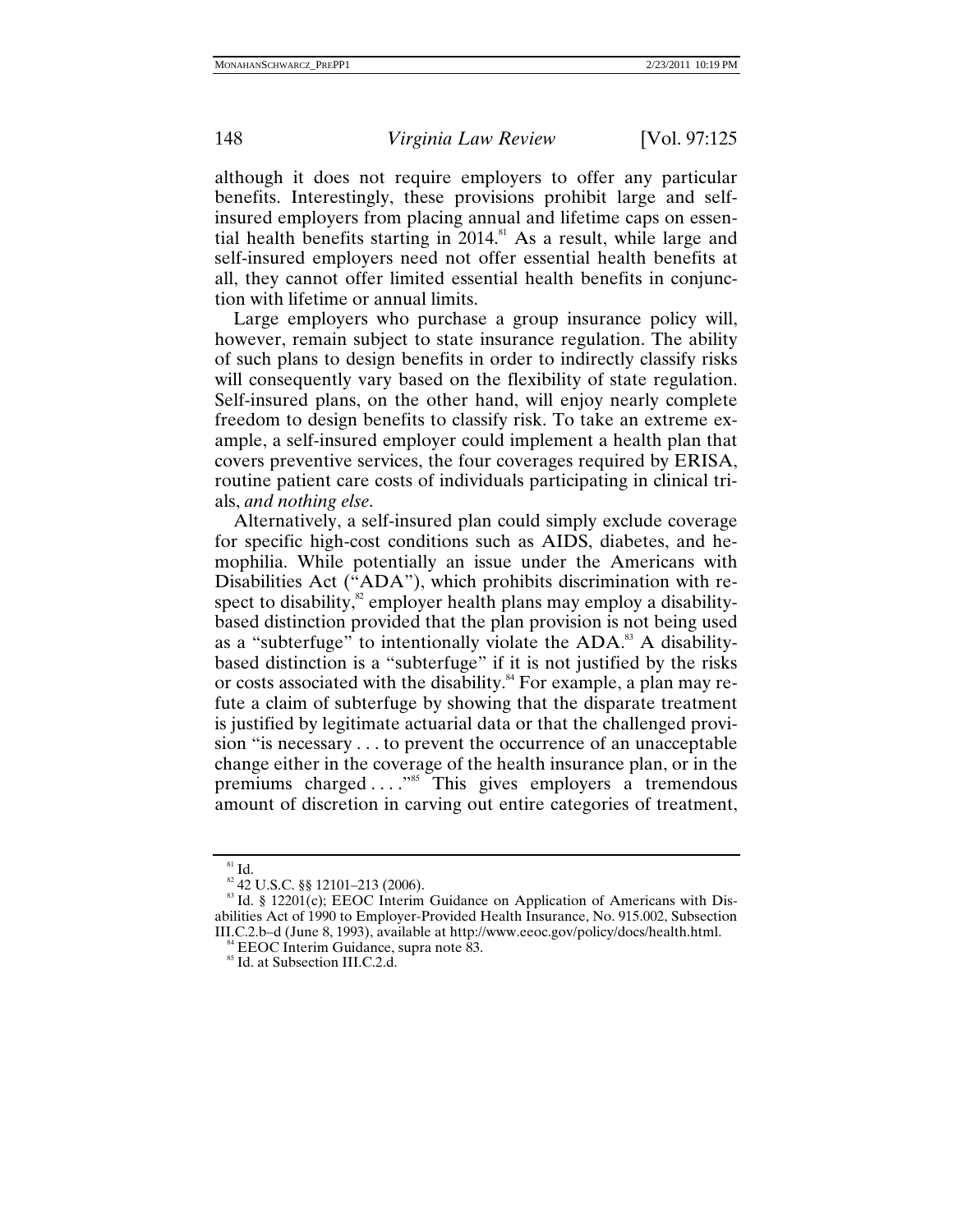even if doing so would create disability-based distinctions, provided that such treatments are in fact high-cost and will therefore create the needed actuarial data.<sup>86</sup> In the end, neither ACA nor other existing sources of law substantially restrict the ability of selfinsured plans to engage in indirect risk classification through the design of plan benefits.

# *b. Provider Network*

ACA leaves employers (whether insured or self-insured) largely free to design their provider networks however they see fit. It requires only that "[a] group health plan and a health insurance issuer offering group or individual health insurance coverage shall not discriminate with respect to participation under the plan or coverage against any health care provider who is acting within the scope of that provider's license or certification under applicable State law."<sup>87</sup> This provision does "not require that a group health" plan or health insurance issuer contract with any health care provider willing to abide by the terms and conditions for participation established by the plan or issuer."<sup>88</sup> Rather, it bars discrimination against licensed medical practitioners, such as chiropractors, acupuncturists, massage therapists, and midwives. At the extreme, employers are free to implement a health maintenance organization ("HMO")-style plan wherein enrollees are required to seek care only from employee-providers within the HMO.

### *c. Wellness Plans*

Unlike insurers in the individual market, employers of all sizes are permitted under ACA to establish "wellness programs" for their enrollees.<sup>89</sup> Wellness programs create incentives for enrollees

<sup>&</sup>lt;sup>86</sup> For an overview of how courts have interpreted the ADA coverage requirements as applied to health plans, see Timothy Frey, Your Insurance Does Not Cover That: Disability-Based Discrimination Where It Hurts the Most, 78 Geo. Wash. L. Rev. 636, 642–56 (2010); see also Samuel R. Bagenstos, The Future of Disability Law, 114 Yale L.J. 1, 27–32 (2004) (providing an overview and critique of how private health insur-

ance fits into legal protections for the disabled).<br><sup>87</sup> ACA § 1201, Pub. L. No. 111-148, 124 Stat. 119, 160 (2010) (to be codified at 42<br>U.S.C. § 300gg-5) (adding § 2706 to the PHSA).

 $^{88}$  Id.<br> $^{89}$  ACA § 1201, 124 Stat. at 156–57 (to be codified at 42 U.S.C. § 300gg-4) (adding § 2705(j)(1)(A) to the PHSA) ("[A] program of health promotion or disease preven-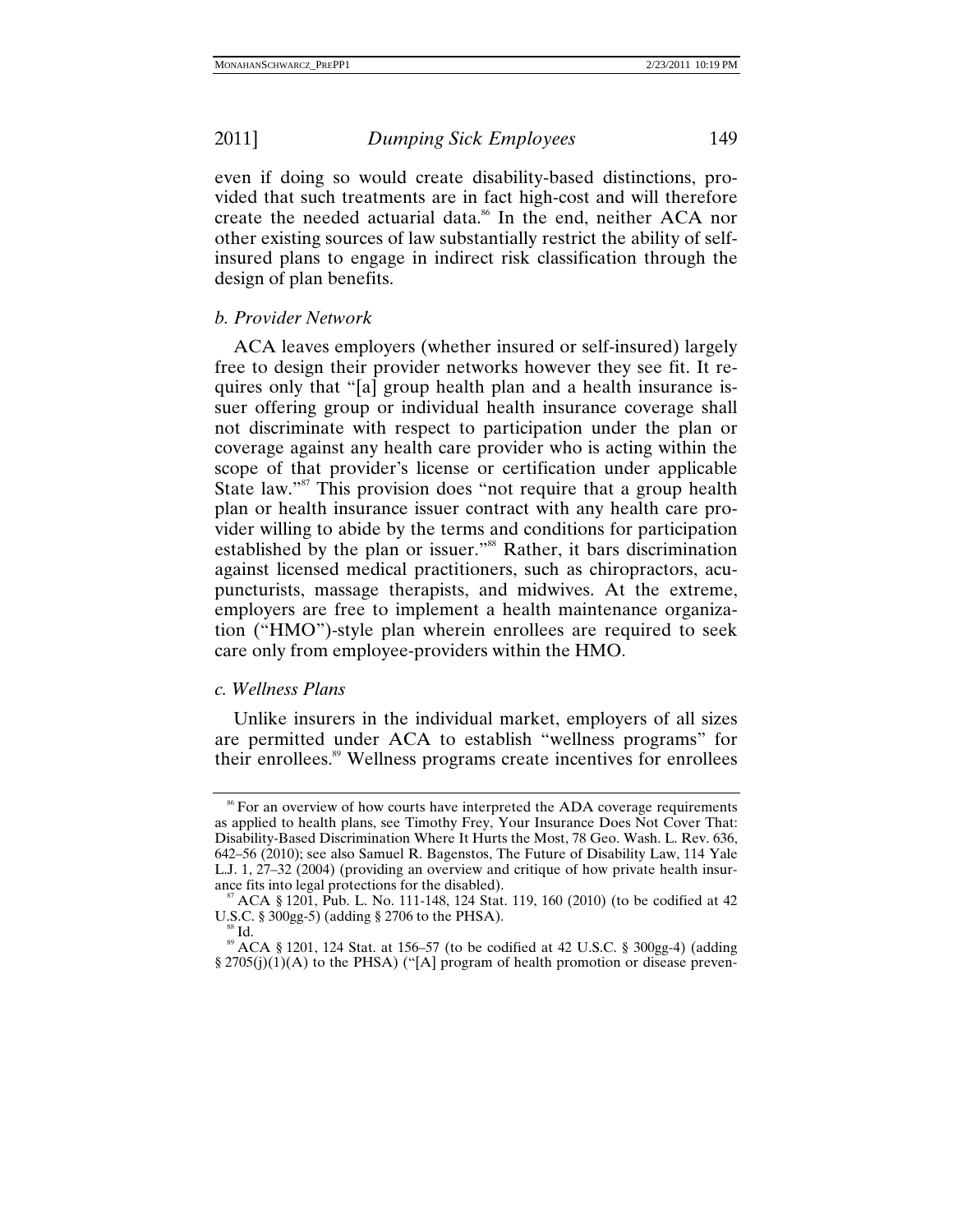to take measures to promote health or prevent disease, usually by offering premium rebates, cost-sharing reductions, or financial perks.<sup>90</sup> Perhaps the most common example of such a program is one that pays a portion of an enrollee's gym membership if she visits the gym a specified number of times each month. Although designed to incentivize healthy living among policyholders, wellness programs provide employers with yet another risk classification tool because of their ability to lower costs for comparatively healthy enrollees.<sup>91</sup>

ACA permits two different types of wellness programs. First, it permits those not "based on an individual satisfying a standard that is related to a health status factor" and "made available to all similarly situated individuals."<sup>92</sup> Examples include gym membership reimbursement, diagnostic testing programs, and smoking cessation programs.93 Second, it permits wellness programs "based on an individual satisfying a standard that is related to a health status factor," but only under much more stringent conditions.<sup>94</sup> These include the requirement that any reward "not exceed 30 percent of the cost of employee-only coverage under the plan" and that the program be "reasonably designed to promote health or prevent disease."95 A program meets this latter requirement if it "has a reasonable chance of improving the health of, or preventing disease in, participating individuals and it is not overly burdensome, is not a subterfuge for discriminating based on a health status factor, and is not highly suspect in the method chosen to promote health or prevent disease."96 A reward for actually quitting smoking would be an example of this latter type of program.

tion (referred to in this subsection as a 'wellness program') shall be a program offered by an *employer* that is designed to promote health or prevent disease that meets the applicable requirements of this subsection." (emphasis added)). <sup>90</sup> For a brief overview of wellness programs, see Wendy K. Mariner, Social Solidar-

ity and Personal Responsibility in Health Reform, 14 Conn. Ins. L.J. 199, 214–17

See Harald Schmidt et al., Carrots, Sticks, and Health Care Reform-Problems with Wellness Incentives, 362 New Eng. J. Med. e3 (2010).<br><sup>92</sup> ACA § 1201, 124 Stat. at 156–57 (to be codified at 42 U.S.C. § 300gg-4) (adding

<sup>§ 2705(</sup>j) to the PHSA).<br><sup>93</sup> Id.<br><sup>95</sup> Id.<br><sup>96</sup> Id.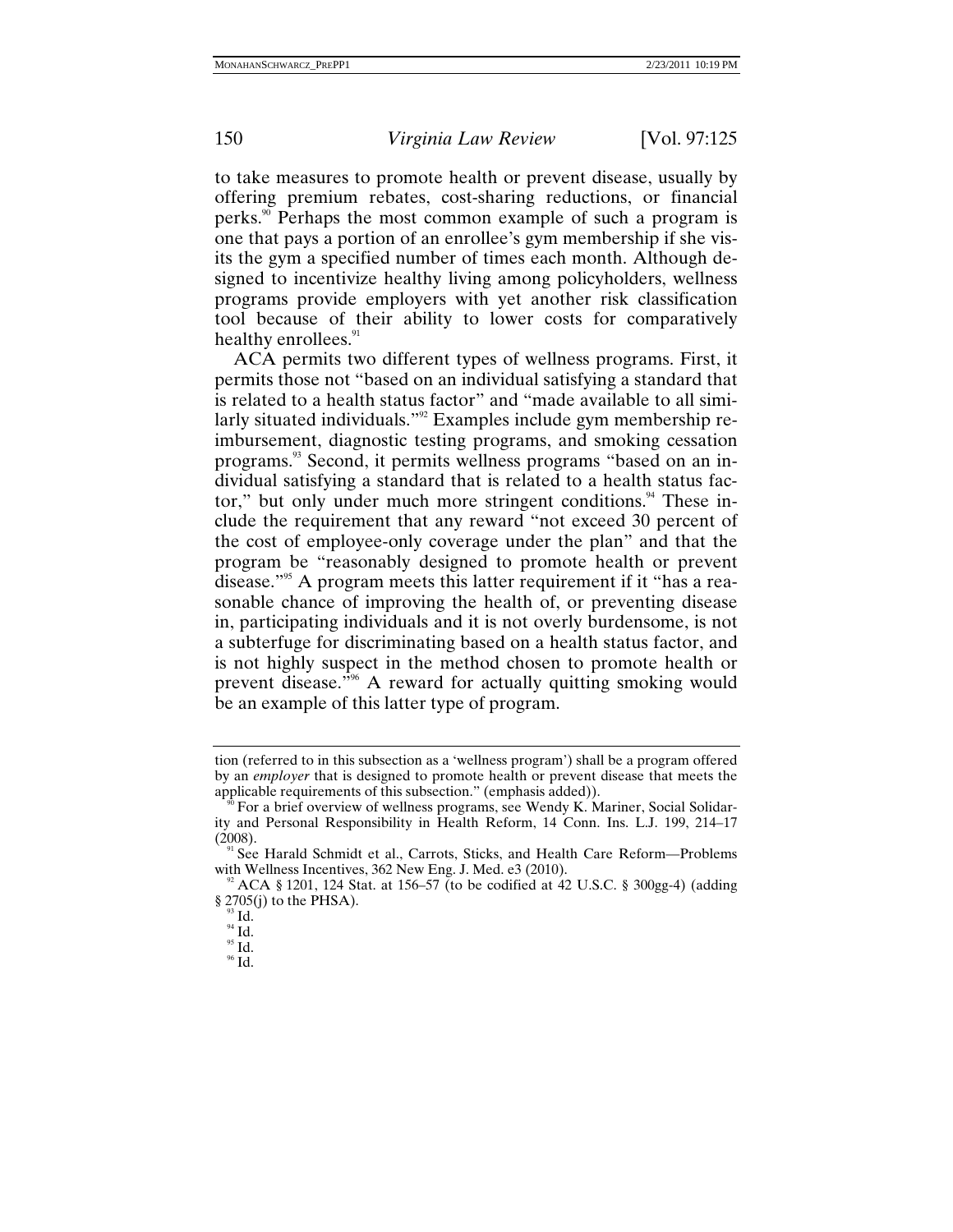### *d. Risk Adjustment Mechanisms*

ACA largely excludes employers, especially those that are selfinsured, from the risk-sharing arrangements described above that are designed to mute insurers' incentives to attract comparatively healthy risks.<sup>97</sup> First, and most importantly, self-insured employers are specifically exempt from participation in the permanent Prospective Risk Assessment mechanism, which charges low actuarial risk plans a penalty while providing payments to high actuarial risk plans.98 In the long term, then, ACA provides no mechanism that would affect the financial benefits a self-insured employer might derive from dumping high-risk employees on the individual market or otherwise not insuring such individuals.

Second, both self-insured employers and employers who purchase insurance coverage in the large group market are also largely (but not entirely) unaffected by the two temporary reinsurance programs that ACA establishes in part to limit insurers' incentives to indirectly classify risk.<sup>99</sup> Under both programs, employers are ineligible to receive any reinsurance payments if their enrollees are disproportionately costly; indeed, both provisions are specifically labeled as reinsurance programs for "plans in individual and small group markets."<sup>100</sup> But in the case of the reinsurance program established in Section 1341 of ACA, which reinsures individual market insurers that have a disproportionate share of policyholders with high risk conditions, contributions must be made by "third party administrators on behalf of group health plans" in addition to other insurers.101 Moreover, while ACA delegates to the HHS Secretary the authority to determine the amounts of these contributions, it provides that they "may be based on . . . the total costs of

<sup>&</sup>lt;sup>97</sup> See supra Subsection I.B.2.<br><sup>98</sup> ACA § 1343, Pub. L. No. 111-148, 124 Stat. 119, 212–13 (2010) (to be codified at 42 U.S.C. § 18063) (providing that "each State shall assess a charge on *health plans and health insurance issuers* (with respect to health insurance coverage) . . . if the actuarial risk of the enrollees of such plans or coverage for a year is less than the average actuarial risk of all enrollees in all plans or coverage in such State for such year that *are not self-insured group health plans* (which are subject to the provisions of the

<sup>&</sup>lt;sup>99</sup> See supra Subsection I.B.2.c.<br><sup>100</sup> ACA §§ 1341–42, 124 Stat. at 208–12 (to be codified at 42 U.S.C. §§ 18061–62).<br><sup>101</sup> ACA § 1341(b), 124 Stat. at 209–10 (to be codified at 42 U.S.C. § 18061).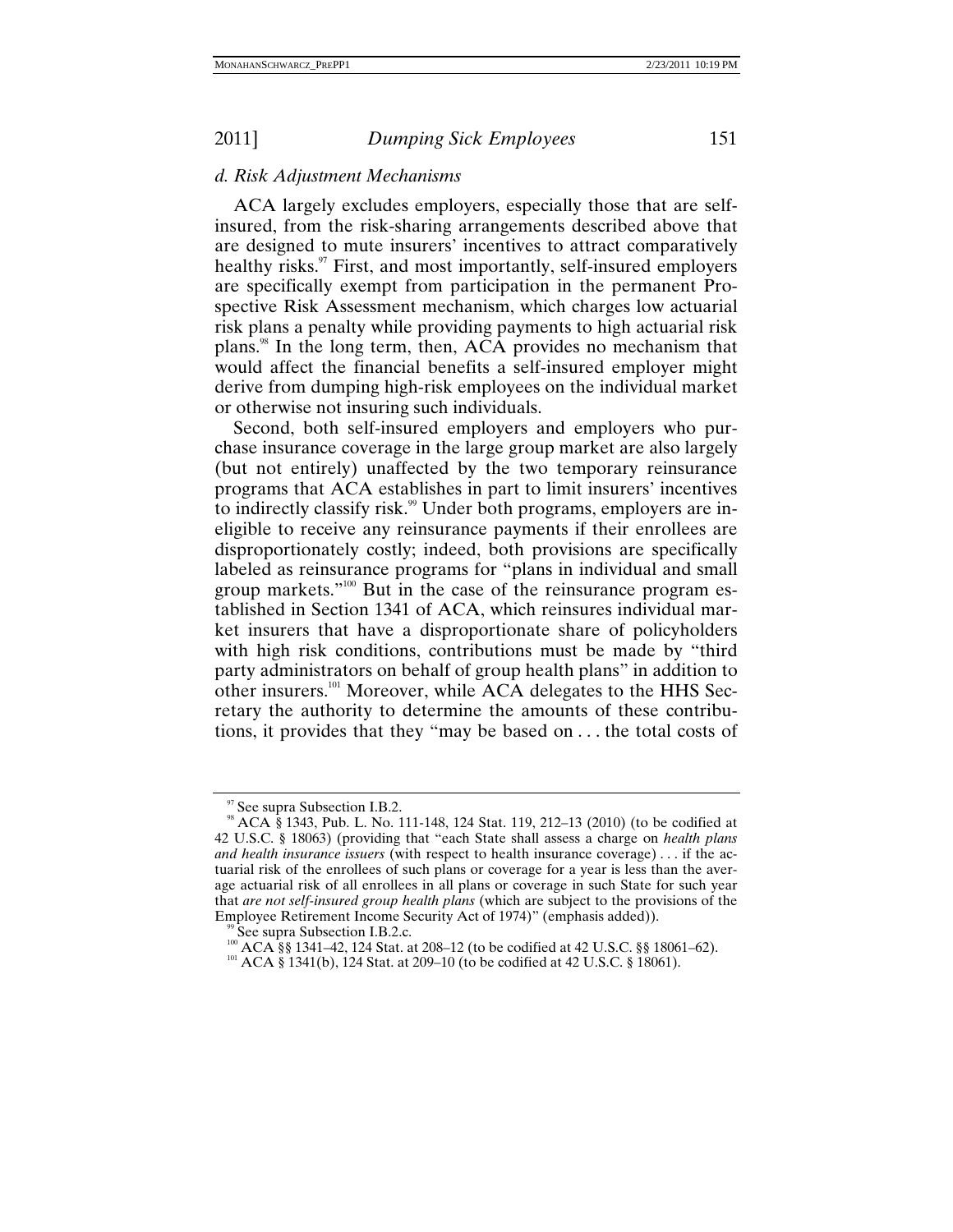providing benefits to enrollees in self-insured plans."102 As such, it is possible—but by no means certain—that employers with relatively low-cost enrollees (including those that self-insure) would owe a larger contribution to this reinsurance program for the three years of its operation.

# *e. General Anti-Dumping Provisions*

Although ACA creates and extends various rules prohibiting explicit forms of direct risk classification by employers, it does not supplement these rules with a broader standard prohibiting indirect risk classification. This is perhaps surprising, as ACA does contain precisely such a broad standard in its provisions governing the creation and operation of temporary high-risk pools.<sup>103</sup> These pools are temporary insurance programs designed to cover individuals with preexisting conditions or who have been uninsured for six months until 2014, when they can purchase coverage in the individual market without penalty for their high risk status.104 ACA instructs the HHS Secretary to "establish criteria for determining whether health insurance issuers and employment-based health plans have discouraged an individual from remaining enrolled in prior coverage based on that individual's health status."105 If either an insurer or an employer is found to have engaged in such dumping, it shall reimburse "the program . . . for the medical expenses incurred by the program for an individual who, based on criteria established by the Secretary, the Secretary finds was encouraged by the issuer to disenroll from health benefits coverage prior to enrolling in coverage through the program."<sup>106</sup>

The statute is crystal-clear, however, that these generalized antidumping rules apply only to dumping on to high-risk pools, and not to potential dumping on to individual insurance markets or exchanges. First, these anti-dumping rules are contained in Section 1101 of ACA, which solely concerns temporary high-risk pools. Indeed, the provision is entitled "Immediate Access to Insurance for

<sup>&</sup>lt;sup>102</sup> ACA § 1341(b)(3)(A), 124 Stat. at 210 (to be codified at 42 U.S.C. § 18061).<br><sup>103</sup> ACA § 1101(e), Pub. L. No. 111-148, 124 Stat. 119, 142–43 (2010) (to be codified at 42 U.S.C. § 18001).

<sup>&</sup>lt;sup>104</sup> ACA § 1101(a), (d), 124 Stat. at 141–42 (to be codified at 42 U.S.C. § 18001).<br><sup>105</sup> ACA § 1101(e)(1), 124 Stat. at 142 (to be codified at 42 U.S.C. § 18001).<br><sup>106</sup> ACA § 1101(e)(2).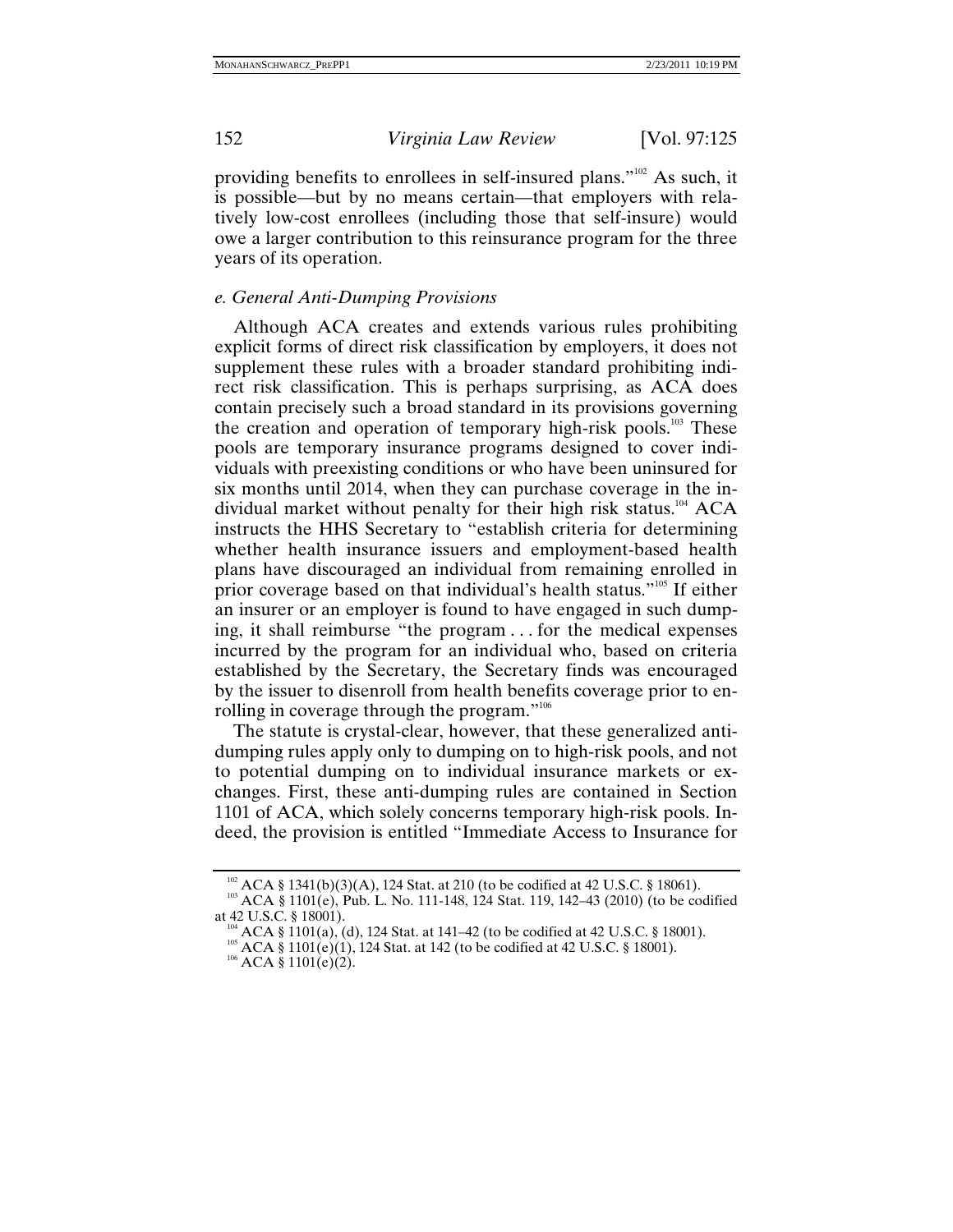Uninsured Individuals with a Preexisting Condition" and "in general" requires the HHS Secretary to "establish a temporary high risk health insurance pool program to provide health insurance coverage for eligible individuals during the period beginning on the date on which such program is established and ending on January 1, 2014."<sup>107</sup> Accordingly, all of the subsections of Section 1101, including the anti-dumping provisions, are limited to the temporary high-risk pools. Second, the anti-dumping provisions themselves contain remedial provisions that repeatedly describe "the program," a clear reference to the "temporary high risk health insurance pool program" introduced at the outset of the statutory provision.<sup>108</sup> In sum, there is no plausible reading of Section 1101 under which its anti-dumping provisions can be understood to extend to the prospect of employer dumping of high-risk employees on to the individual markets in 2014 and beyond.

### II. EMPLOYER DUMPING STRATEGIES

As Part I makes clear, employers generally, and particularly those that self-insure, have substantial legal room under ACA to engage in indirect risk classification. In particular, they are largely free to design plan benefits, provider networks, and wellness programs so that their plans disproportionately appeal to relatively healthy employees but are unattractive to high-risk employees. Moreover, self-insured employers are not subject to the risk adjustment mechanisms that are designed to offset any potential financial gain that can be achieved through indirect risk classification. This Part explores how an employer would go about designing and implementing a targeted dumping strategy designed to induce low-risk employees to retain ESI but cause high-risk employees to opt out of ESI in favor of coverage through an exchange. Section A starts with general considerations, while Section B offers specific examples of how an employer might structure a plan designed to dump high-risk employees but retain low-risk employees.

<sup>&</sup>lt;sup>107</sup> ACA § 1101(a), 124 Stat. at 141 (to be codified at 42 U.S.C. § 18001).<br><sup>108</sup> Id.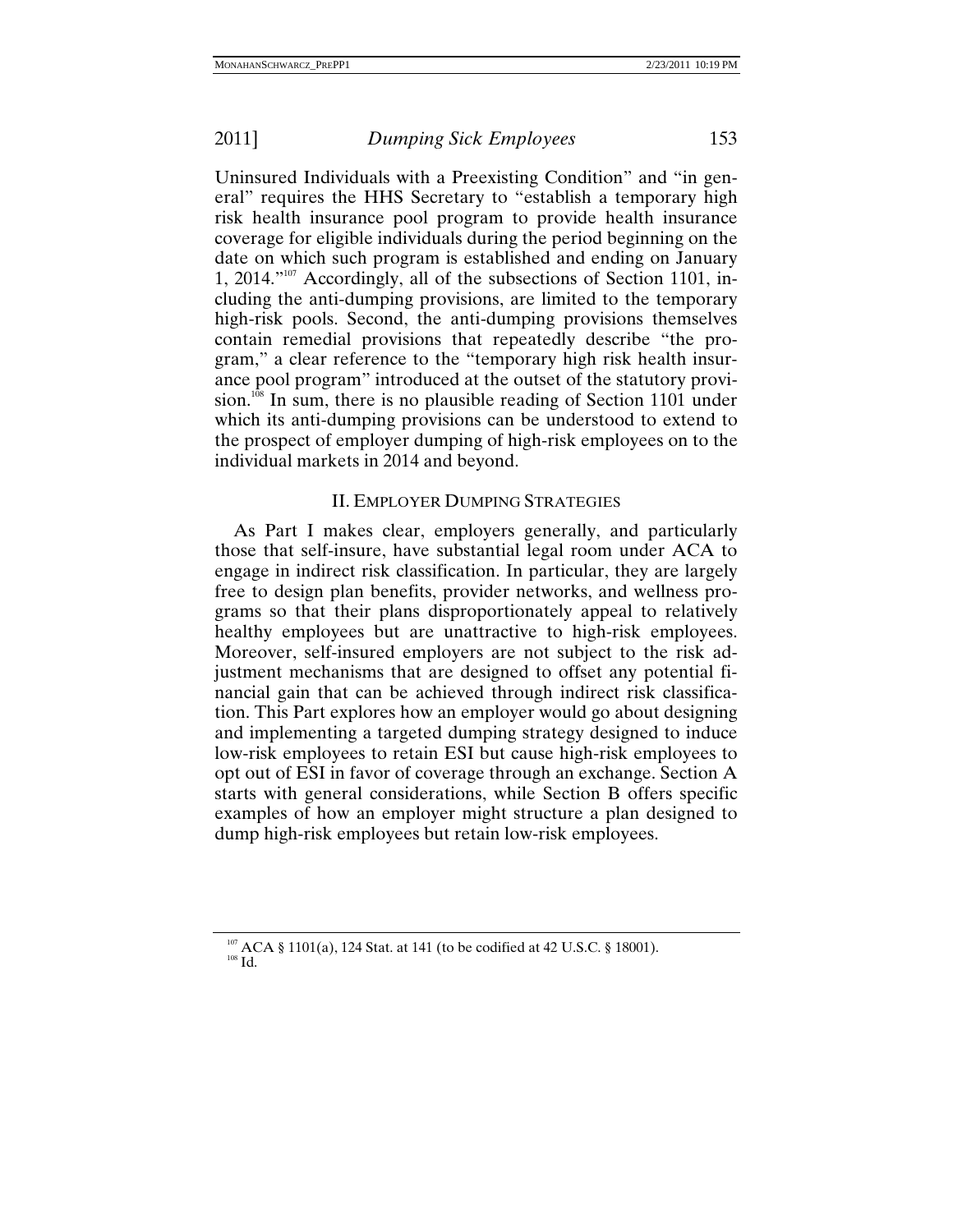### *A. General Considerations in Plan Design*

# *1. Getting High-Risk Employees onto an Exchange*

The core purpose of an employer dumping strategy is to cause high-risk employees to opt out of employer coverage and seek coverage on the individual insurance market, likely via an insurance exchange. Contrary to several different publicly available summaries of health care reform,<sup>109</sup> high-risk employees will indeed have the option of purchasing coverage in state-run exchanges. This is because ACA provides that any "qualified individual" may purchase coverage through an exchange.110 A qualified individual, in turn, is "an individual who is seeking to enroll in a qualified health plan in the individual market offered through the Exchange and resides in the State that established the Exchange."<sup>111</sup> The only individuals who are explicitly excluded from the definition of quali-

<sup>&</sup>lt;sup>109</sup> These summaries suggest or affirmatively proclaim that only individuals who do not have access to affordable employer coverage will be eligible to purchase coverage via an exchange. See, e.g., Foley & Lardner LLP, Will Proposed Health Insurance Exchanges Work and Be Affordable? 1 (Apr. 2010), available at http://www.foley.com/abc.aspx?Publication=7033 ("The Exchanges will initially be open only to individuals who work at companies no more than 100 employees or that do not provide insurance, the self-employed and unemployed, non-Medicare-covered retirees, and small businesses."); Kaiser Family Found., Explaining Health Care Reform: Questions About Health Insurance Exchanges 1 (Apr. 2010), available at http://www.kff.org/healthreform/upload/7908-02.pdf (stating that ACA "requires most individuals to have health insurance beginning in 2014. It authorizes entities known as American Health Benefit Exchanges, which states will establish by January 1, 2014, to make plans available to qualified individuals and employers. Qualified individuals include U.S. citizens and legal immigrants who are not incarcerated, and who do not have access to affordable employer coverage.").

The confusion of commentators appears to stem from several sources. First, under Massachusetts Health Care Reform coverage via the Connector, enrollment is indeed limited to those who do not have the option of affordable employer provided coverage. Mass. Gen. Laws ch. 176Q, § 1 (2006) (excluding from the definition of "eligible individual" anyone who is offered subsidized health insurance by an employer with more than fifty employees). Second, the bill that came out of the Senate Health, Education, Labor and Pensions Committee, which largely became the blueprint for PPACA, did exclude individuals with access to affordable employer coverage from eligibility for exchange-based coverage. Affordable Health Choices Act, S. 1679, 111th Cong. § 3116(a)(4)(A)–(B) (2009).

 $110$  ACA § 1311(d)(2)(A), Pub. L. No. 111-148, 124 Stat. 119, 176 (2010) (to be codified at 42 U.S.C. § 18031) ("An Exchange shall make available qualified health plans

ACA § 1312(f)(1), 124 Stat. at 183–84 (to be codified at 42 U.S.C. § 18032) (internal punctuation omitted).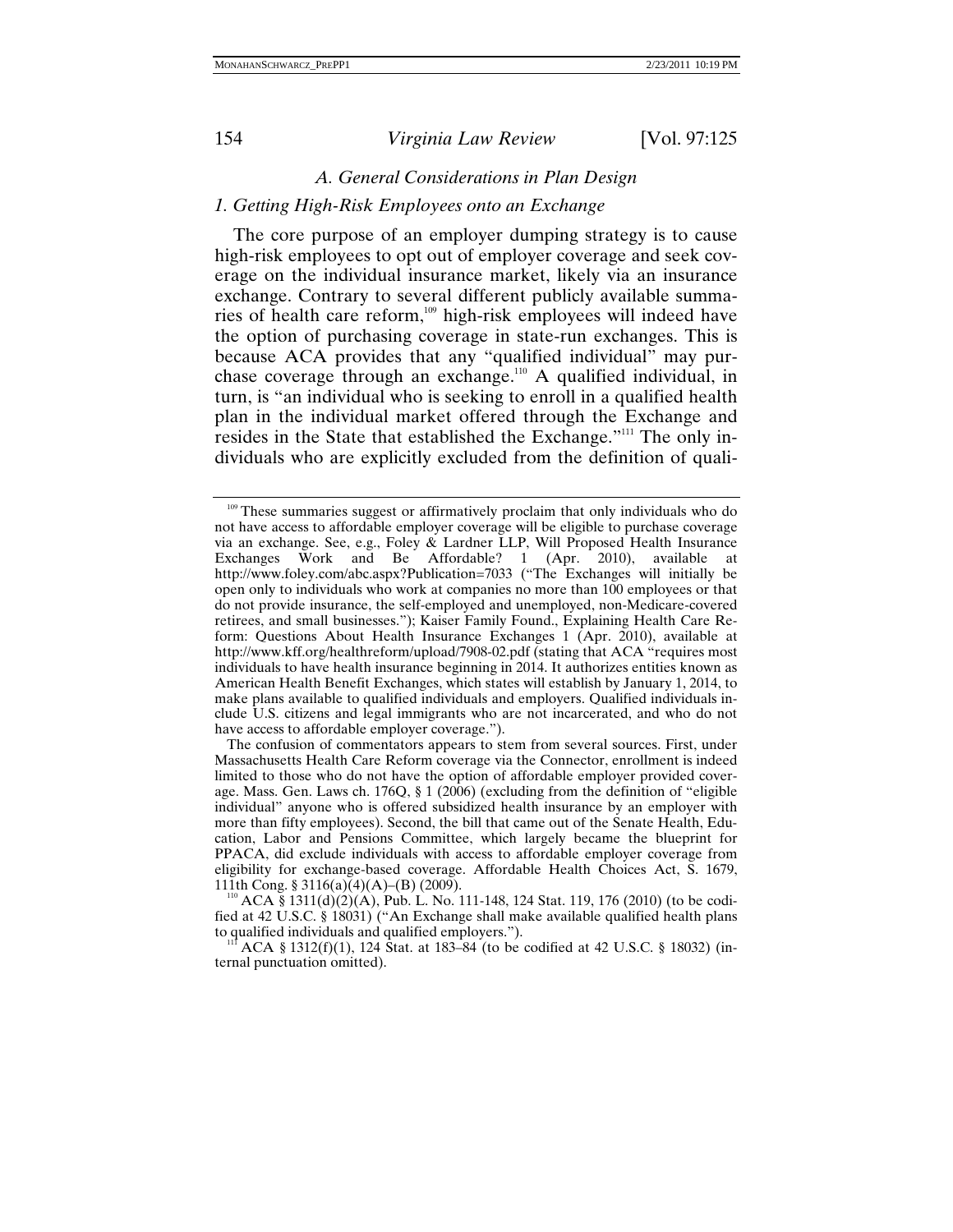fied individuals are those who are either incarcerated or not lawful residents of the country.112 There are no such eligibility restrictions placed on employees with access to employer coverage.

Although coverage through an exchange will be available to high-risk employees, it will undoubtedly cost more to the employee than coverage under the employer's plan. First, by electing individual coverage, employees would ordinarily lose their employers' contribution to their health insurance premiums, which is often quite substantial.<sup>113</sup> At the same time, they would not be eligible for government subsidies through an exchange so long as their employers' plan was "affordable" and provided "minimum value."<sup>114</sup> Second, employees would ordinarily need to pay the premiums for coverage purchased through an exchange with after-tax dollars, even though their premiums for ESI can be paid with pre-tax dollars.115 Third, ESI may continue to enjoy certain economies of scale relative to coverage on the individual market.<sup>116</sup> Finally, coverage on the individual market will be subject to various requirements that are not applicable to employer plans, resulting in a comparatively generous, and therefore expensive, plan.<sup>117</sup> As such, a major consideration in devising an effective employer dumping strategy is the extent to which the employer offsets these costs of electing coverage in the individual market, thereby making individual coverage a financially attractive option for high-risk employees. While some employers may not mind forcing their high-risk employees to choose between insufficient employer coverage or more expensive coverage on the exchange, others may be quite concerned about the labor market impacts of such a strategy.

<sup>&</sup>lt;sup>112</sup> ACA § 1312(f), 124 Stat. at 183–84 (to be codified at 42 U.S.C. § 18032).<br><sup>113</sup> On average in 2009, workers paid only seventeen percent of the cost of single coverage, and twenty-seven percent of the cost for family coverage. Kaiser Family Found., supra note 13, at 68. The majority of workers are employed by firms that contribute at least half of the premium cost. Id. at 81.

<sup>&</sup>lt;sup>114</sup> ACA § 1401(a), 124 Stat. at 216–17 (adding § 36B(c)(1)(C) to the I.R.C.). <sup>115</sup> In order to allow pre-tax payment of health insurance premiums, employers must establish a cafeteria plan pursuant to § 125 of the Internal Revenue Code. See Mark A. Hall & Amy B. Monahan, Using Tax Sheltered Cafeteria Plans to Pay for Individ-

 $1^{16}$  See infra Subsection III.A.2 (explaining that exchanges will largely reduce this historical benefit for ESI relative to individual markets).

See infra Subsection III.A.2 (arguing that high risk employees will be willing to pay for this increased cost of coverage on the exchange).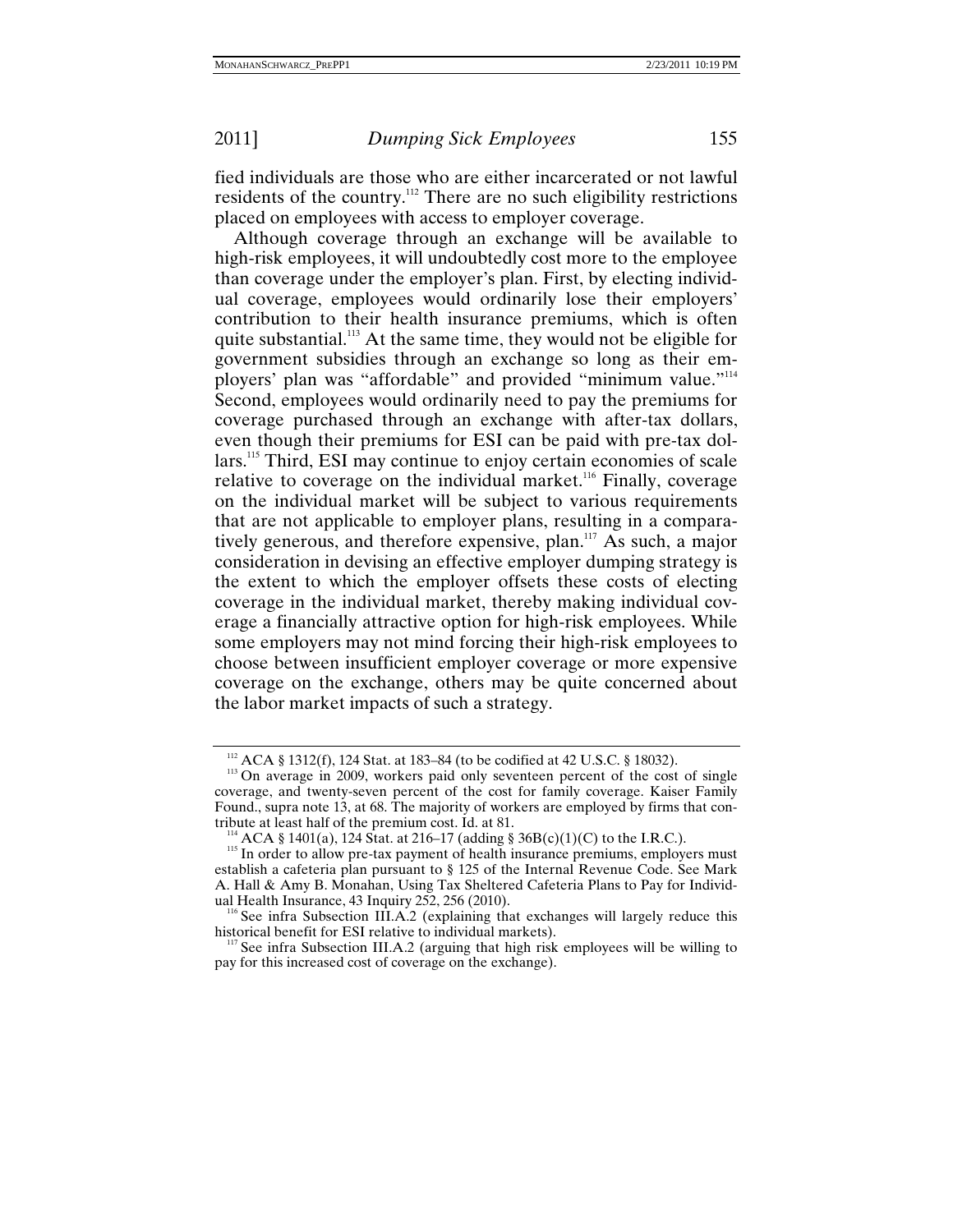# *2. The Complicated Desires of Low-Risk Employees*

In order to be effective, an employer dumping strategy must avoid inducing substantial numbers of low-risk employees to opt for coverage through an exchange. After all, if the low-risk individuals leave along with the high-risk individuals, the employer plan will not improve its overall risk profile. Two interrelated concerns might cause low-risk employees to seek coverage through an exchange rather than the employer plan. First, low-risk employees may also be quite risk averse.<sup>118</sup> Second, low-risk employees may unexpectedly and quickly become high-risk employees if, for instance, they are diagnosed with a disease or are the victims of accidents. A low-risk but risk-averse individual will not want to enroll in a plan that does not adequately cover her needs in the event that she becomes high risk.

These concerns suggest that an effective employer dumping strategy must provide reliable coverage for any medical costs that are not foreseeable within a year's time of when they are incurred, such as an unexpected illness or accident. Under ACA, individuals are only eligible to purchase coverage through an exchange during a qualifying change in status (such as a change in employment or family status), or an annual open enrollment period.<sup>119</sup> As such, an individual who is enrolled in her employer's plan cannot, mid-year, simply elect to switch to exchange-provided coverage if she develops a health condition that enjoys better coverage in an exchange plan than in her employer's plan. Such an individual would have to wait until the next open enrollment period to switch to exchange coverage, which could be up to twelve months (or as little as one day). At the same time, however, risk-averse, low-risk employees who opt for an employer plan need not be concerned about their coverage in the event that they suddenly expect to incur large medical expenses in more than a year's time. This is because one year is the maximum period of time it would take an employee to

<sup>&</sup>lt;sup>118</sup> See Siegelman, supra note 22, at 1264–74.<br><sup>119</sup> ACA § 1311(c)(6), Pub. L. No. 111-148, 124 Stat. 119, 175 (2010) (to be codified at 42 U.S.C. § 18031) (referring to a change in status as a "special enrollment period").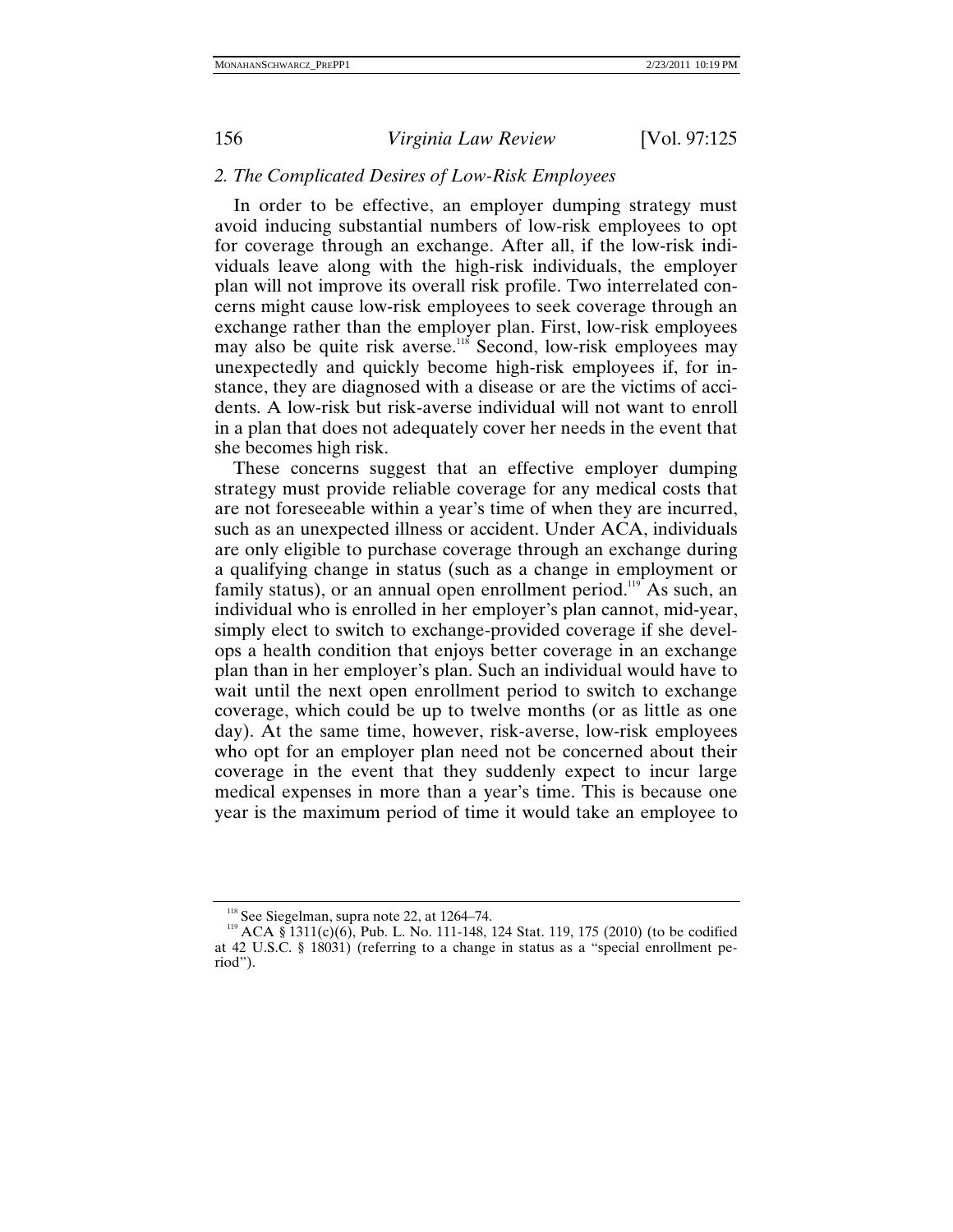acquire comprehensive coverage in an exchange at the same price as low-risk individuals, with no preexisting condition exclusions. $120$ 

# *3. The Individual and Employer "Mandates"*

A final key consideration in designing an effective employer dumping strategy is ensuring that the plan successfully avoids tax penalties under the so-called individual and employer "mandates." First, individuals may owe a tax penalty under ACA if they do not possess "minimum essential coverage."121 Surprisingly, though, ACA appears to define employer-provided coverage as automatically constituting minimum essential coverage for individuals, despite the minimal requirements applicable to such plans. In particular, Section 5000A(f) of the I.R.C., as added by ACA, provides that minimum essential coverage includes an "eligible employersponsored plan."<sup>122</sup> An "eligible employer-sponsored plan" is then defined in a way that appears to include all "group health plan[s]."123 Federal regulations make clear that a "group health plan" includes self-insured employer plans.<sup>124</sup> In other words, even though self-insured employers enjoy near complete freedom in determining the composition of their plans, such coverage constitutes "minimum essential coverage" that satisfies the individual purchase mandate for covered employees.

Similarly, the employer mandate poses minimal obstacles to an employer's dumping strategy. Employers who offer a group health

 $124$  Interim Final Rules for Group Health Plans and Health Insurance Coverage Relating to Status as a Grandfathered Health Plan Under the Patient Protection and Affordable Care Act, 75 Fed. Reg. 34,538, 34,539 (June 17, 2010) ("The term 'group health plan' includes both insured and self-insured group health plans.").

<sup>&</sup>lt;sup>120</sup> Assuming, of course, that their high risk does not stem from tobacco use. See supra note 32 and accompanying text.

<sup>&</sup>lt;sup>121</sup> ACA § 1501(b), 124 Stat. at 244 (to be codified at I.R.C. § 5000A(a)–(b)).<br><sup>122</sup> ACA § 1501(b), 124 Stat. at 248–49 (to be codified at I.R.C. § 5000A(f)).<br><sup>123</sup> Id. (to be codified at I.R.C. § 5000A(f)(2)). The prov term 'eligible employer-sponsored plan' means, with respect to any employee, a group health plan or group health insurance coverage offered by an employer to an employee which is [either] a governmental plan . . . [or] any other plan or coverage offered in the small or large group market within a State." Id. Some commentators have raised the prospect that this definition does not automatically mean that a "group health plan" is an "eligible employer-sponsored plan" because parts (A) and (B) modify the term "group health plan" as well as "group health insurance coverage."<br>See infra note 228. This prospect is discussed more fully infra Section III.B.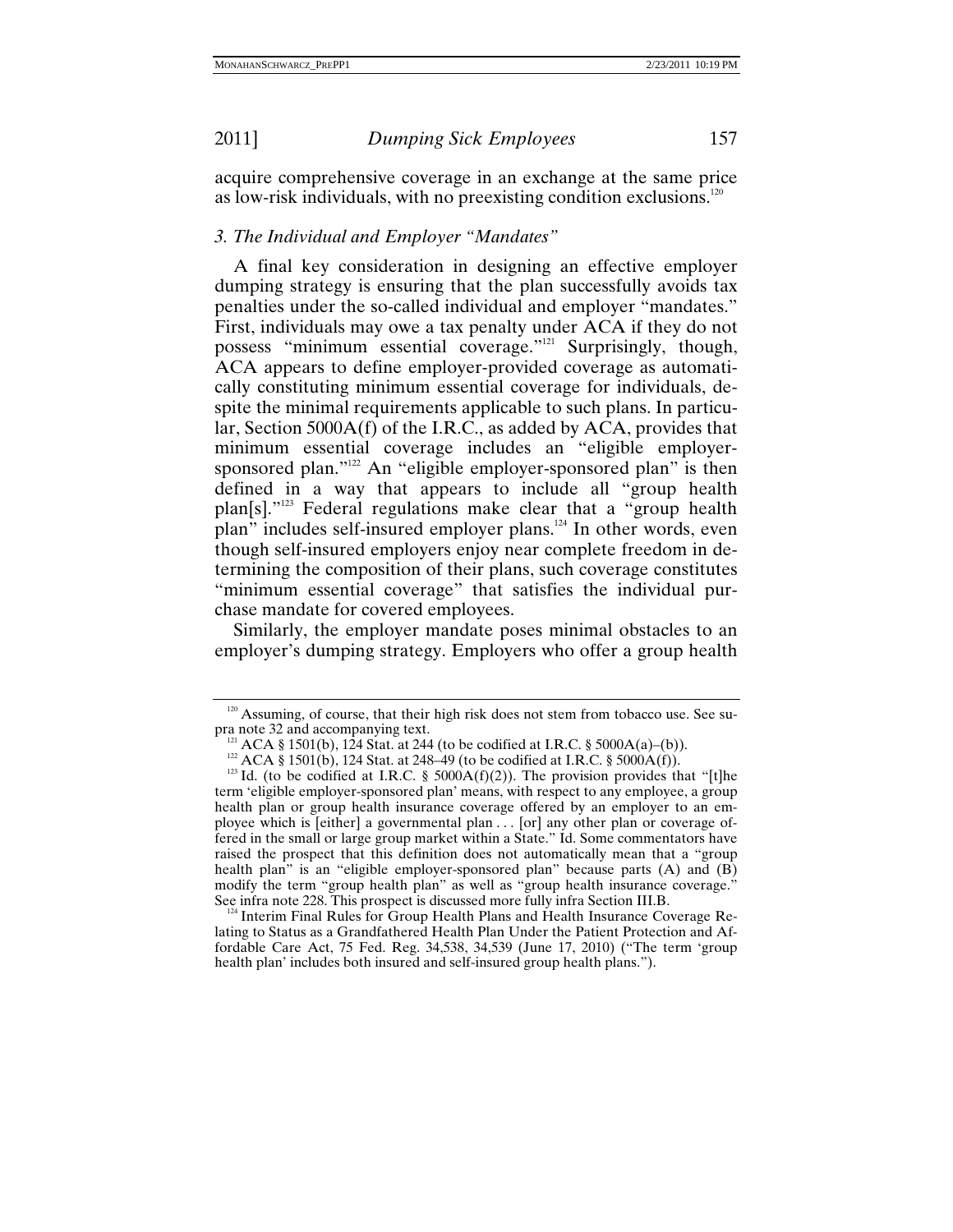plan only owe a penalty under ACA when their employees receive subsidized coverage through an exchange. But employees are not eligible for subsidies if they have the option of "affordable" employer-provided coverage that provides "minimum value."125 An employer plan is unaffordable for this purpose only if the employee's required contribution for coverage exceeds 9.5% of her annual household income, $126$  which the employer can easily control in setting employee premium contributions. And the term "minimum value" refers not to the scope of benefits offered, but to a requirement that the plan pay at least sixty percent of the costs of the benefits that are covered by the plan.<sup>127</sup> These thresholds are no more difficult for a plan to meet by virtue of the fact that it is designed to appeal primarily to low-risk employees and therefore has significant gaps in coverage for long-term conditions. As a result, an employer plan designed to dump high-risk employees would avoid any liability under the employer mandate so long as its coverage is "affordable" and provides "minimum value."

# *B. Specific Employer Dumping Strategies*

In order to successfully dump high-risk employees, employers must design a plan that is unappealing to high-risk employees, but still appealing to low-risk employees. A major obstacle in accomplishing the former is the fact that high-risk employees who elect coverage in the individual market will face higher health insurance costs, particularly if they thereby lose their employers' contribution

<sup>&</sup>lt;sup>125</sup> ACA § 1401(a), 124 Stat. at 216–17 (to be codified at I.R.C. § 36B(c)(2)(C)).<br><sup>126</sup> HCERA § 1001(a)(2)(A), Pub. L. No. 111-152, 124 Stat. 1029, 1031 (2010)

<sup>(</sup>amending PPACA § 1401(a), Pub. L. No. 111-148, 124 Stat. 119, 216–17 (to be codified at I.R.C. § 36B(c)(2)(C))). For example, if an employee earns \$21,660 per year (currently this is 200% of the federal poverty level, see Delayed Update of the HHS Poverty Guidelines for the Remainder of 2010, 75 Fed. Reg. 45,628, 45,629 (Aug. 3, 2010)), but is eligible for employer-provided coverage, she could receive a premium tax credit only if the required contribution for her employer coverage exceeds \$2058 per year (9.5% of her income).<br><sup>127</sup> ACA § 1401(a), 124 Stat. at 217 (to be codified at I.R.C. § 36B(c)(2)(C)(ii)). To

calculate this, one must subtract from the total cost of coverage the employee's "required contribution," which means "the portion of the annual premium which would be paid by the individual (without regard to whether paid through salary reduction or otherwise) for self-only coverage." ACA § 1501(b), 124 Stat. at 247 (to be codified at I.R.C. § 5000A(e)(1)(B)(i)).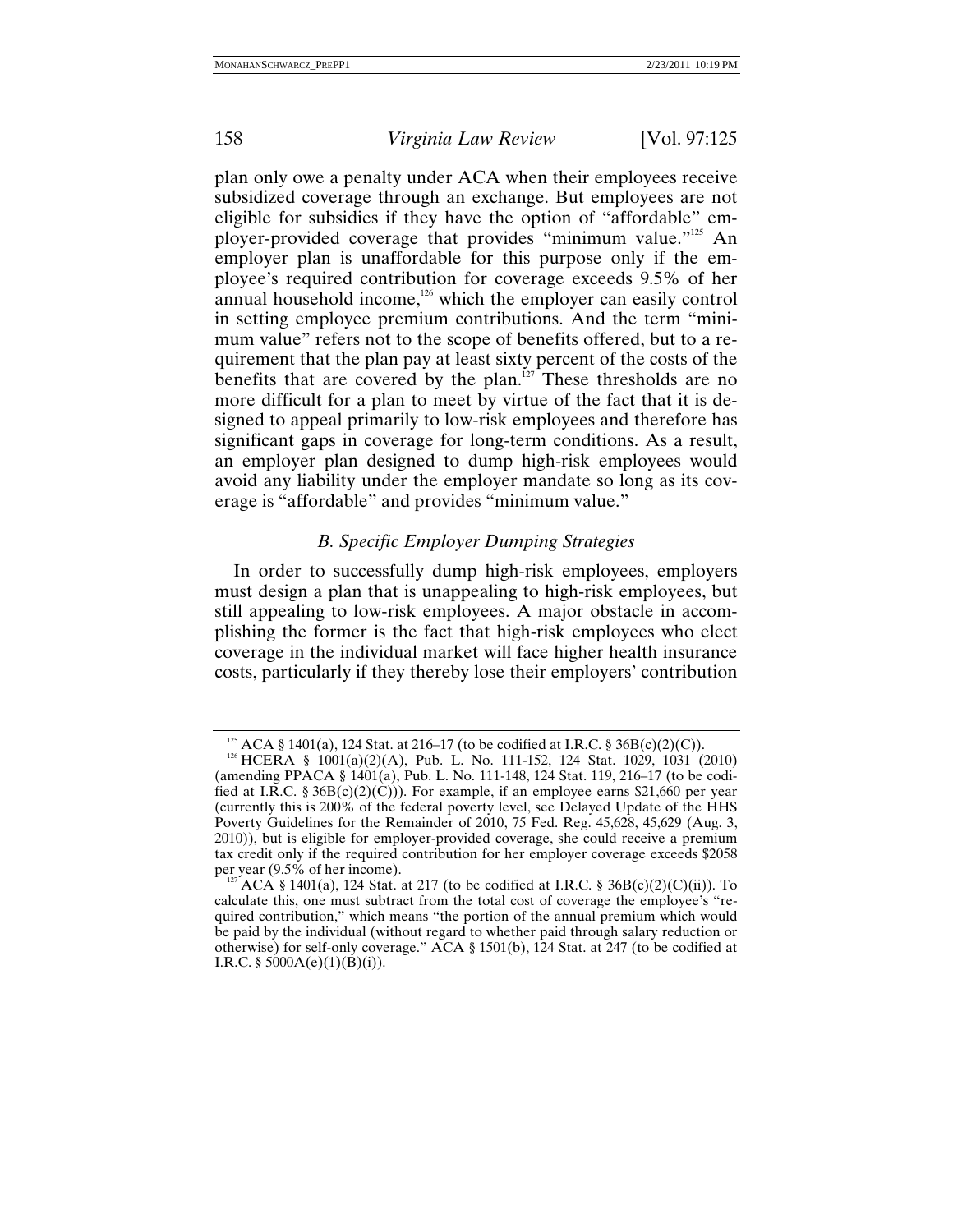as well as the tax benefits of employer-provided coverage.<sup>128</sup> By contrast, to attract low-risk employees, the employer plan likely must provide reliable coverage for any risks that cannot be anticipated a year in advance.<sup>129</sup> Moreover, merely creating incentives that should produce sorting of high-risk and low-risk employees is not necessarily sufficient to accomplish this result—the employer must also convey reliable and understandable information to its employees about these incentives.

Meanwhile, the employer plan must also meet various legal requirements. As mentioned above, to avoid liability under the employer mandate, the employer's coverage must both be "affordable" and provide "minimum value."<sup>130</sup> And to comport with ACA's substantive requirements, the employer's plan must (i) avoid any explicit discrimination on the basis of health status, $^{131}$  (ii) provide full preventive benefits with no cost-sharing, $\frac{132}{2}$  (iii) impose no annual or lifetime limits on any essential health benefits (although it need not offer essential health benefits at all), $^{133}$  and (iv) require cost sharing of no more than approximately \$6000 for individuals and  $$12,000$  for families.<sup>134</sup>

Clearly, an effective employer dumping strategy is not simple to construct. At the same time, though, this Section demonstrates various ways that motivated employers could thread this needle. In doing so, it focuses on self-insured plans, as an employer seeking to implement a dumping strategy would enjoy important benefits from self-insuring—including avoiding both state regulation and ACA's risk adjustment mechanisms.<sup>135</sup>

<sup>&</sup>lt;sup>128</sup> See supra Subsection II.A.1.<br><sup>129</sup> See supra Subsection II.A.2.<br><sup>130</sup> See supra Subsection II.A.3.<br><sup>131</sup> See supra Subsection I.C.2.<br><sup>132</sup> See supra note 77 and accompanying text.<br><sup>133</sup> See supra note 81 and accompa

Additionally, the plan must (i) cover minimum hospital stays following child birth, (ii) breast reconstruction following a mastectomy, (iii) be consistent with mental health parity rules, and (iv) cover routine patient care costs of those participating in clinical trials. The first three requirements stem from ERISA, see supra notes 62–63 and accompanying text, and the fourth from ACA, see supra note 78 and accompanying text. See supra Section I.C.<br><sup>135</sup> See supra Subsection I.B.3.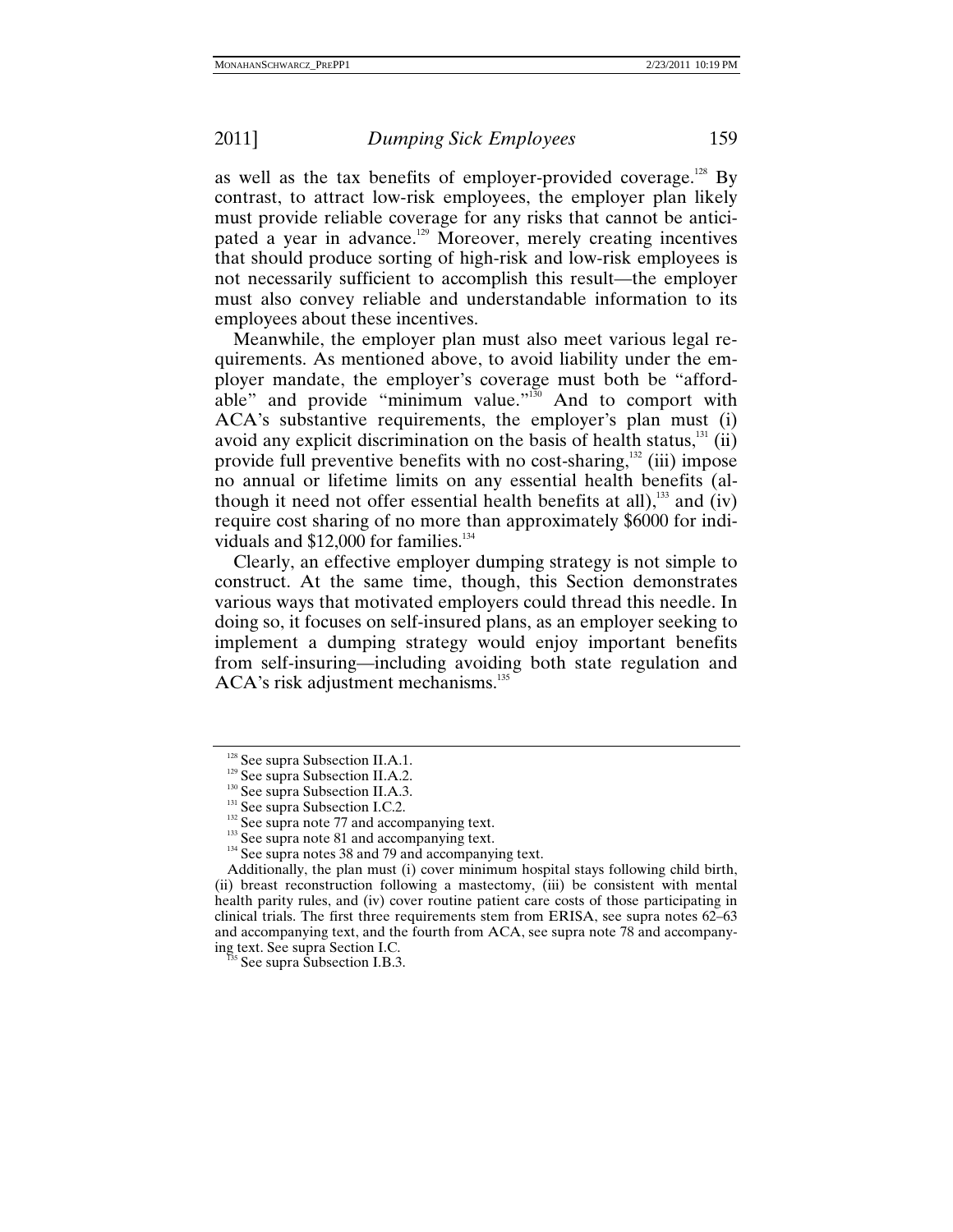## *1. Addressing the Cost Differential*

Many, though not all, employers considering dumping high-risk employees will want to limit the premium differential between ESI and coverage available on an exchange. As noted above, exchange coverage is almost certain to be more expensive than employer coverage because, among other reasons,<sup>136</sup> (1) employers, on average, pay the majority of employees' health insurance premiums $137$ and (2) ESI, whether paid for by the employer, employee, or some combination, can be paid on a pre-tax basis.<sup>138</sup> Employers pursuing a dumping strategy have at least two independent reasons to limit (though not eliminate) this cost differential. First, they may be concerned about the labor market consequences of forcing their high-risk employees to incur these increased costs. Second, they may worry that high-risk employees will retain ESI simply because of the increased cost of coverage on an exchange. Such high-risk employees may generate disproportionately large costs for the employer notwithstanding the plan design.<sup>139</sup>

In order to offset the increased cost of coverage through an exchange, employers could offer employees who opt out of ESI a payment equaling the employers' ordinary contribution to employees' health insurance expenses. For example, if the employer typically contributes \$5000 per year for each employee covered by the employer's plan, the employer would simply provide the employee with a direct payment of \$5000 for use on an exchange. In fact, ACA already incorporates this concept, which it labels a "free

 $136$  See supra notes 115–16 and accompanying text (noting that economies of scale and regulation may also contribute to exchange coverage being more expensive than ESI). This issue is addressed infra Subsection III.A.2, which argues that exchanges will largely eliminate the economies of scale benefits of ESI and that the increased costs of regulation will not deter migration by high-risks because the benefits of this regulation will disproportionately benefit high-risk employees.

<sup>&</sup>lt;sup>137</sup> See supra note 113. 138 See I.R.C. §§ 106, 125 (2006). In addition, as noted earlier, employees will not be eligible for federal premium subsidies, even if their income would otherwise qualify them for a subsidy, because of the fact that affordable employer coverage is available to them. See supra note 114 and accompanying text.

 $139$  In addition, employers may be concerned that if high-risk employees remain in the employer-sponsored plan, the employees' work attendance or performance might suffer as the result of inadequately treated medical conditions.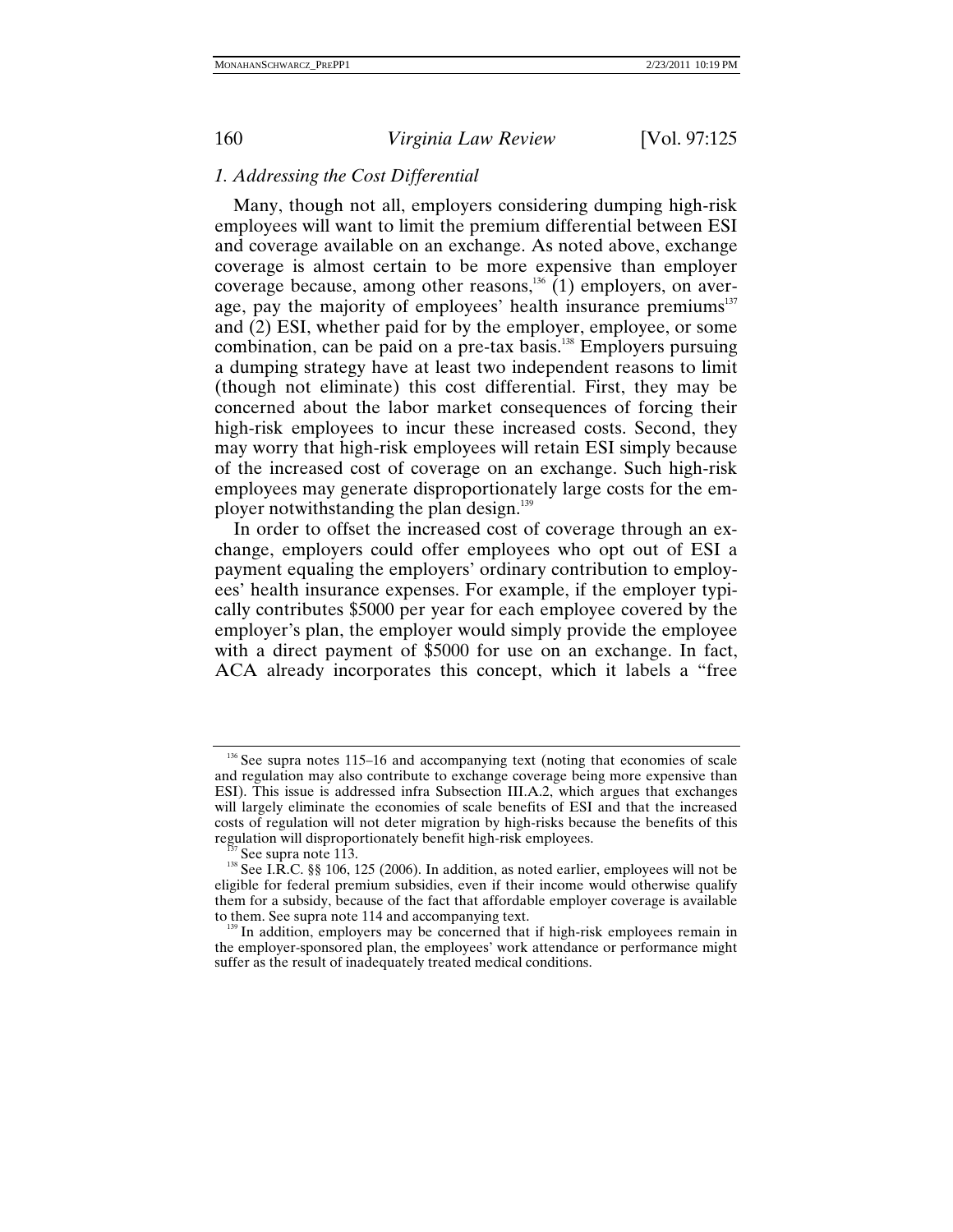choice voucher."140 Indeed, ACA requires employers to offer such vouchers to employees when the employee's contribution to the employer-sponsored plan is between 8 and 9.8 percent of the employee's income for the taxable year and the employee would be eligible for subsidies through an exchange.141 Employers seeking to dump high-risk employees could simply make such free choice vouchers available to all employees who opt to purchase coverage on an exchange rather than through their employer.<sup>142</sup>

An employer could ensure that these free choice vouchers would be tax free to employees by establishing a "health reimbursement arrangement" ("HRA").<sup>143</sup> The HRA would provide each participating employee with a set contribution each year, which the employee could then apply to the purchase of individual health insurance in an exchange. The amount an employee received under the HRA would be excluded from her taxable income provided that the arrangement is solely employer-funded, reimburses the employee for qualifying medical expenses, is not made available to an employee for any other purpose, and the employee could not elect at any time to receive a distribution of the amount in cash.144 For purposes of an HRA, health insurance premiums are qualifying medical expenses.145 An employer could even set up a debit card program related to the account so that the employees would not

<sup>&</sup>lt;sup>140</sup> ACA § 10108, Pub. L. No. 111-148, 124 Stat. 119, 912 (2010) (to be codified at 42 U.S.C. § 18101). Note that the term "free choice voucher" is used in ACA to refer to a specific requirement that employers provide employees within certain income limits who face certain contribution requirements for an employer's plan with a "free choice voucher" to help fund exchange-based individual insurance purchases. Id. What we propose is not within the statute's provisions for "free choice vouchers," but follows

<sup>&</sup>lt;sup>141</sup> Id.  $\frac{1}{42}$  Ideally, employers looking to dump high-risk employees on to exchanges would offer supplemental payments only to high-risk employees for making this switch. Thus, an employer might offer the supplemental payment to any employee who incurred more than \$50,000 in medical costs in the past year. However, this type of plan design would almost certainly violate HIPAA, as well as ACA's own nondiscrimination provisions. See supra note 74 and accompanying text.

Under § 10108 of ACA, free choice vouchers to qualifying employees do not count as taxable income. ACA § 10108, 124 Stat. at 913 (adding § 139D to the I.R.C.). But the free choice vouchers described here would be paid to non-qualifying employees, and so would count as taxable income. As a result, the use of an HRA would be necessary to provide the amount tax-free to the employee.<br><sup>144</sup> I.R.S. Notice 2002-45, 2002-28 I.R.B. 93.<br><sup>145</sup> Id.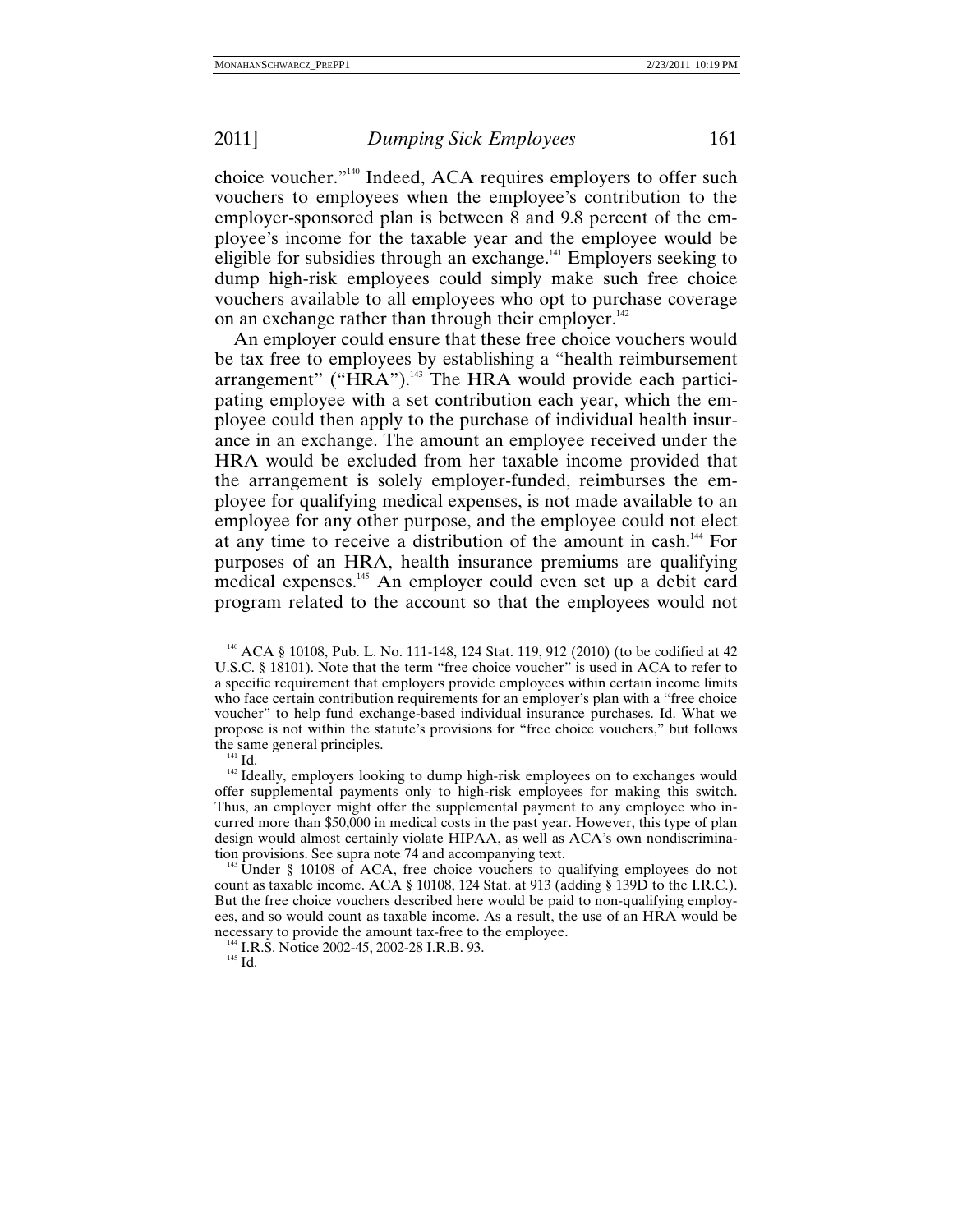have to pay the premiums themselves and then seek reimbursement, in order to relieve any cash flow problems that might result from such an arrangement.<sup>146</sup> By utilizing an HRA, the employer could equalize the tax treatment of employer payments for group health plan participants and those who are being dumped.

Free choice vouchers provided through an HRA will mitigate, but not eliminate, the differential in cost between employerprovided coverage and coverage through an exchange. Employees who seek coverage on the individual market would still face a tax disadvantage because they could not pay their share of the premium with tax-free dollars.<sup>147</sup> An employer could potentially "gross" up" such employees, however, in order to compensate them for the loss of tax benefits.<sup>148</sup> Unlike simply providing an HRA contribution that is equal to the amount the employer pays for employee coverage under the employer's plan, such gross-ups would produce entirely new costs to an employer when an employee opts for coverage through an exchange.<sup>149</sup> In many cases, though, a gross-up will not be necessary: most high-risk individuals will presumably be willing to incur an additional tax cost in order to acquire substantially more generous coverage.

One additional consideration is that premiums for coverage within an exchange may be higher than premiums for the em-

<sup>&</sup>lt;sup>146</sup> See Rev. Rul. 2003-43, 2003-1 C.B. 935, 937.<br><sup>147</sup> For example, if the employee's share of the premium is \$1000 per year, and the employee faces a combined federal income, state income, and payroll tax rate of thirty percent, paying the premium on an after-tax basis would cost the employee \$300 more per year than paying on a pre-tax basis through an employer's cafeteria plan. While an employer can, in some circumstances, establish a cafeteria plan under § 125 of the I.R.C. that allows employees to set aside pre-tax money to pay for individual health insurance policies, ACA specifically prohibits the pre-tax payment of the employee's portion of individual health insurance premiums in most instances. See ACA § 1515, Pub L. No. 111-148, 124 Stat. 119, 258 (2010) (to be codified at I.R.C.  $\S$  125(f)(3)) (excluding payments to exchange-participating health plans from the gross income exemption given to qualified benefits).

The gross-up could be accomplished either by paying the employee additional cash compensation, or by increasing the amount of the contribution to the HRA, in an amount equal to the increased tax cost. Increasing the HRA contribution would be a cheaper option for the employer because it would be tax-free, but there might be problems under applicable nondiscrimination rules if the amount of the contributions

 $149$  The actual cost to an employer would vary significantly based on the income levels of its employees.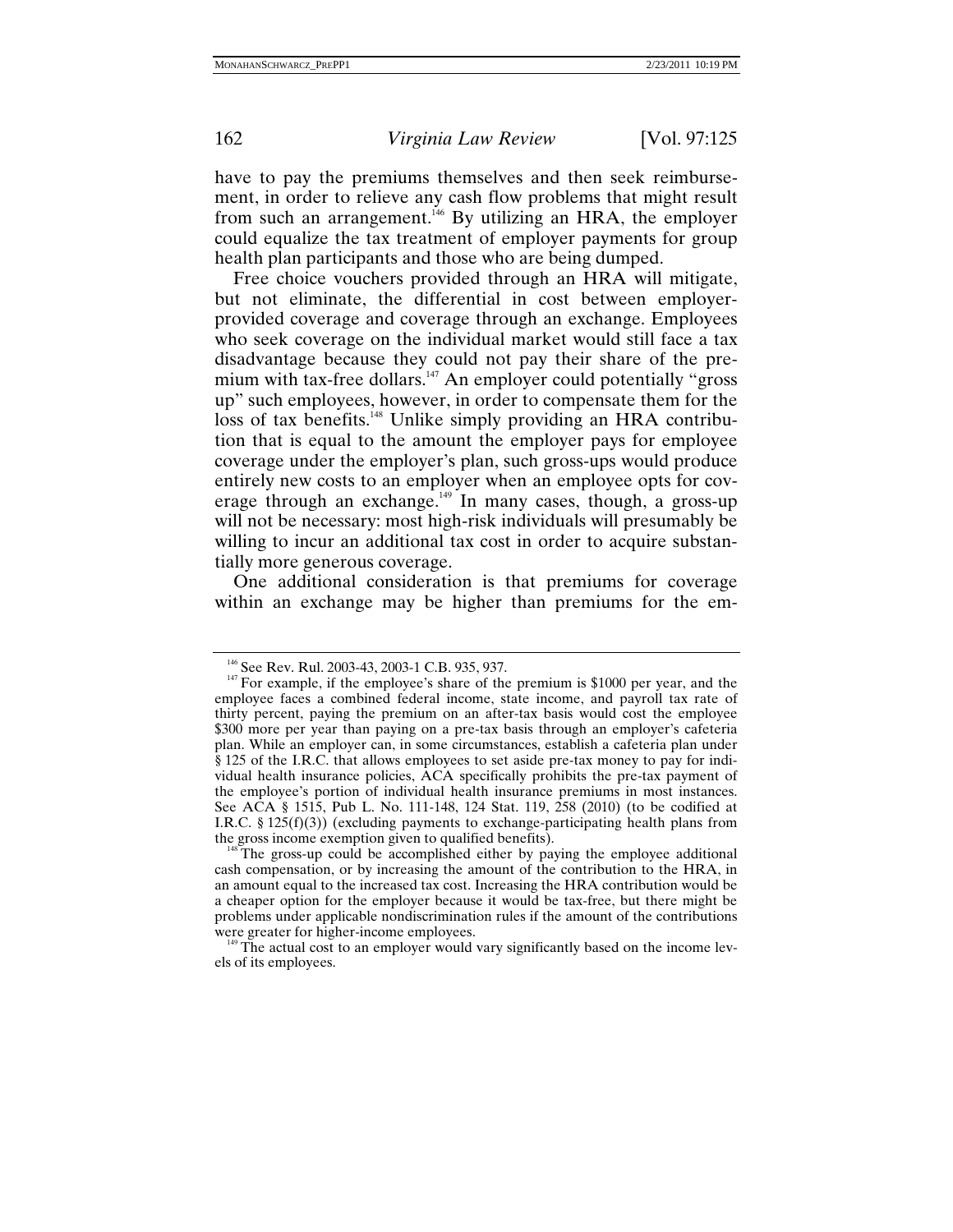ployer-provided plan precisely because the coverage in the exchange will be more generous. As above, an employer concerned that this cost difference will discourage migration by high-risk employees can cover this price differential between employer coverage and exchange coverage by increasing the size of its HRA contribution. But in many cases, incurring this cost may not be necessary to induce high-risk employees to opt for exchange coverage, assuming that an exchange plan is substantially more valuable to the high-risk employee than the employer plan. Moreover, making the employer's contribution to the HRA more generous than the employer's contribution to its own coverage carries with it the risk that low-risk employees will also opt to receive the HRA contribution and purchase individual policies.

In sum, employers can incorporate into their plans various measures that substantially mitigate the cost difference to employees of purchasing coverage in an exchange rather than purchasing employer-provided coverage. These efforts may come with an increased cost if the employer chooses to gross up the employee's premium payment or increase employer contributions. Employers who feel compelled to protect high-risk employees in this way will only find a dumping strategy attractive if these costs are outweighed by cost savings generated by targeted dumping. But if the plan design is successful at sorting risks, very significant cost savings from targeted dumping can be achieved.<sup>150</sup>

### *2. Benefit and Cost-Sharing Structure*

An employer seeking to dump high-risk employees on to an insurance exchange must also carefully design its benefits and costsharing structures to appeal to low-risk employees but not to highrisk employees. To accomplish the former, the plan should provide generous benefits with no cost sharing for all medical expenses that a relatively healthy person might incur. ACA already requires full

<sup>&</sup>lt;sup>150</sup> As an extreme example, take the statistic that three-quarters of all medical expenditures are incurred by individuals with chronic conditions. Catherine Hoffman et al., Persons with Chronic Conditions: Their Prevalence and Costs, 276 JAMA 1473, 1477 (1996). If an employer could successfully encourage all of its employees with chronic conditions to opt for coverage in the individual market instead of the group plan, the employer's group plan could theoretically reduce its costs by seventy-five percent. See infra Subsection III.A.2.c.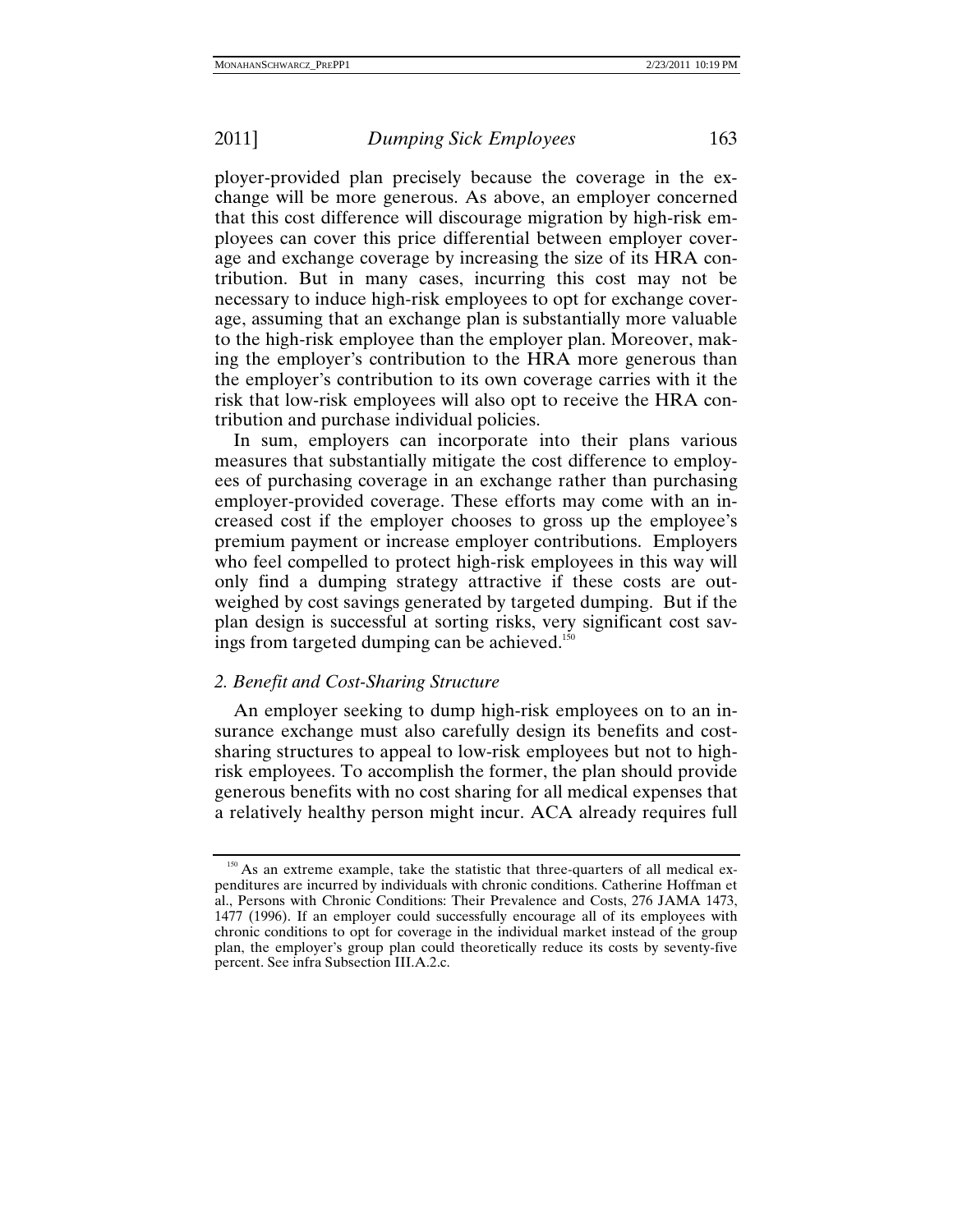coverage for preventive services, $151$  but an employer might also provide full coverage with no cost sharing for services such as dermatology visits, wellness screenings, sports medicine related treatments, and optometry expenses.

As discussed above, the more difficult, and more important, component of designing an employer dumping plan is to make the plan unattractive to high-risk insureds without scaring off low-risk, but risk-averse, policyholders. Recall that participants in an employer's plan may need to wait up to twelve months to switch into an individual plan in an exchange given the annual open enrollment period in exchanges.<sup>152</sup> As such, a plan design that provided inadequate coverage for acute episodes would likely cause lowrisk, but risk-averse, individuals to opt for coverage in an exchange, especially if such coverage were subsidized by the employer as described above. Employers who either increase their contribution or gross up employee premium payments for those who participate in an exchange will need to minimize the number of non-high-risk employees who opt for exchange coverage in order to minimize those increased costs. As such, their plans must provide adequate coverage for acute health care expenses as well as for the initial stages of illnesses, but nonetheless provide quite limited care for large expenses that can be anticipated a year or more before they are incurred.

One way to meet these specifications is for the employer plan to include maximal levels of cost-sharing requirements for all medical services and drugs that are associated with chronic conditions.<sup>153</sup> Thus, the plan could require up to a \$6000 deductible (\$12,000 for families)<sup>154</sup> with respect to hospitalization, surgery, drugs used for chronic conditions, and durable medical equipment. The precise

<sup>&</sup>lt;sup>151</sup> ACA § 1001, 124 Stat. at 131–32 (adding § 2713 to the PHSA) (to be codified at 42 U.S.C. § 300gg-13).

 $^{152}$  ACA § 1311(c)(6), 124 Stat. at 175 (to be codified at 42 U.S.C. § 18031). Individuals who participate in their employer's medical plan through a cafeteria plan (i.e., individuals who pay premiums of a pre-tax basis) would not be permitted to drop employer coverage mid-year absent a qualifying change of status. Treas. Reg. § 1.125-4 (2010). Having to pay for the employer plan when it is no longer useful is, however, a less significant issue than potentially not being able to obtain coverage on the exchange.<br><sup>153</sup> Recall that ACA does cap cost-sharing requirements even for self-insured plans.

See supra note 79 and accompanying text.<br><sup>154</sup> See supra note 134.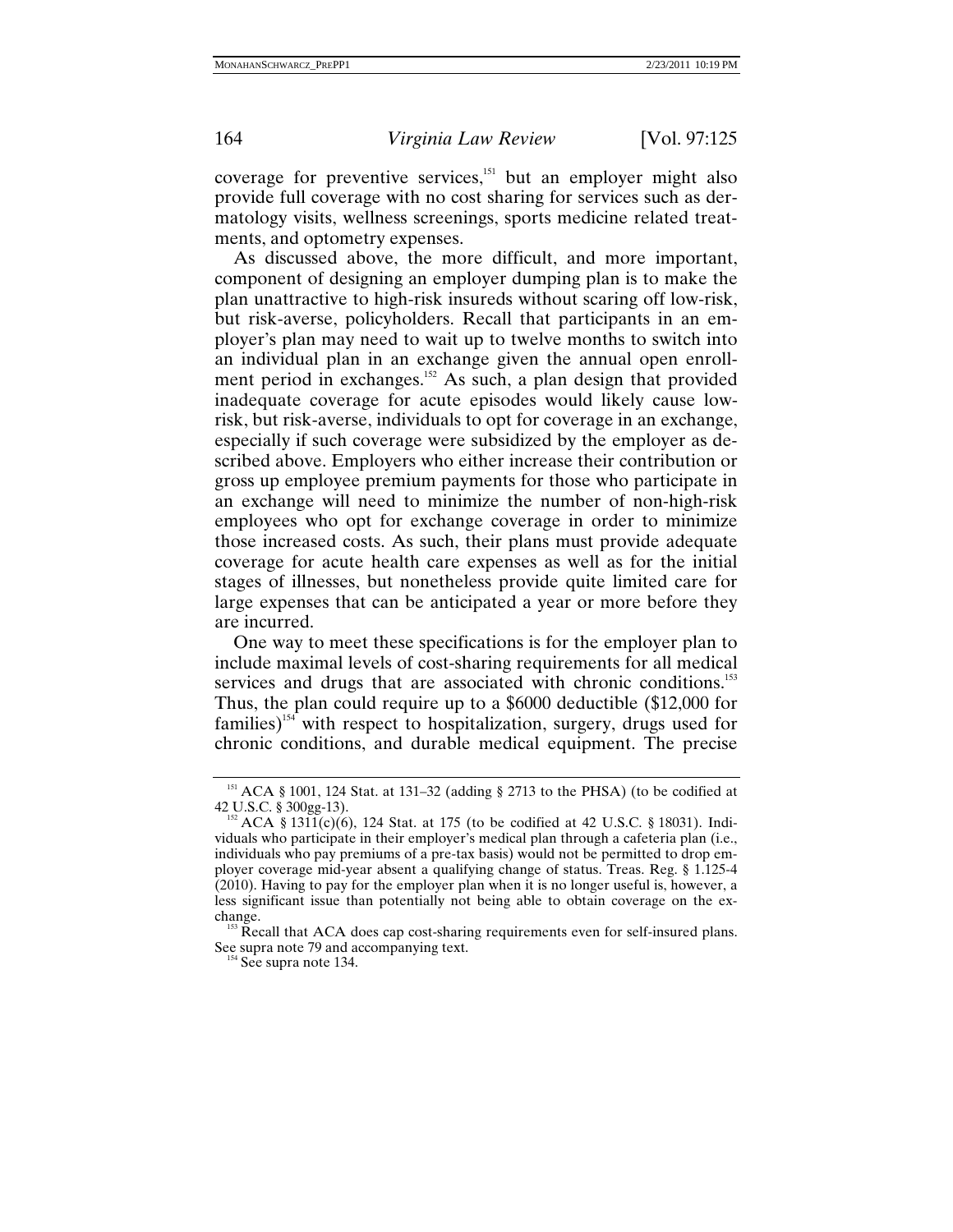amount of the deductible would likely vary depending on the employee population's average income level. From the perspective of a high-risk individual, of course, these cost-sharing arrangements would be quite burdensome, particularly because they would be incurred year after year. At the same time, though, these cost-sharing arrangements can be designed so that they do not cause low-risk, but risk-averse, policyholders to opt for coverage in an exchange. This is because the maximum amount they would owe is capped, the likelihood of owing that amount is low (by assumption), and they will always be free to opt for coverage through an exchange in no more than a year if their risk level changes.

A second approach to designing an employer plan to produce dumping of high-risk employees is simply to exclude altogether care and drugs for conditions that can in most circumstances be readily anticipated. There are numerous illnesses and diseases wherein there is a substantial gap in time between diagnosis and the need for extensive medical treatment.<sup>155</sup> And the list of diseases that can be anticipated with a high degree of accuracy is only growing: for instance, recent reports preliminarily suggest that Alzheimer's can be predictably diagnosed well before its onset.<sup>156</sup>

Moreover, some genetic conditions, such as Huntington's disease, hemophilia, and cystic fibrosis, can be identified at the time of one's birth or shortly thereafter.<sup>157</sup> For these genetic diseases, there would be limited risk that individual employees would not expect a large likelihood of medical expenses, and so treatment

<sup>&</sup>lt;sup>155</sup> This is true for many degenerative diseases, such as Huntington's disease. Carolyn Jacobs Chachkin, What Potent Blood: Non-Invasive Prenatal Genetic Diagnosis and the Transformation of Modern Prenatal Care, 33 Am. J.L. & Med. 9, 42–43 (2007). 156 See Gina Kolata, In Spinal Test, Early Warning on Alzheimer's, N.Y. Times,

Aug. 10, 2010, at A1.<br><sup>157</sup> Chachkin, supra note 155. Neither the ADA nor the Genetic Information Non-

discrimination Act ("GINA") would prohibit such an exclusion. Under the ADA, such exclusions are permissible provided they are justified on the basis of cost, see supra notes 83–85 and accompanying text, and GINA imposes no requirements on health plans to cover genetically based diseases or illnesses. See Genetic Information Nondiscrimination Act, Pub. L. No. 110-223, 122 Stat. 881, 883, 888 (codified as amended at 29 U.S.C. § 1182(b) and 42 U.S.C. § 300gg-1(b)) (adding § 1182(b) to ERISA and adding § 300gg-1(b) to the PHSA) (mandating that a health plan may not adjust premiums or contributions on the basis of genetic information but making no coverage requirement for genetically based diseases).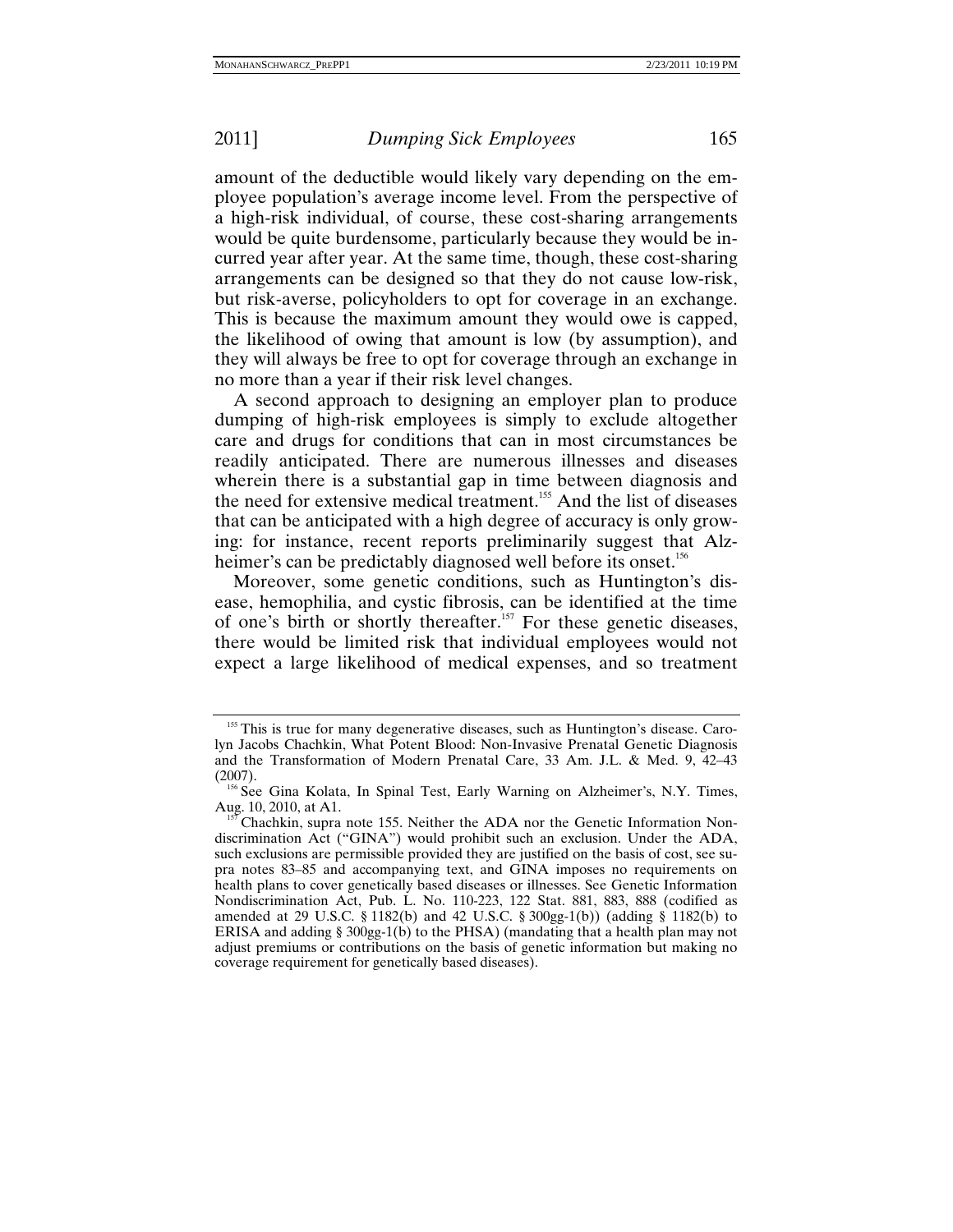and therapies for such conditions could be excluded from the employer's plan. There would be greater risk in excluding coverage for genetic diseases that might not become known until later in life. However, a plan could mitigate this risk by providing (but not requiring)<sup>158</sup> full coverage for genetic testing for such diseases, which would theoretically allow individuals to learn their status and switch to exchange-based coverage before treatment is necessary. Ultimately, though, given that there are many circumstances under which an individual may not know that she is a carrier of a gene for an excluded disease, careful thought would need to be given regarding exactly which genetic conditions to exclude and under what circumstances.<sup>159</sup>

Yet a third approach for an employer seeking to dump high-risk individuals while not scaring off risk-averse, low-risk individuals is to exclude coverage for care or drugs that can easily be postponed or that is usually only necessary in the later stages of chronic diseases or conditions. For instance, it might be possible to exclude coverage for certain organ transplants that are only necessary after a prolonged disease. Similarly, an employer plan might cover the diagnosis of chronic conditions such as autism but specifically exclude long-term treatment via behavioral therapy. Yet another example is that the plan might exclude gastric-bypass surgery and other forms of treatment that are considered only after a disease has significantly advanced.<sup>160</sup>

<sup>&</sup>lt;sup>158</sup> Any such requirement would violate GINA. 42 U.S.C. § 2000ff-1(b) (2006).<br><sup>159</sup> For example, a plan that excluded coverage for cystic fibrosis treatment might result in significant hardship for families that have a child unexpectedly born with cystic fibrosis. Because the cystic fibrosis gene is recessive, it is entirely possible that two individuals are unaware of their status as gene carriers and therefore are unaware of the risk to their children. See Cystic Fibrosis Foundation, Testing for Cystic Fibrosis, http://www.cff.org/AboutCF/Testing/ (last visited Oct. 26, 2010). A plan could potentially counteract this risk through coverage of genetic testing (in this case for potential parents), but it is an incomplete solution. In any event, the topic of genetics and insurance has produced a substantial literature. See, e.g., Susan Wolf & Jeffrey P. Kahn, Genetic Testing and the Future of Disability Insurance: Ethics, Law & Policy, Supplement, 35 J.L. Med. & Ethics 6 (Summer 2007). Our goal here is simply to raise the possibility that employers might exploit the time gap between diagnosis and medical treatment that accompanies some genetic conditions in designing a dumping strategy.

<sup>&</sup>lt;sup>160</sup> See National Institutes of Health, The Practical Guide: Identification, Evaluation, and Treatment of Overweight and Obesity in Adults 38 (Oct. 2000), available at http://www.nhlbi.nih.gov/guidelines/obesity/prctgd\_c.pdf.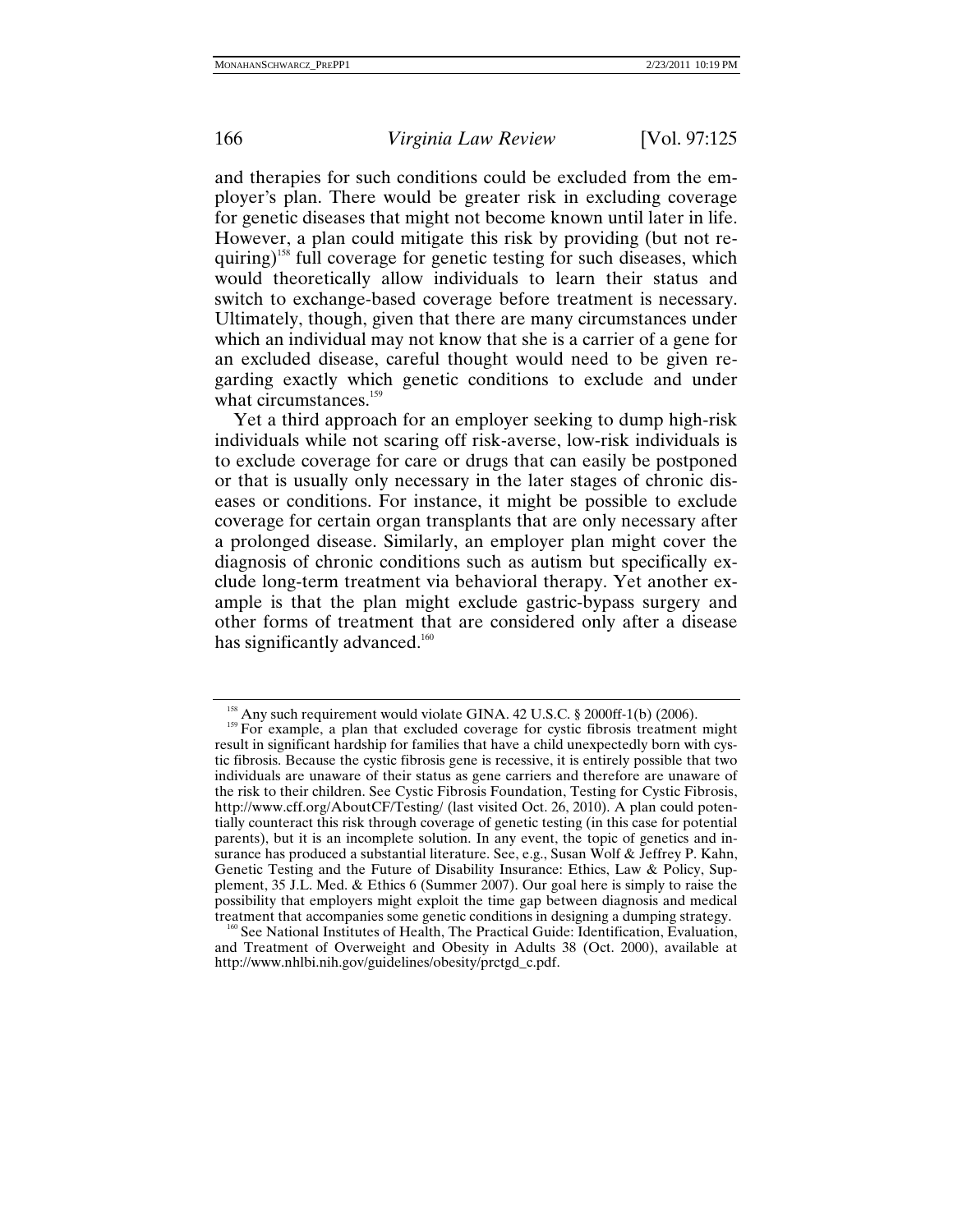Employers who are less sensitive to the labor market consequences of changing their health plan (that is, the potential that the employer will become less able to compete for desired employees) may be willing to employ a more aggressive dumping strategy. In particular, they may offer employees only the option of a health reimbursement arrangement funded with an amount equal to the employer's typical employee contribution to the group health plan and design their plans with larger gaps in coverage that may indeed scare away some risk-averse employees. For instance, such employers may refuse to cover various essential health benefits at all, such as hospitalization, non-preventive lab and blood work, or pharmacy costs. Taking this approach will likely cause many of their low-risk, but risk-averse, employees to opt out of employee coverage. But this prospect is much less troubling to an employer who chooses not to absorb any increased costs such as a higher employer contribution of premium gross-ups. And so long as the group of workers who migrate to an exchange are less healthy *on average* than those who do not, the employer will come out ahead if the labor market consequences of that decision are not significant.

Ultimately, motivated employers will enjoy tremendous discretion in seeking to develop a specific benefit plan that carves out expensive, long-term treatments and conditions without jeopardizing the financial security or health of low-risk individuals who unexpectedly develop medical needs during the year. Indeed, employers will have several years, copious data, and various sophisticated intermediaries studying this issue to help them develop such plans, if they so desire.

### *3. Limited Provider Networks*

Another important facet of plan design that is available to an employer seeking to dump high-risk employees is its provider network. In contrast to the limitations placed on plan benefits and cost sharing, ACA imposes virtually no restrictions on an employer's network of providers.161 Consequently, motivated employers will have substantial freedom to select providers who appeal to low-risk employees but not to high-risk employees. Once again, there are

<sup>&</sup>lt;sup>161</sup> See supra Subsection I.C.3.b.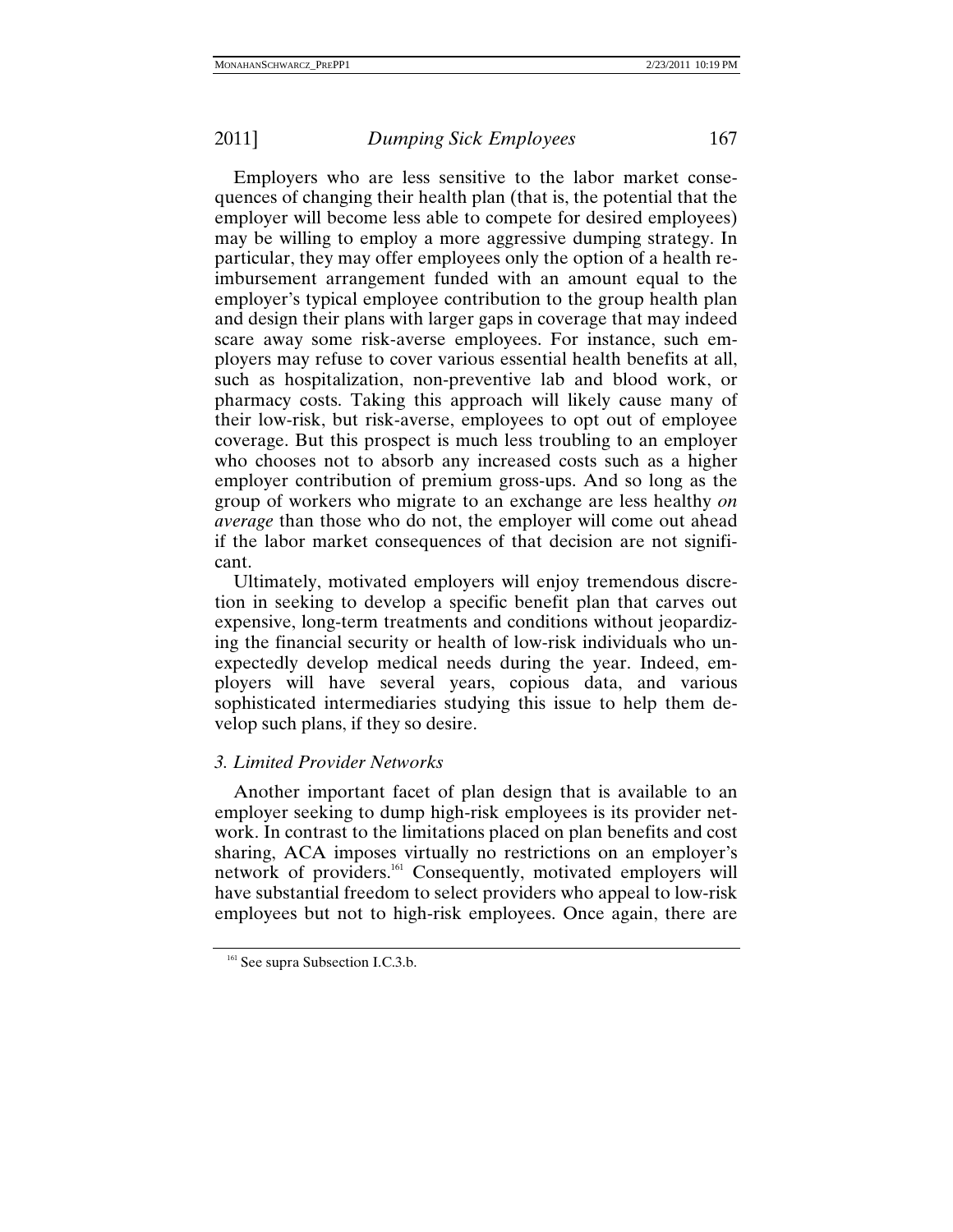multiple different ways in which an employer could accomplish this. Perhaps the best option is for the employer to maintain a wide-open network of primary care doctors and other providers who do not specialize in treating those with chronic conditions. It might contract with providers with short wait times, attractive offices, and strong customer service, or even with concierge-type practices.162 At the same time, it could maintain a tightly controlled network of providers when it comes to surgeons, oncologists, nephrologists, and other types of specialists. Irrespective of whether such a provider network would be beneficial in the abstract—and there is good reason to believe that it might be, given the imbalance of primary care doctors and specialists in this coun $try<sup>163</sup>$ —it would help an employer generate indirect risk classification because choice among primary care doctors is comparatively valuable to low-risk employees, while choice among specialists is comparatively valuable to high-risk employees.

It is possible that risk-averse employees might be driven to purchase coverage in an exchange by a restricted network of specialist doctors, given the risk that they might become high-risk and need to wait up to twelve months to switch into an exchange plan. If so, the employer can simply place large cost-sharing requirements on provider visits outside of the network. However, because ACA imposes aggregate cost-sharing limits even on self-insured plans,164 and cost-sharing limits may be an important facet of benefit design as described above, the employer instead simply might make it inconvenient and difficult to see out-of-network providers. For instance, it might require pre-approval from a primary care physician, or it might insist upon a referral from its own in-network specialist. It might also place a cap on the number of times a policyholder can permissibly see an out-of-network specialist.<sup>165</sup>

<sup>&</sup>lt;sup>162</sup> Cf. Kevin Sack, Despite Recession, Personalized Health Care Remains in De-mand, N.Y. Times, May 11, 2009, at A12 (discussing benefits of concierge medicine).

<sup>&</sup>lt;sup>163</sup> Harry A. Sultz & Kristina M. Young, Health Care USA: Understanding Its Organization and Delivery 194 (6th ed. 2009).

<sup>&</sup>lt;sup>164</sup> Supra note 77 and accompanying text.<br><sup>165</sup> It is conceivable (but unlikely) that such a cap could be characterized as an aggregate or lifetime limit.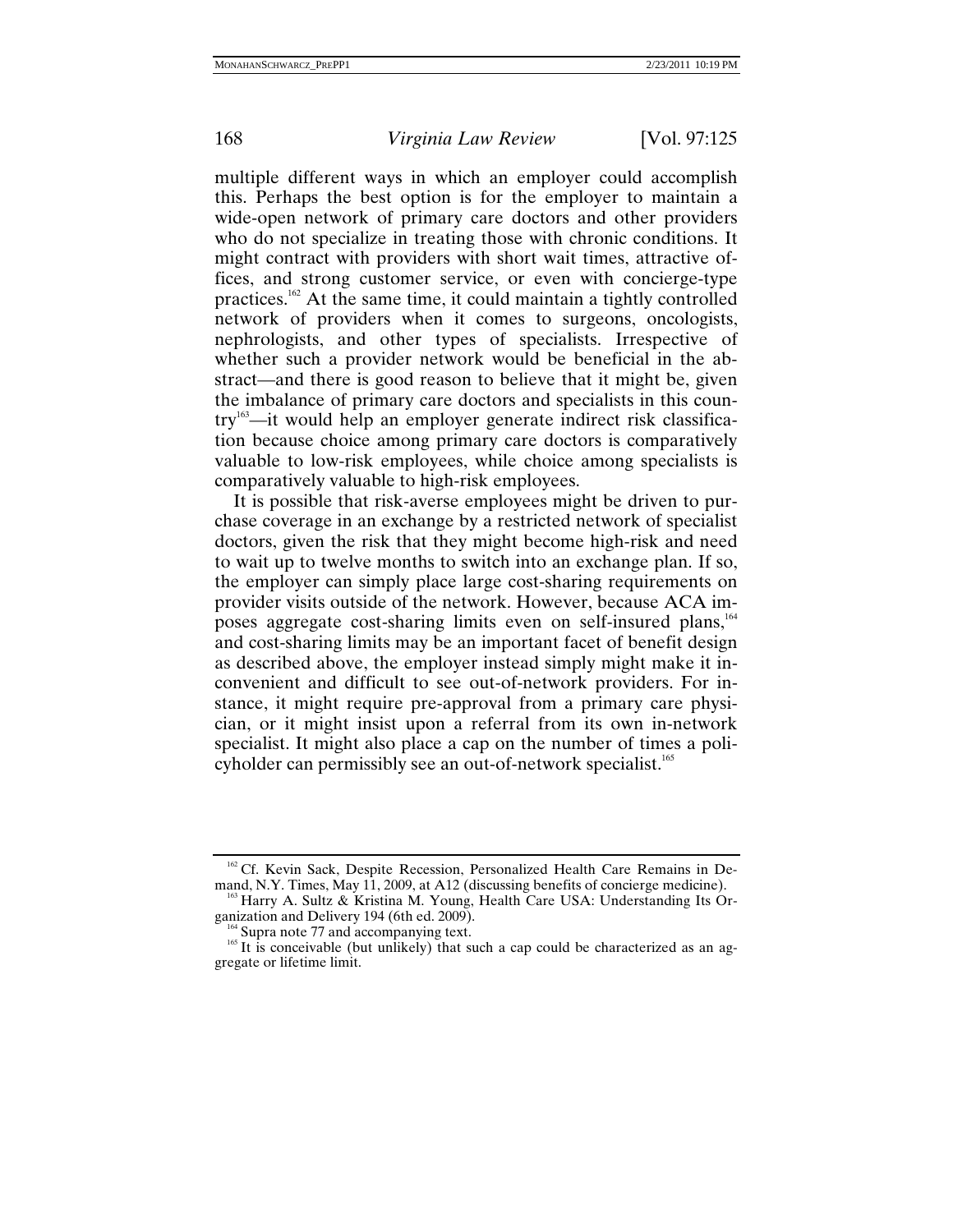### *4. Wellness Programs*

Employers seeking to induce high-risk employees to purchase coverage through an exchange will have various opportunities to exploit wellness programs to reduce the cost of coverage for lowrisk employees (and, correspondingly, to increase it for high-risk employees).<sup>166</sup> Recall that ACA permits two types of employer wellness programs.<sup>167</sup> First, it permits all programs that are not tied to meeting a standard related to health status.<sup>168</sup> Although not specifically tied to health status, these types of programs may be disproportionately utilized by employees who are relatively low risk and thus help facilitate indirect risk classification. For instance, gym memberships are likely to be utilized more by relatively healthy employees. As a result, a wellness program that offers premium discounts for gym usage may disproportionately appeal to low-risk employees.

Second, ACA also permits, under more limited conditions, wellness programs that provide rewards for satisfying a standard that *is*  related to health status.<sup>169</sup> The prospect that employers might exploit these types of programs to differentially benefit low-risk employees is self-evident. An employer might, for example, offer a wellness reward for obtaining a cholesterol level below average, or for maintaining a healthy weight. ACA does explicitly attempt to limit this risk, prohibiting the usage of wellness programs tied to health factors when they are "a subterfuge for discriminating based on a health status factor."170 But this provision is unlikely to be effective, as it seems almost impossible to apply in practice. The core problem is that in order to incentivize healthy living, a wellness program must provide benefits only to those who are, in fact, healthier. Thus, while there is certainly a risk of liability under

 $166$  For a discussion of the role of wellness programs in health care reform, see generally Mariner, supra note 90.

<sup>&</sup>lt;sup>167</sup> See supra Subsection I.C.3.c.<br><sup>168</sup> ACA § 1201, Pub. L. No. 111-148, 124 Stat. 119, 156–57 (2010) (codified at 42<br>U.S.C. § 300gg-4) (adding § 2705(j) to the PHSA).

<sup>&</sup>lt;sup>169</sup> ACA § 1201, 124 Stat. at 156–59 (codified at 42 U.S.C. § 300gg-4) (adding § 2705(j) to the PHSA).

ACA § 1201, 124 Stat. at 158 (to be codified at 42 U.S.C. § 300gg-4) (adding § 2705 to the PHSA).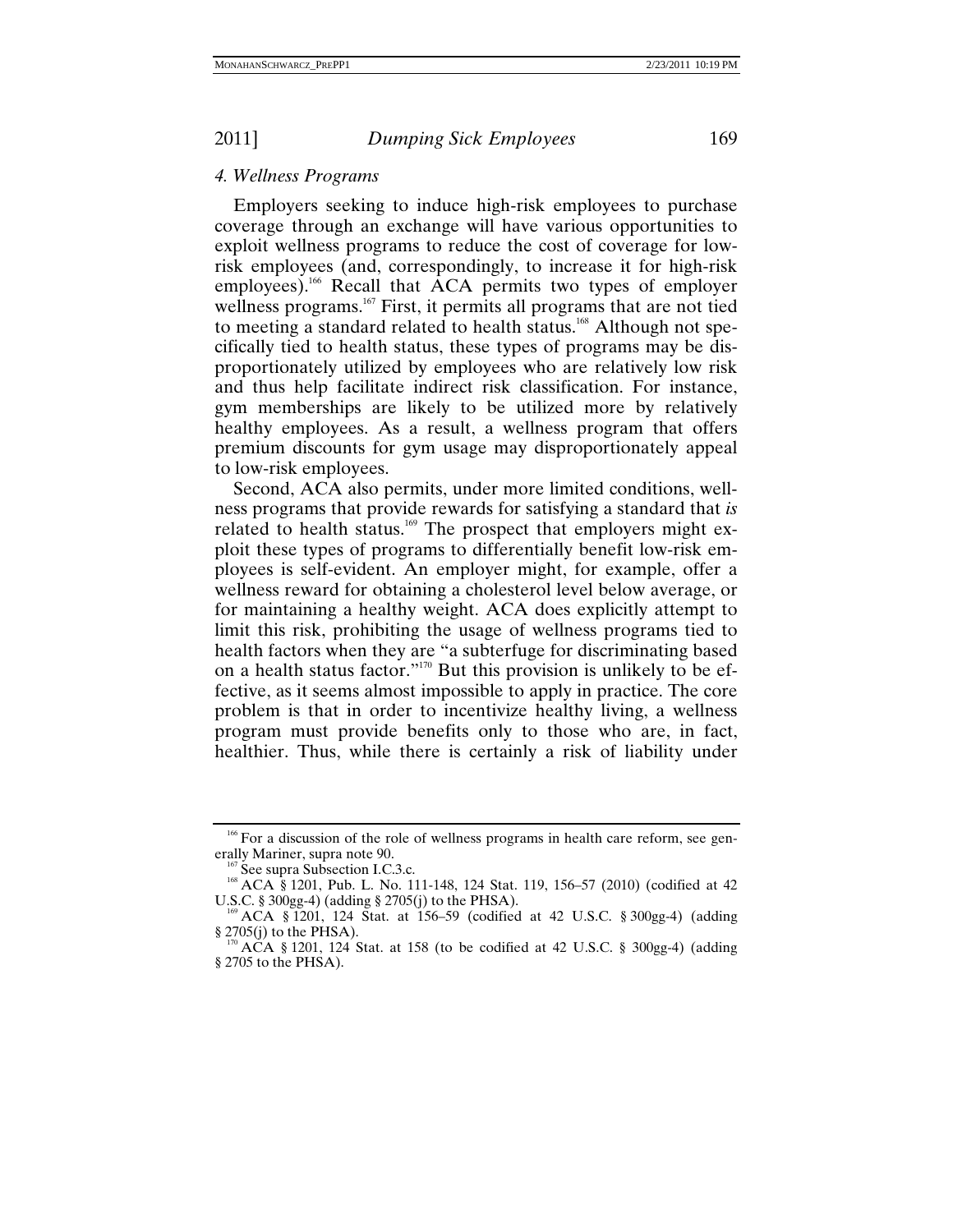ACA to an employer that seeks to implement a wellness program based on health related status, this risk ultimately seems limited.

# *5. Employer-Provided Information and Employee "Free Choice"*

All of the explicit design features described above can provide strong incentives for high-risk employees to opt for coverage in an exchange and for low-risk employees to stick with employersponsored coverage. But incentives are imperfect drivers of human behavior, especially when people have limited information about the circumstances that create these incentives or a limited capacity to make decisions on the basis of their self-interest. $^{171}$ 

For these reasons, an employer dumping strategy is only likely to be successful if employees of dumping employers have good information and advice about the decision whether to retain employersponsored coverage or to opt for coverage in an exchange. The best way to accomplish this is to provide employees with the counsel of a learned intermediary incentivized to offer advice consistent with employees' best interests.<sup>172</sup>

Dumping employers are ideally suited to provide their employees with precisely such counsel. Most importantly, the incentives of dumping employers and their employees are aligned: both benefit when employees select employer-sponsored coverage if they are relatively healthy but select coverage on an exchange if they are less healthy. Second, employers typically already have extensive resources in place for informing their employees about their benefit options. Third, employees expect to make important benefits decisions when they begin employment, have the capacity to seek advice from similarly-situated co-workers, and often have time to devote to this choice when they begin a new job. Although this

 $171$  For general discussions of the problems that individuals may have making health care decisions consistent with their own self-interest, see Carl E. Schneider & Mark A. Hall, The Patient Life: Can Consumers Direct Health Care?, 35 Am. J.L. & Med. 7

 $172$  See Daniel Schwarcz, Differential Compensation and the "Race to the Bottom" in Consumer Insurance Markets, 15 Conn. Ins. L.J. 723, 745–48 (2009) (emphasizing the importance of aligning the incentives of agents and the consumers they advise); Samuel Issacharoff, Disclosure, Agents, and Consumer Protection 4 (N.Y.U. Law & Econ. Research Paper Series, Working Paper No. 10–33, July 2010), available at http://ssrn.com/abstract=1640624 (discussing the important role that information intermediaries can play in overcoming market problems).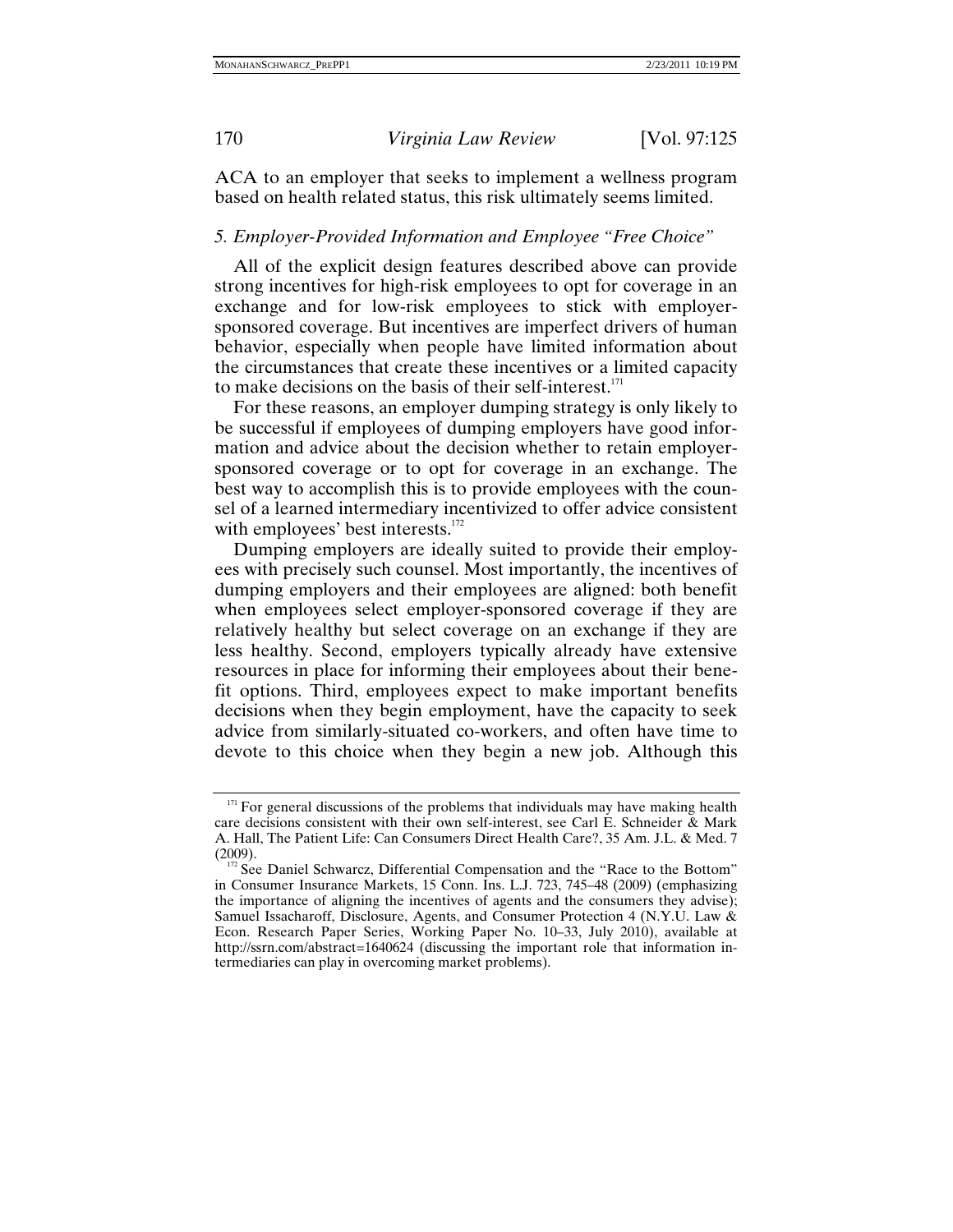may be less true for current employees during open enrollment periods, employers seeking to dump high-risk employees could prioritize informing and counseling employees on a yearly basis, during each open enrollment period.

On top of this informational campaign, dumping employers could place subtle, informal pressure on their high-risk employees to avail themselves of the option to purchase coverage on an exchange. In particular, they could explain that the employee plan provides the best coverage around when it comes to routine care and episodic emergency care. At the same time, the employer could explain that the plan is not suitable for those with chronic or persistent conditions and, for that reason, it subsidizes the costs of purchasing individual coverage. Moreover, the employer might go so far as to explain to employees that it is in their collective selfinterest for those with chronic or persistent conditions to opt for coverage through an exchange. Doing so does not cost high-risk employees substantially more that they would otherwise pay, provides them with more appropriate coverage, and helps keep costs low and salaries high.

None of this information, advising, and informal messaging would violate either ACA itself or pre-ACA law. In explaining the relative costs and benefits of employer provided coverage and coverage through the exchanges, the employer is not in any way discriminating among its employees. Rather, the employer is simply presenting employees with relevant information about an important choice. As a result, explaining the reasons behind the structure of the employer plan and the availability of the supplemental payment should not be legally problematic.

## III. SCOPE, IMPLICATIONS, AND SOLUTIONS

Parts I and II laid out both the legality of employer dumping and the various strategies that employers might use to accomplish such dumping. This Part considers the implications of employer dumping as well as various potential solutions to the problem. Section A begins by considering the extent to which employers will ultimately find a targeted dumping strategy preferable to either dropping coverage altogether or maintaining relatively comprehensive coverage. Although predicting employer behavior is an inherently speculative enterprise, it argues that there is a substantial risk that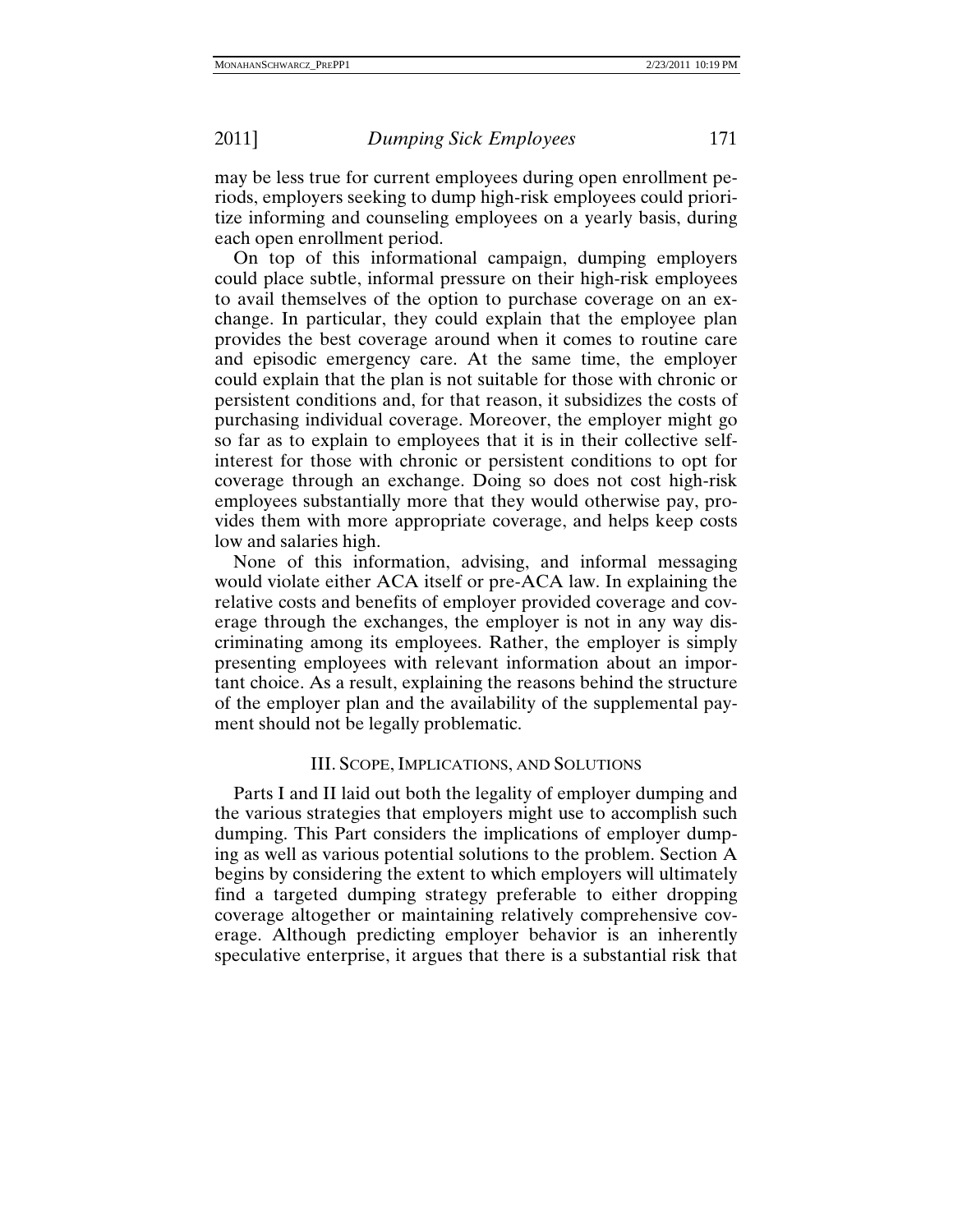many employers will be drawn to some version of the dumping strategies described in Part II. It argues that such wide-spread employer dumping of high-risk employees could imperil the future of health care reform by undermining the sustainability of individual insurance markets and insurance exchanges.

Section B concludes by exploring both regulatory and statutory solutions to the problem of targeted employer dumping. It suggests that several regulatory approaches—including changing the regulations governing the ADA, revising administrative rulings on health reimbursement arrangements, or interpreting ACA to provide that self-insured plans do not automatically constitute "eligible employer plans"—could substantially limit the availability and attractiveness of an employer dumping strategy. Unfortunately, each of these approaches would likely have far wider implications that could not be cabined to the risk of employer dumping. By contrast, several relatively straightforward statutory changes could virtually eliminate the risk of employer dumping in a fairly targeted fashion.

# *A. Implications and the Magnitude of Employers' Incentives to Dump*

Any amount of employer dumping of high-risk employees poses a public policy problem for health insurance reform. Employers who dump high-risk employees strike directly at the spirit of health care reform, which embraces social solidarity in the sharing of medical risks.173 Irrespective of whether one sympathizes with this goal, it is clearly problematic to allow some people (dumping employers and their employees) to escape this obligation, while forcing the remainder of the population to contribute to social health care costs. Not only is employer dumping of high-risk employees fundamentally unfair, but it risks undermining the willingness of the general population to embrace the notion that all must contribute their fair share to paying for our country's sick population. Indeed, a robust literature suggests that people's willingness to cooperate with legal rules that require sacrifice crucially depends on the degree to which they perceive others to do the same.<sup>174</sup> In other

<sup>&</sup>lt;sup>173</sup> See generally Mariner, supra note 90.<br><sup>174</sup> See, e.g., Dan M. Kahan, What Do Alternative Sanctions Mean?, 63 U. Chi. L. Rev. 591, 604 (1996) ("Empirical studies show that the willingness of persons to obey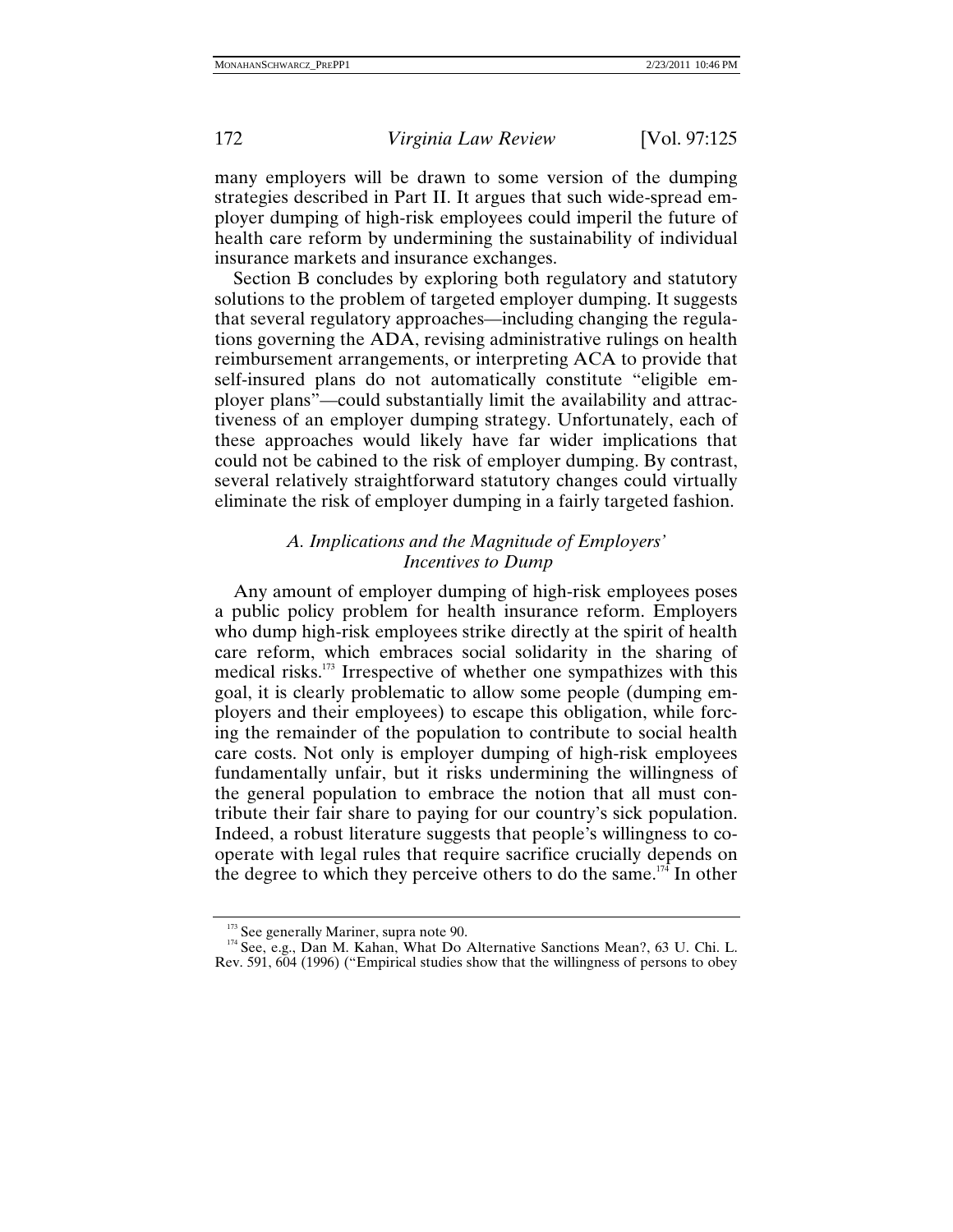words, to the extent that some actors are perceived to "cheat" the system, others are less likely to play by the rules themselves.

Unfortunately, the risks associated with employer dumping of high-risk employees are not limited to unfairness or counterproductive norm-development. Much to the contrary, such employer dumping also jeopardizes the economic viability of health care reform writ large by threatening the individual insurance markets and exchanges that ACA establishes to organize these markets.<sup>175</sup> If employers dump a substantial number of disproportionately highrisk employees on to individual markets, then premiums for all policyholders will rise to reflect the worse-than-average risk pool. Such adverse selection would not only increase premiums, but would decrease coverage rates by making coverage unattractive to low-risk policyholders. Notably, it would also promote adverse selection for a less conventional reason: higher prices would exempt a greater number of people from the individual mandate.176 This, in turn, would free these individuals to purchase comprehensive health insurance only once they became sick. Individuals would not bear the burden of the resulting rate increases alone: so too would the federal government, whose statutory obligations to subsidize health insurance premiums increase in lock step with increases in overall premiums.<sup>177</sup>

Such adverse selection on insurance exchanges is problematic even if one disputes the premise that employers and their low-risk employees ought to pay the health care costs of high-risk individuals. First, adverse selection does not simply move costs away from

various laws is endogenous to their beliefs about whether others view the law as worthy of obedience: if compliance is perceived to be widespread, persons generally desire to obey; but if they believe that disobedience is rampant, their commitment to following the law diminishes. Even a strong propensity to obey the law, in other words, can be undercut by a person's 'desire not to be suckered.'" (internal citations omitted)); Lawrence Lessig, Social Meaning and Social Norms, 144 U. Pa. L. Rev. 2181, 2185 (1996) ("At some point, when everyone else is violating a norm... obeying the norm makes one a 'chump."").

<sup>&</sup>lt;sup>175</sup> See supra Subsection I.B.2.b.  $176$  ACA does not subject individuals to any penalties for failing to secure health insurance coverage if the individual's "required contribution . . for coverage ... exceeds 8 percent of such individual's household income." ACA § 1501, Pub. L. No. 111-148, 124 Stat. 119, 246–47 (2010) (to be codified at I.R.C. § 5000A).

 $177$  ACA §§ 1401–02, 124 Stat. at 213-24 (to be codified at I.R.C. § 36 and 42 U.S.C. §18071).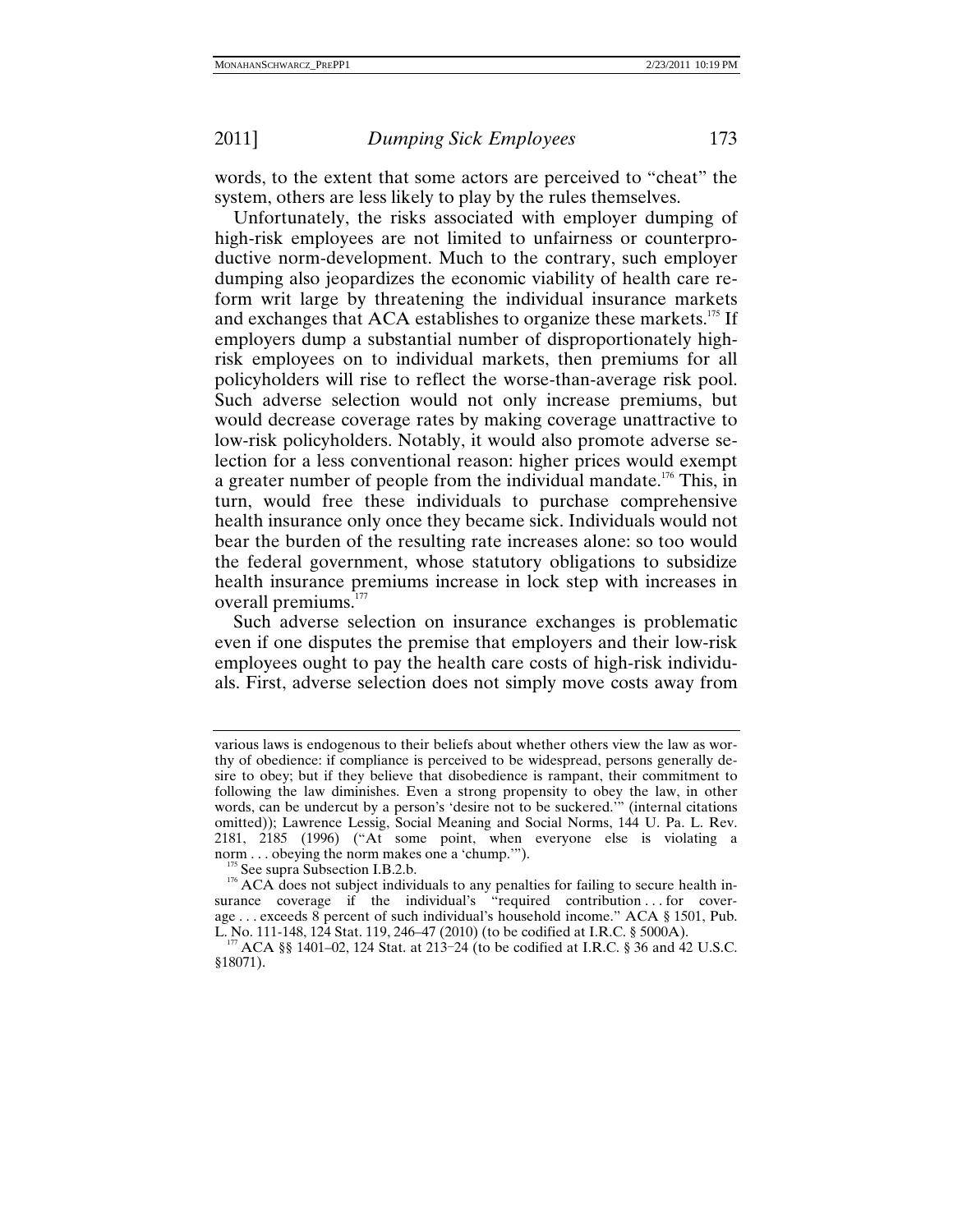these parties. Instead, it reallocates these costs to other parties the individuals who purchase coverage on exchanges.<sup>178</sup> This group is particularly likely to be low income in the aggregate, both because subsidies are available for low-income individuals in exchanges and because they will disproportionately not have the option of employer-sponsored coverage. Second, as described above, adverse selection on insurance exchanges threatens the exchanges' long-term viability. Even critics of reform are likely to support effective insurance exchanges, which are fundamentally aimed at promoting a more transparent marketplace for individuals to purchase insurance.

These risks are different in kind than those associated with the risk that employers will drop coverage altogether. Most importantly, even if a large number of employers dropped coverage altogether, this would not undermine the sustainability of exchanges or the individual market more generally, as employers have heterogeneous populations with respect to health risks. As a result, an employer who dropped coverage altogether would dump employees of all risk levels into the individual market, which would not skew the risk profile of the individual market. Second, large employers who dropped coverage entirely would potentially owe tax penalties under the "employer mandate,"<sup>179</sup> meaning that it is not likely that they would undermine social norms consistent with compliance with health care reform.

The magnitude of both the norm development and adverse selection threats depends entirely on the prevalence of targeted employer dumping of high-risk employees. If only a few relatively small employers utilize this dumping strategy, then the amount of adverse selection that will result will likely be trivial. And while sporadic dumping by a few small employers might impact the attitude of some regarding health care reform, it would be unlikely to dramatically influence the willingness of the population at large to comply with the individual mandate. By contrast, if a dumping strategy becomes prevalent among large employers, then the resulting adverse selection would be catastrophic. The remainder of

<sup>&</sup>lt;sup>178</sup> The costs associated with dumping are also indirectly reallocated to the federal government, which must pay a greater amount in premium tax credits as premiums rise.<br><sup>179</sup> See supra Subsection II.A.3.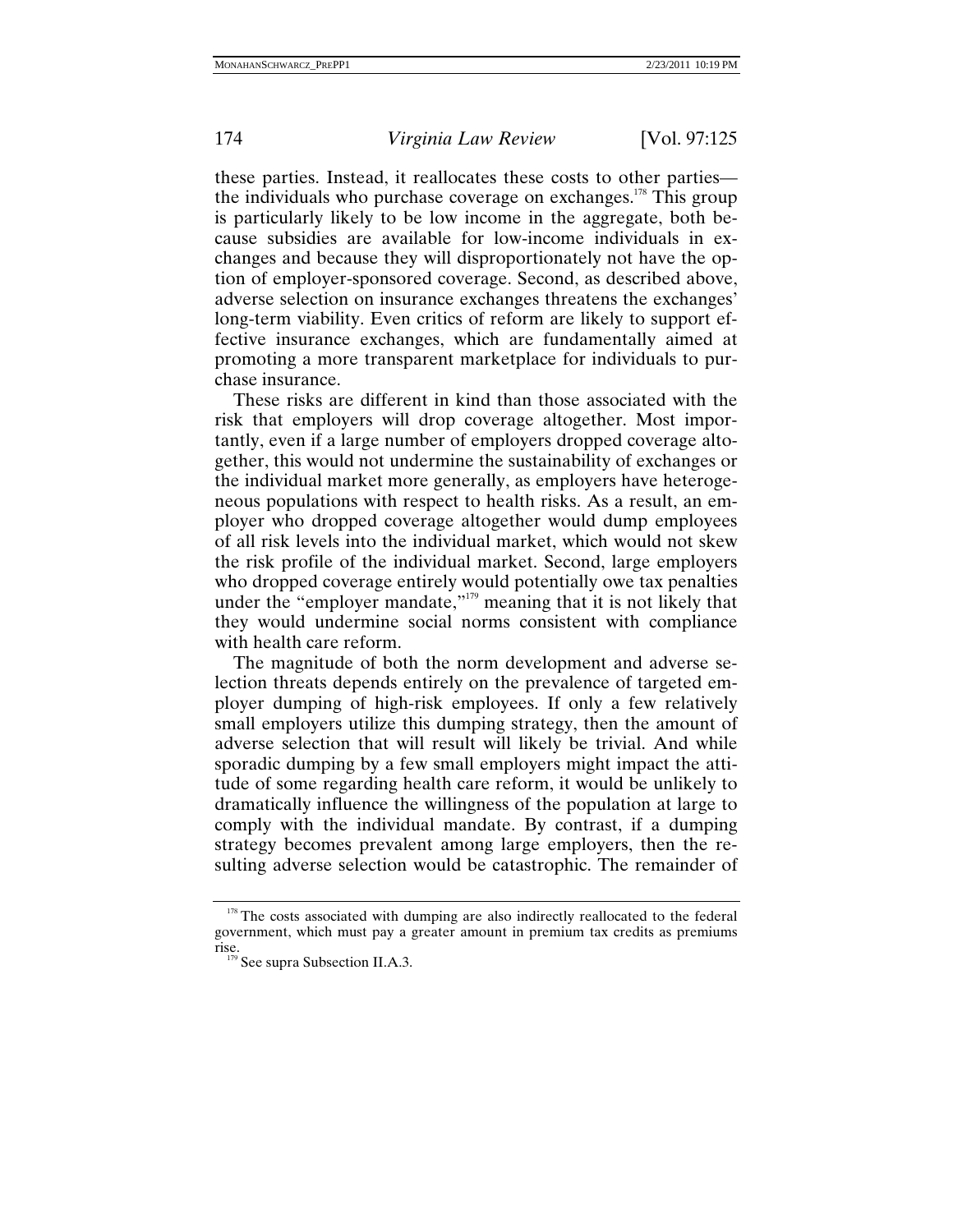this Section therefore analyzes how prevalent dumping of high-risk employees is likely to be among employers and which employers are most likely to be attracted to such a strategy. Although predicting the future is always a dangerous enterprise, this Section argues that there is a real risk that employers generally, and large employers in particular, are likely to find a dumping strategy appealing in 2014.

# *1. Employers' Pre-ACA Incentive to Offer Generous Coverage*

Historically, employers have had strong incentives to design robust health insurance plans that provide generous coverage to all of their employees. In large part, this is because ESI has traditionally enjoyed several economic advantages over individual insurance coverage. First, employers hire employees for reasons unrelated to health insurance, so the insured group tends to enjoy a near community-level risk profile. In other words, employees' health risks generally mirror the community at large, especially for large employers, creating a natural risk-pooling mechanism. Second, because of the administrative efficiencies associated with group purchase, administrative costs have historically been substantially lower for ESI than coverage available in individual markets.<sup>180</sup> As with the benefits associated with risk pooling, large employers disproportionately benefit from such economies of scale. Third, from an employee's perspective, the employer also provides valuable "informational intermediation" by performing the health insurance search and aggregation functions, reducing the health insurance decision-making costs that employees face. $181$ 

As described earlier, the federal tax code further reinforced the tendency of employers to offer generous coverage.<sup>182</sup> Both employer and employee contributions toward ESI can be excluded

<sup>&</sup>lt;sup>180</sup> Estimates suggest that group plans spend less than ten percent of premiums on administrative costs, while such costs are equal to thirty to forty percent of premiums in the individual market. Mark Pauly et al., Individual Versus Job-Based Health Insurance: Weighing the Pros and Cons, 18 Health Aff. 28, 33–34 (1999); Mark V. Pauly & Len M. Nichols, The Nongroup Health Insurance Market: Short on Facts, Long on Opinions and Policy Disputes, Health Aff. – *Web Exclusive* W325, W326 (Oct. 23,

 $181$  See David A. Hyman & Mark Hall, Two Cheers for Employment-Based Health Insurance, 2 Yale J. Health Pol'y L. & Ethics 23, 30 (2001). 182 See supra Subsection I.C.1.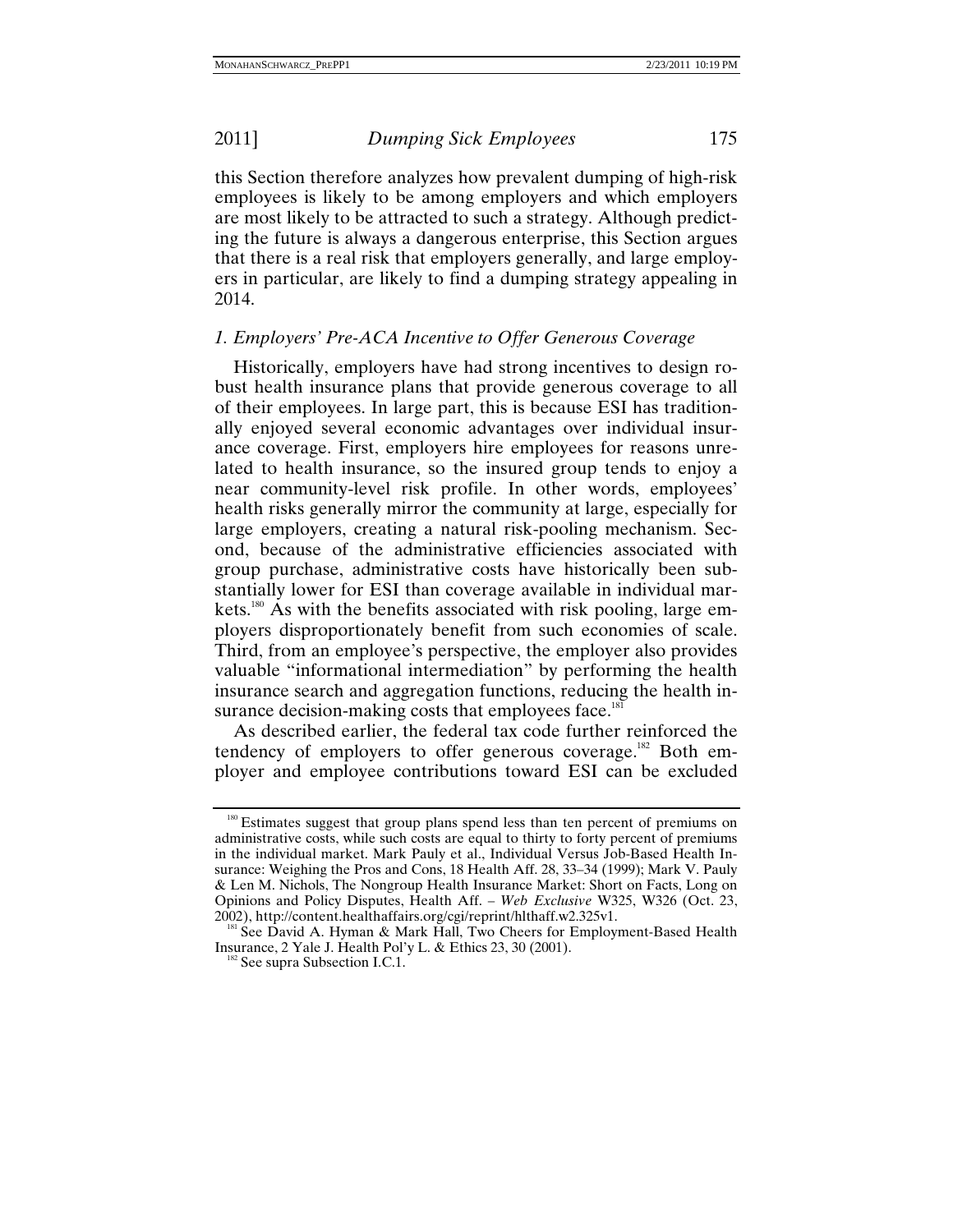from federal income and payroll taxes. The tax exemption makes such benefits more valuable than an equal amount of cash compensation (which of course is taxable), and this has led employers to offer plans with generous benefits and low out-of-pocket payments.<sup>183</sup> As a result, ESI effectively enjoys a federal subsidy, which is not generally available for individual insurance purchases.<sup>184</sup> By lowering the cost of coverage, this subsidy also encourages low-risk individuals to accept coverage in group plans that they might otherwise find too generous relative to its price. The subsidy thus helps to ensure that such plans do not suffer from adverse selection. Additionally, this subsidy often leads employers to contribute significantly to the cost of coverage, as doing so essentially constitutes a vehicle for paying salary that is not taxable.<sup>185</sup> This further encourages low-risk employees to join employer plans.

These economic and tax benefits of ESI contrast sharply with the coverage that has historically been available to employees who purchase coverage in the individual market. Indeed, one of the primary motivations for federal health care reform was the nearconsensus view that individual health insurance markets have traditionally been dysfunctional. Not only did these markets typically fail to offer affordable protection to those with poor health history or risks, but they subjected even healthy individuals to significant risks associated with unanticipated coverage restrictions, rescissions, non-renewals, large rate increases, and preexisting condition exclusions.<sup>186</sup> In other words, without the option of comprehensive ESI, high-risk employees historically found coverage to be largely unavailable or exorbitantly priced, and even low-risk employees were subject to substantial risk.

For these reasons, employers who offered limited coverage in the pre-ACA world would risk experiencing substantial labor mar-

<sup>&</sup>lt;sup>183</sup> See Amy B. Monahan, The Promise and Peril of Ownership Society Health Care Policy, 80 Tul. L. Rev. 777, 785 (2006).

<sup>&</sup>lt;sup>184</sup> Only self-employed individuals may deduct the cost of individual health insur-<br>ance purchases. See I.R.C. § 162(1) (2006).

On average, workers pay only seventeen percent of the cost of single coverage, and twenty-seven percent of the cost for family coverage. Kaiser Family Found., supra note 13, at 68. The majority of workers are employed by firms that contribute at least half of the premium cost. Id. at 81.

 $\delta$  See Abraham & Schwarcz, supra note 5, at 10–26.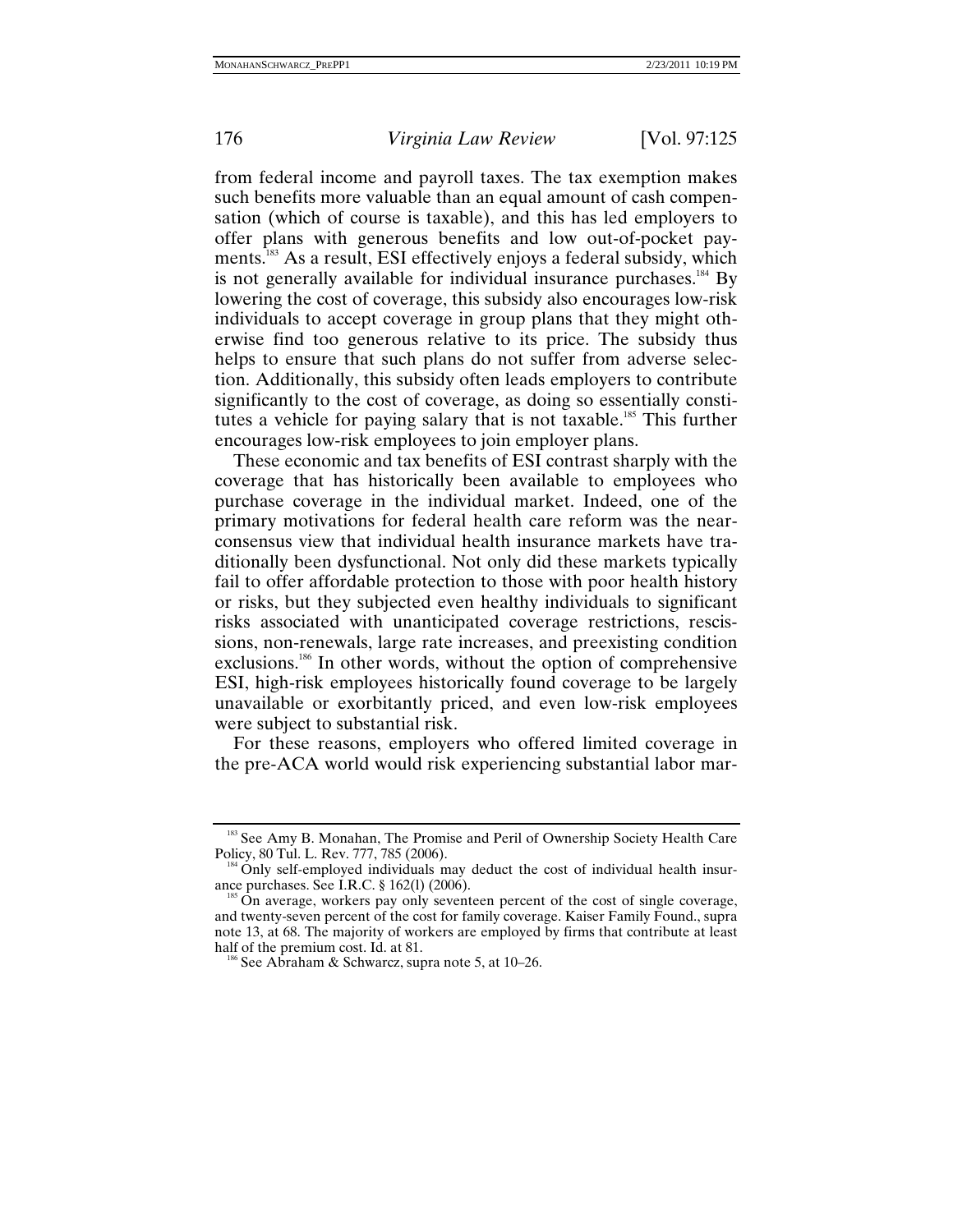ket costs.187 First, a plan with limited coverage would expose all employees to substantial risks associated with the prospect of becoming sick in the future. In the pre-ACA world, once a person became sick, his options for coverage changed dramatically. Second, the employees who are most likely to be high risk are also likely to be disproportionately senior—precisely those that may be most valuable to an organization. In competing for senior talent, employers would be unlikely to take action that puts them at a disadvantage compared to their competitors. Consistent with these arguments, there is little indication that employers are currently, or have in the past, designed their plans to discourage enrollment by high-risk employees. $188$ 

# *2. Employers' Incentive to Dump in the Post-ACA World*

Starting in 2014, when most of ACA's key provisions become effective, employers' incentives will shift dramatically. Many employers in the post-ACA world are likely to have an incentive to dump high-risk employees in the ways described in Part II. As Subsections a and b show, such targeted dumping would not negatively

<sup>&</sup>lt;sup>187</sup> Of course, policyholders often have difficulty assessing the quality of their coverage. See generally Daniel Schwarcz, Regulating Insurance Sales or Selling Insurance Regulation?: Against Regulatory Competition in Insurance, 94 Minn. L. Rev. 1707, 1733–38 (2010); Daniel Schwarcz, A Products Liability Theory for the Judicial Regulation of Insurance Policies, 48 Wm. & Mary L. Rev. 1389, 1412–21 (2007). But employees may enjoy various comparative advantages in assessing the quality of their employer-provided coverage over policyholders in individual markets. In particular, they interact with other policyholders (i.e., co-workers) on a consistent basis and therefore may often be quite familiar with those policyholders' insurance experiences. However, such advantages may be undercut somewhat by frequent carrier and plan design changes made by employers. Moreover, there are potentially significant market problems even with respect to employer provided insurance. See generally Russell Korobkin, The Efficiency of Managed Care "Patient Protection" Laws: Incomplete Contracts, Bounded Rationality, and Market Failure, 85 Cornell L. Rev. 1, 27–62

<sup>&</sup>lt;sup>188</sup> Most evidence indicates that employers do sometimes adopt plan designs that force high-risk employees to pay more for health care on an out-of-pocket basis, but we were unable to locate any studies indicating that plans were designed to discourage enrollment by high-risk employees. See, e.g., Elizabeth Pendo, Working Sick: Lessons of Chronic Illness for Health Care Reform, 9 Yale J. Health Pol'y L. & Ethics 453, 456–59 (2009) (describing the research on employer plans and the increased costs that enrollees with chronic conditions in such plans face). The lack of evidence of the discouragement of enrollment of high-risk employees is unsurprising, given the traditional unavailability of individual health insurance for high-risk individuals.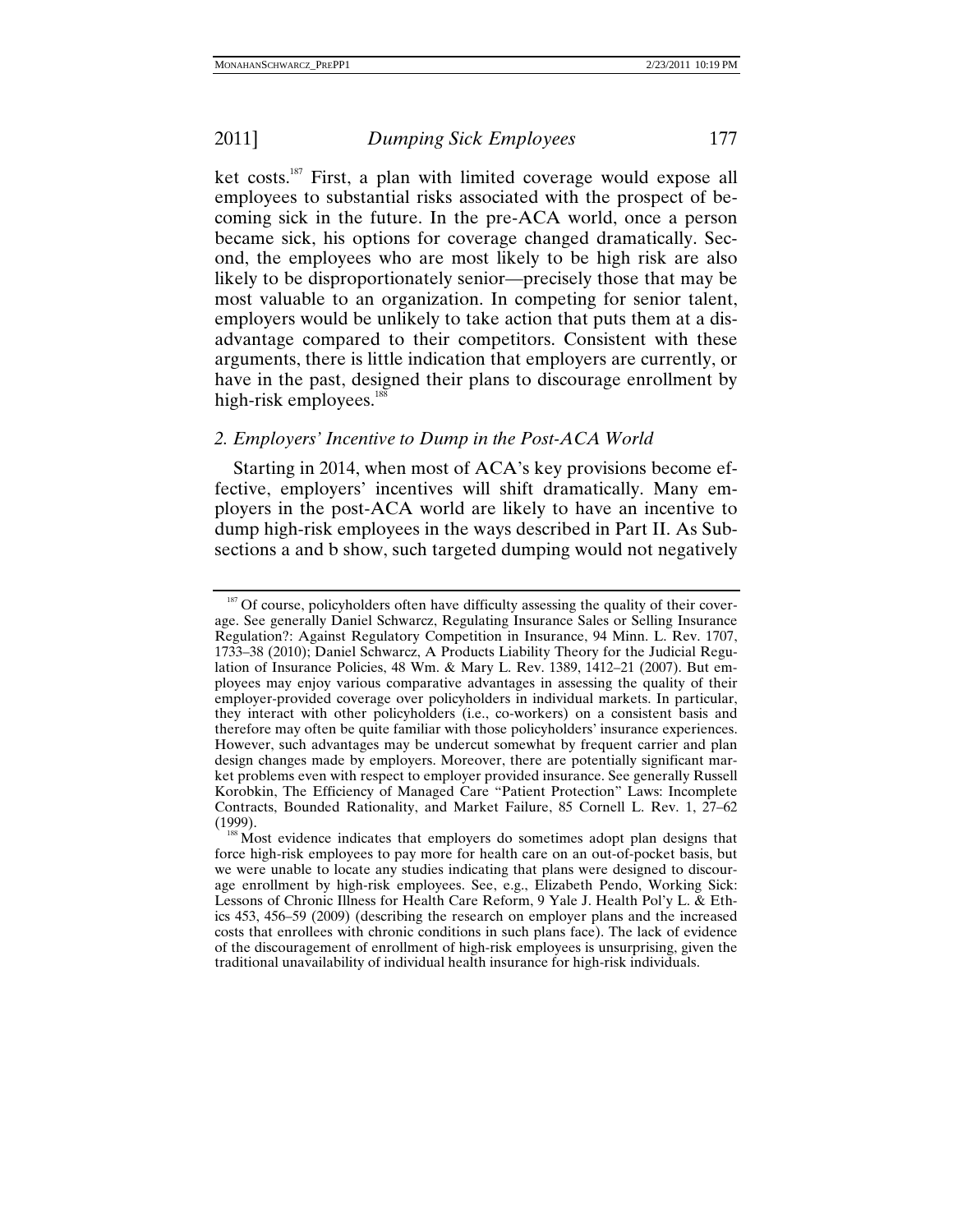affect the coverage/cost mix of either low-risk or high-risk employees, and might even improve it. At the same time, as Subsection c demonstrates, employers could substantially decrease their health insurance costs by implementing a targeted dumping strategy.

# *a. Targeted Dumping and Low-Risk Employees*

A dumping strategy consistent with the parameters described in Part II would not negatively affect either the cost or scope of coverage for low-risk employees, who would retain ESI. Rather, such employees would experience both lower premiums and more extensive coverage for the types of services they routinely utilize, such as preventive, wellness, and health maintenance care. By design, they would not be subject to substantial risk: most, if not all, unanticipated medical costs would be covered. To the extent that such medical costs rendered them a high-risk rather than a low-risk employee, they would be covered (though perhaps with higher cost-sharing) until the next annual open enrollment period, when they could switch to coverage on their state insurance exchange.

## *b. Targeted Dumping and High-Risk Employees*

More controversially, high-risk employees would also not be worse off if their employer chose to embrace a dumping strategy. As described above, coverage through an exchange will undoubtedly cost more to high-risk employees than coverage under a typical employer's plan, for at least three reasons: (1) greater administrative inefficiencies, (2) less favorable tax treatment for the employee's contribution to coverage, and (3) broader, more generous coverage under the exchange plan.<sup>189</sup> Nevertheless, some of these cost increases are likely to be minor and all of them can be managed by an employer.

Starting with the first cost driver, greater administrative inefficiencies, the comparative increase in premiums for exchange-based plans relative to employer plans will likely be minimal starting in 2014. This is because many of the historical economic advantages enjoyed by ESI—including informational, administrative, and risk-

<sup>189</sup> See supra Subsection II.A.1. It is also possible that the risk pool within an exchange will be worse than a typical employer's risk pool, which would also contribute to increased cost for exchange-based coverage.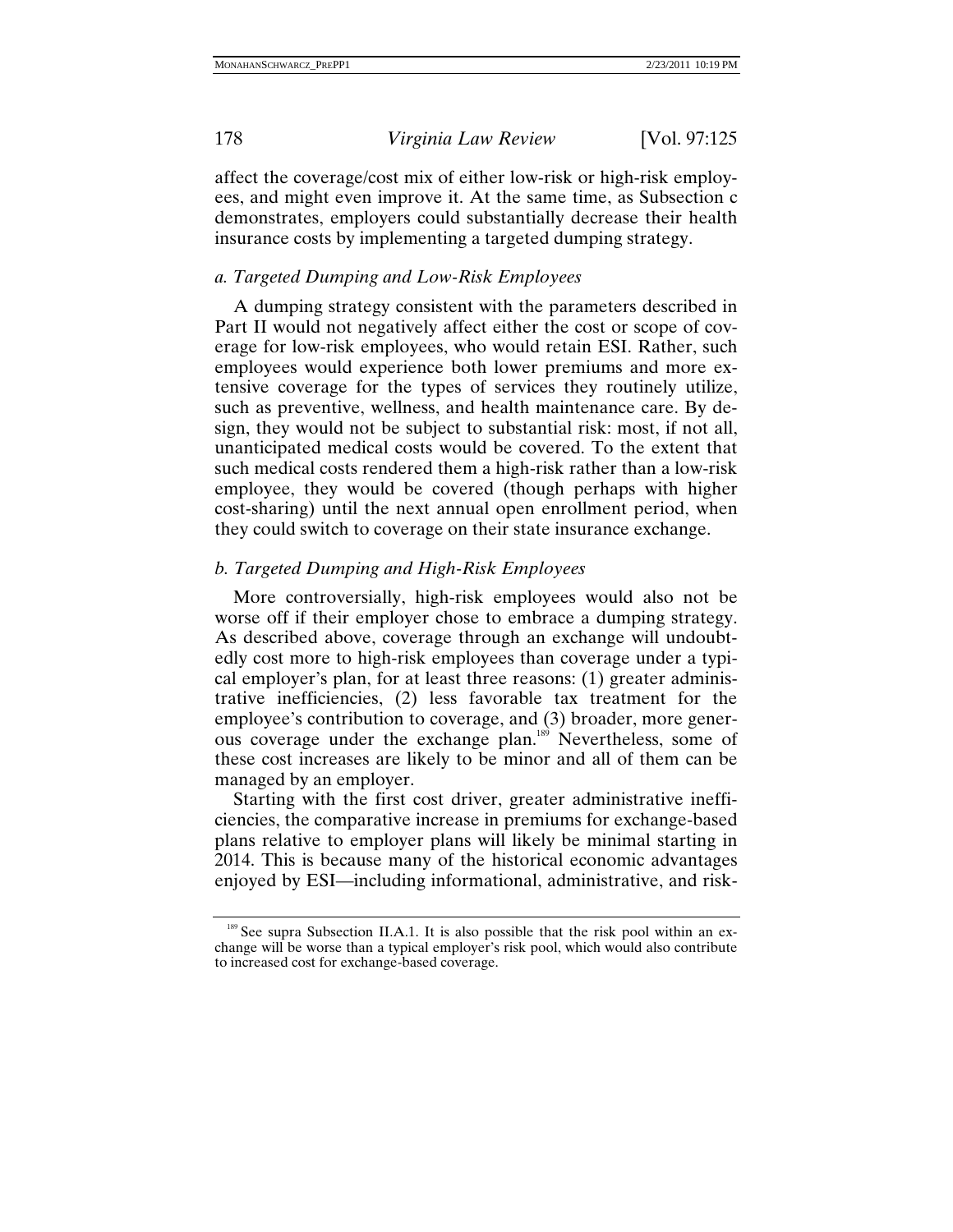pooling benefits—will be at least partially replicated on exchanges starting in  $2014$ .<sup>190</sup>

The second cost driver is less favorable tax treatment for the employee's contribution to coverage. As previously explained, employees electing coverage on an exchange would be unable to pay their share of premiums on a pre-tax basis.<sup>191</sup> This has the potential to make such coverage significantly more expensive than even ESI with equal premiums. However, the actual magnitude of this penalty depends on both the size of the employee's contribution and the employee's marginal tax rate. For example, an employee with a \$2000 contribution for family coverage, whose federal and state combined income and payroll tax rate is forty percent, would face an increased cost of \$800 solely because she is paying for coverage on the exchange. On the other hand, an employee with a \$500 contribution for single coverage, who has no federal and state income tax liability, but an eight percent payroll tax rate, would face a penalty of only \$40. One factor that makes this increased cost slightly less troubling is that it is by its nature progressive. Because federal tax rates are themselves progressive (imposing higher rates on higher levels of income), higher-income individuals are likely to face higher tax costs than their lower-income counterparts. As with other increased costs, to the extent that this tax penalty discourages high-risk employees from switching to exchange coverage, an employer could simply increase the compensation of migrating employees, as described above.<sup>192</sup>

Recall that the final cost driver is the generosity of exchangebased coverage compared to ESI. While this may significantly increase comparative costs, it comes with a corresponding benefit to the high-risk employee. The coverage costs more because it is offering greater protection. This trade-off should be desirable for

<sup>&</sup>lt;sup>190</sup> Indeed, this is the central goal of insurance exchanges. See Jost, supra note 14, at

<sup>1. &</sup>lt;sup>191</sup> With ESI, employers can establish a cafeteria plan under § 125 of the I.R.C. to allow employees to pay for coverage on a pre-tax basis. See supra note 60 and accompanying text. ACA specifically disallows the use of cafeteria plans to pay for exchange-based coverage, unless the individual's employer offers a group plan through the exchange. ACA § 1515, Pub. L. No. 111-148, 124 Stat. 119, 158 (2010) (to be codified at I.R.C. § 125).<br><sup>192</sup> See supra Subsection II.B.1.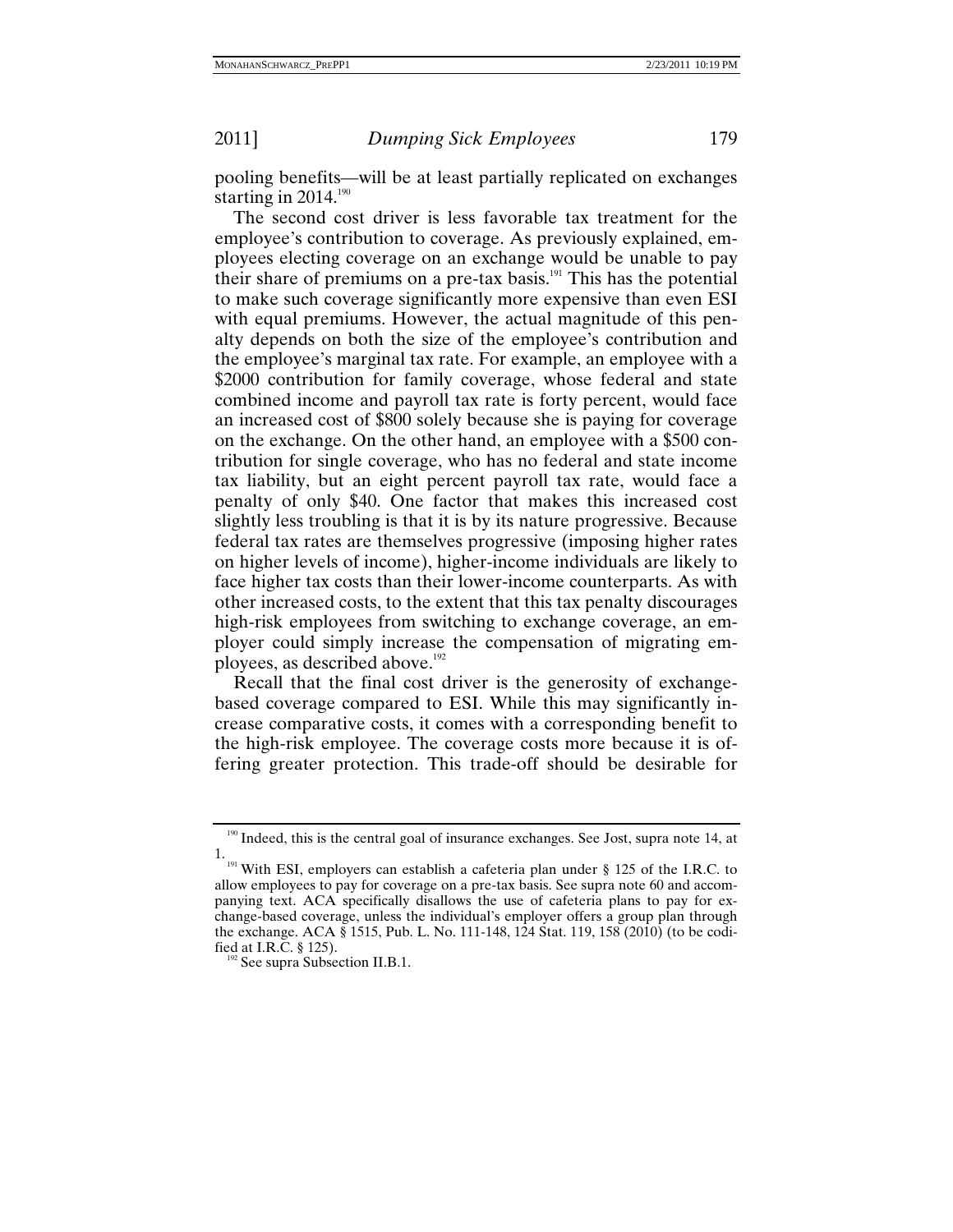most high-risk employees, who will disproportionately benefit from greater coverage.

Exchange-based coverage offers an additional benefit as well: choice. An employee who was being dumped would be able to select among a wide range of generous plans in her state insurance exchange at precisely the time when that choice is most valuable. Like all insurance starting in 2014, these plans will not include any preexisting condition exclusions or annual or lifetime caps, and will be tightly regulated to ensure that they provide essential health benefits and a robust provider network.<sup>193</sup> Although much uncertainty remains about the specific features of EHBs and exchange governance, these plan requirements are likely to be disproportionately valuable to high-risk individuals. Moreover, at least some plans in the exchange will presumably offer "platinum" level coverage, which must provide "benefits that are actuarially equivalent to 90% of the full actuarial value of the benefits provided under the plan."194 Even if insurers fail to offer platinum level coverage, they are required to offer at least one "gold" level plan, providing benefits at the eighty percent level, if they want to participate in an exchange.<sup>195</sup> Additionally, some plans available through the exchange may have a reputation—made accessible through the various transparency provisions applicable to exchanges<sup>196</sup>—for providing particularly good care for the specific ailment or condition applicable to the high-risk employee.

Despite these benefits and employer cost mitigation, it may be that low-income, high-risk employees will be unwilling or unable to bear any significant cost increase and will therefore fail to opt-out of ESI. In order to combat this risk, the employer may want to make its contributions to HRAs tiered based on income level. For

<sup>&</sup>lt;sup>193</sup> See supra Subsection I.B.2.<br><sup>194</sup> ACA § 1302(d)(1)(D), 124 Stat. at 167 (to be codified at 42 U.S.C. § 18022). While platinum level coverage is permitted to be offered within the exchange, an insurer is not required to offer such coverage in order to participate in the exchange. See ACA § 1301(a)(1)(C), 124 Stat. at 162–63 (to be codified at 42 U.S.C. § 18021) (providing that in order for a plan to be a "qualified health plan" the insurer issuing the plan must agree to offer at least one silver level plan and one gold level plan; there is no requirement that insurers offer platinum level coverage in order to participate in the exchange). ACA § 1302(d), 124 Stat. at 167 (to be codified at 42 U.S.C.

<sup>&</sup>lt;sup>195</sup> ACA § 1301(a)(1)(C), 124 Stat. at 162–63 (to be codified at 42 U.S.C. § 18021). <sup>196</sup> See ACA § 1311(c), 124 Stat. at 174–75 (to be codified at 42 U.S.C. § 18031).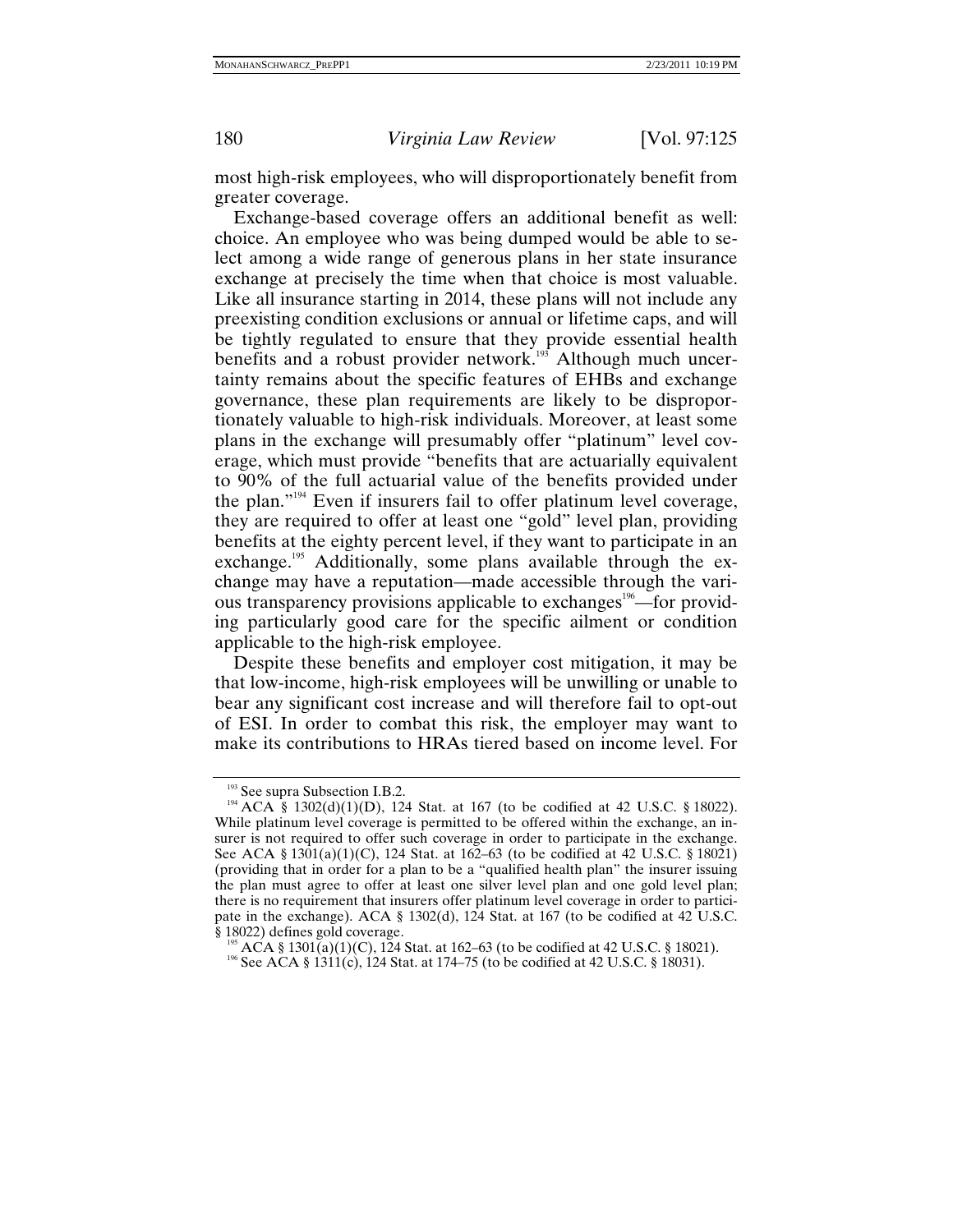example, if the employer contributed \$500 to the HRA of highincome employees, it might contribute \$1000 to moderate-income employees, and \$1500 to low income employees.<sup>197</sup> This would recognize that individuals' ability to bear increased costs varies with income level and should help alleviate problems with low-income individuals being unwilling to switch to exchange-based coverage.<sup>198</sup> In the end, then, while costs may in fact be higher for high-risk employees, some of these costs come with corresponding benefits, others can be reduced or eliminated by an employer, and these costs vary based on income level. As a result, high-risk employees should be no worse off, and indeed are likely to be better off, under a targeted dumping strategy.

# *B. Targeted Dumping and Employers*

Employers that design their plans to induce dumping of high-risk employees would also benefit. Such employers would experience decreased health insurance costs. The costs of funding their employees' health insurance should decrease dramatically to the extent that high-risk employees opt out of employer-provided coverage. Indeed, it is well-known that a substantial percentage of health care costs are attributable to a small fraction of the insured population: two percent of the American population is responsible for thirty-eight percent of medical expenditures,<sup>199</sup> and ten percent of the population account for sixty-nine percent of its medical costs.<sup>200</sup> While some of these expenses are the result of sudden and accidental events that are not predictable ex ante, many are not: indeed, "60–75 percent of health expenditures are associated with people [suffering from] chronic [medical] conditions."<sup>201</sup> These numbers

<sup>&</sup>lt;sup>197</sup> The I.R.C. is concerned only with discrimination *in favor of* highly compensated employees. See I.R.C. § 105(h) (2006). There is no prohibition on discrimination in

<sup>&</sup>lt;sup>198</sup> See Reed Abelson, Shifting Health Costs, N.Y. Times, Nov. 10, 2010, at B1.<br><sup>199</sup> Thomas Rice, The Economics of Health Reconsidered 127 (2d ed. 2003).<br><sup>200</sup> Karen Davis, Consumer-Directed Health Care: Will It Improve Performance?, 39 Health Servs. Res. 1219, 1223 (2004) ("At the other end of the spectrum, . . . 50 percent of individuals account for only three percent of health care outlays, all with expenditures under \$350 in 1997."); see also Korobkin, supra note 187, at

<sup>&</sup>lt;sup>201</sup> Alain C. Enthoven, Employment-Based Health Insurance Is Failing: Now What?, Health Aff. - *Web Exclusive* W3-237, W3-328 (May 28, 2003), http://content.health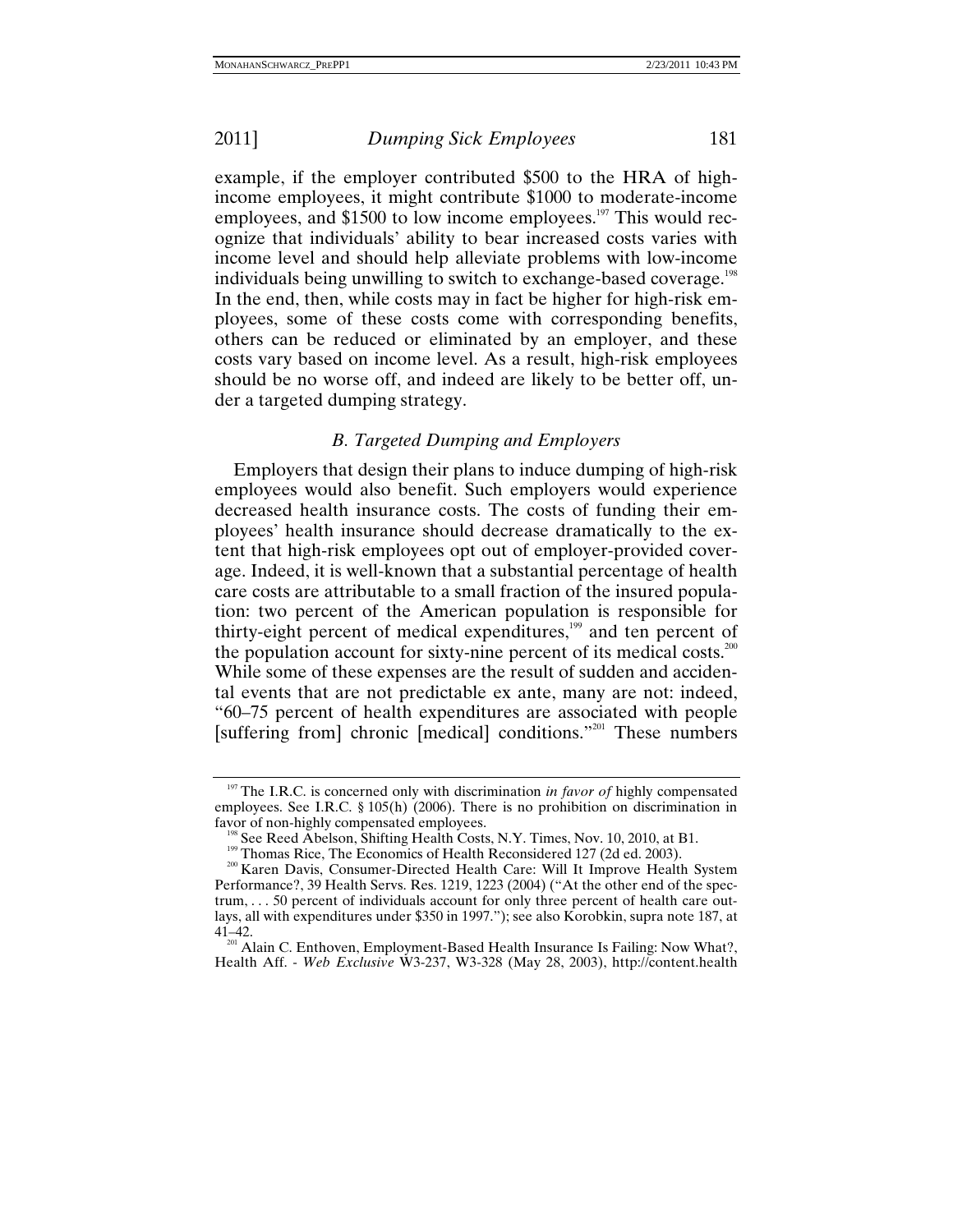suggest that even if employer dumping works imperfectly, with some high-risk employees retaining coverage and some low-risk employees purchasing coverage in an exchange, an employer can nevertheless generate substantial cost savings from a dumping strategy.

Additionally, an employer dumping strategy should independently decrease the costs of providing health care to employees because it will contain more gaps in coverage than traditional employer plans.<sup>202</sup> As described above, a key feature of dumping strategies is that they provide relatively limited coverage for those with long-term chronic conditions in order to induce high risks to opt into the individual market.<sup>203</sup> Although the employer plan will likely need to be abnormally generous in other respects in order to retain low-risk individuals, the extent to which chronic conditions drive health care costs makes it clear that the cost savings from gaps in coverage will outweigh the increased costs of generous coverage for low risks.

The savings that a dumping strategy can generate should benefit not only employers who dump high-risk employees but also the employees themselves. All employees could benefit from the decreased costs to employers in health care expenses if the employer chose to pass along some of these savings in the form of higher salaries. Whether dumping employers would do that is unclear. Most economists agree that health care costs are simply part of

affairs.org/cgi/reprint/hlthaff.w3.237v1 (the figures cited include expenditures of those covered by both public and private insurance; as a result, those who are employed and have chronic conditions may have lower levels of health expenditures than those who are unable to work); see also Gerard Anderson & Jane Horvath, The Growing Burden of Chronic Disease in America, 119 Pub. Health Rep. 263, 264 (2004) ("Analysis of the 1998 [medical expenditure] data shows that almost four in five health care dollars (78%) are spent on behalf of people with chronic conditions. People with chronic conditions are the heaviest utilizers of medical care: 96% of home health, 88% of prescriptions, 72% of physician visits, and 76% of inpatient hospital stays are attributed to people with chronic conditions . . . . Most of the utilization is by people with two or more chronic conditions: 80% of home health, 67% of prescriptions, 48% of physician visits, and 56% of inpatient stays."); Catherine Hoffman et al., Persons with Chronic Conditions: Their Prevalence and Costs, 276 JAMA 1473, 1477 (1996) (finding that individuals with chronic conditions accounted for three-quarters of all medical expen-

<sup>&</sup>lt;sup>202</sup> See supra Subsection II.B.2. <sup>203</sup> See supra Part II.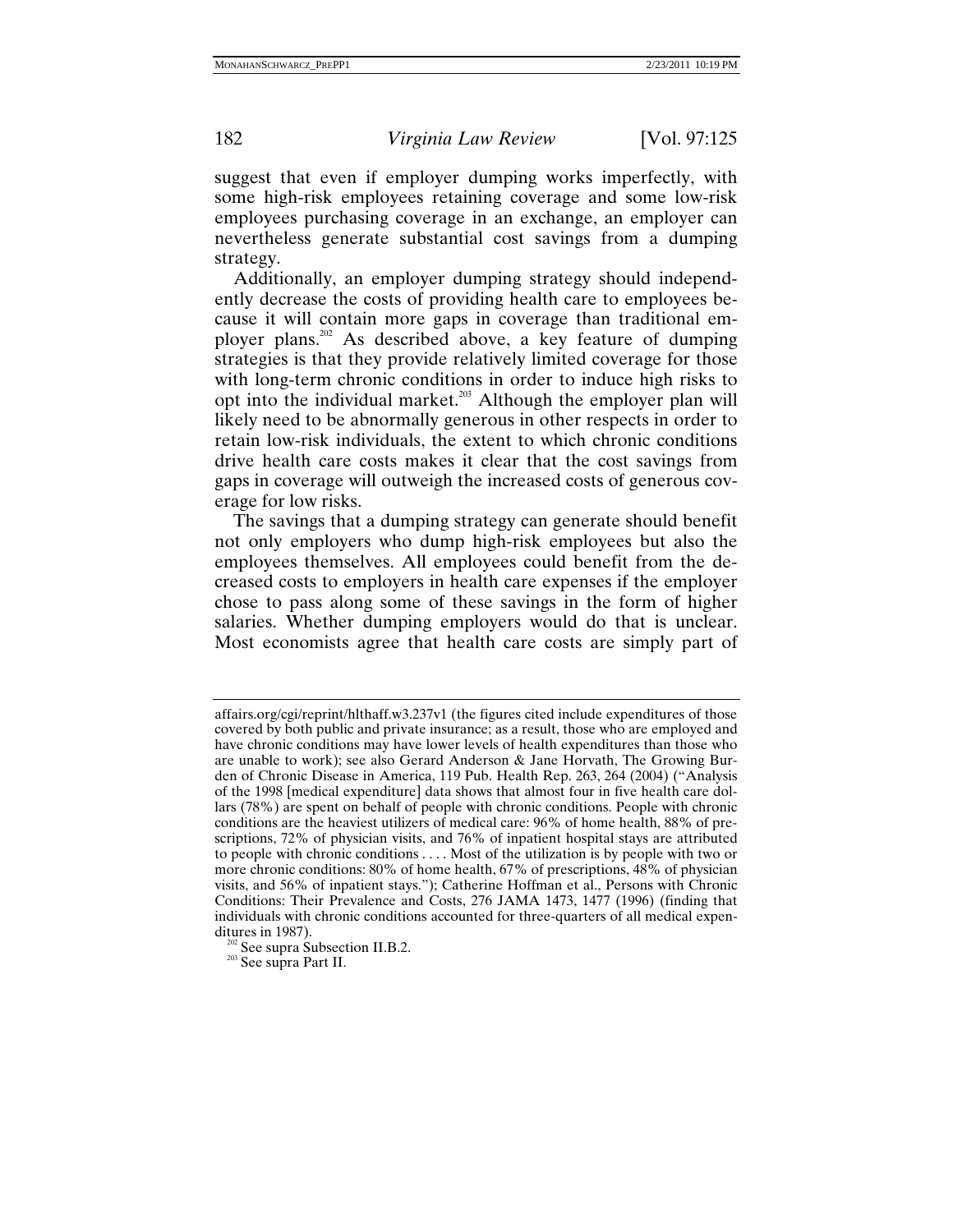employees' total compensation.<sup>204</sup> Decreased health insurance costs may consequently tend to translate into increased salaries. At the same time, though, decreased costs from health insurance may not affect perceived employee compensation, meaning that employers might be free to retain these savings.

These benefits of targeted dumping of high-risk employees are likely to make it a more attractive option for many employers than opting to simply get out of the health care business entirely.205 The primary benefits of dumping coverage entirely are the decreased costs for employers and the fact that employees with household incomes equal to or less than 400 percent of the federal poverty limit would become eligible for refundable premium tax credits. However, for many employers and employees, a targeted dumping strategy will produce greater benefits than the employer dropping coverage altogether. First, employers with fifty or more employees who dropped coverage altogether might owe a substantial tax as a result of the employer mandate.<sup>206</sup> By contrast, as described above, employers who dump high-risk employees can entirely avoid any tax penalty as a result so long as their coverage is "affordable" for all employees and provides "minimum value."<sup>207</sup> Second, unlike

<sup>&</sup>lt;sup>204</sup> See Lawrence Summers, Some Simple Economics of Mandated Health Benefits,

Am. Econ. Rev., May 1989, at 177, 181–82.<br><sup>205</sup> Cf. Hyman, supra note 5, at 1A11–1A17 (discussing why ACA may cause some employers to consider dropping group coverage entirely).

See ACA § 1513, Pub. L. No. 111-148, 124 Stat. 119, 253–56 (2010) (to be codified at I.R.C. § 4980H). Employers who offer a group health plan and have at least one full-time employee who receives a premium tax credit would pay the lesser of \$3000 for each employee receiving a premium credit or \$2000 for each full-time employee, excluding the first thirty employees from the assessment. HCERA § 1003, Pub. L. No. 111-152, 124 Stat. 1029, 1033 (2010) (amending PPACA § 10106(e), Pub. L. No. 111- 148 124 Stat. 119, 910 (2010) (amending PPACA § 1513, 124 Stat. at 253–56 (to be codified at I.R.C. § 4980H))). For example, if an employer with sixty employees offers coverage, but five employees are eligible for and receive a premium tax credit through the exchange, the employer would face a fee of \$15,000 (the lesser of (1) the number of employees receiving the credit multiplied by \$3000 and (2) the number of employees minus thirty, multiplied by \$2000). A separate formula applies when an employer does not offer coverage and has at least one full-time employee who receives a premium tax credit. In that case, the employer faces a fee of \$2000 per fulltime employee, excluding the first thirty employees from the assessment. Id. For example, if the employer has seventy full-time employees, its penalty would be calculated by subtracting thirty from seventy, and multiplying the resulting forty by \$2000, for a total of \$80,000 per year.<br><sup>207</sup> See supra Subsection II.A.3.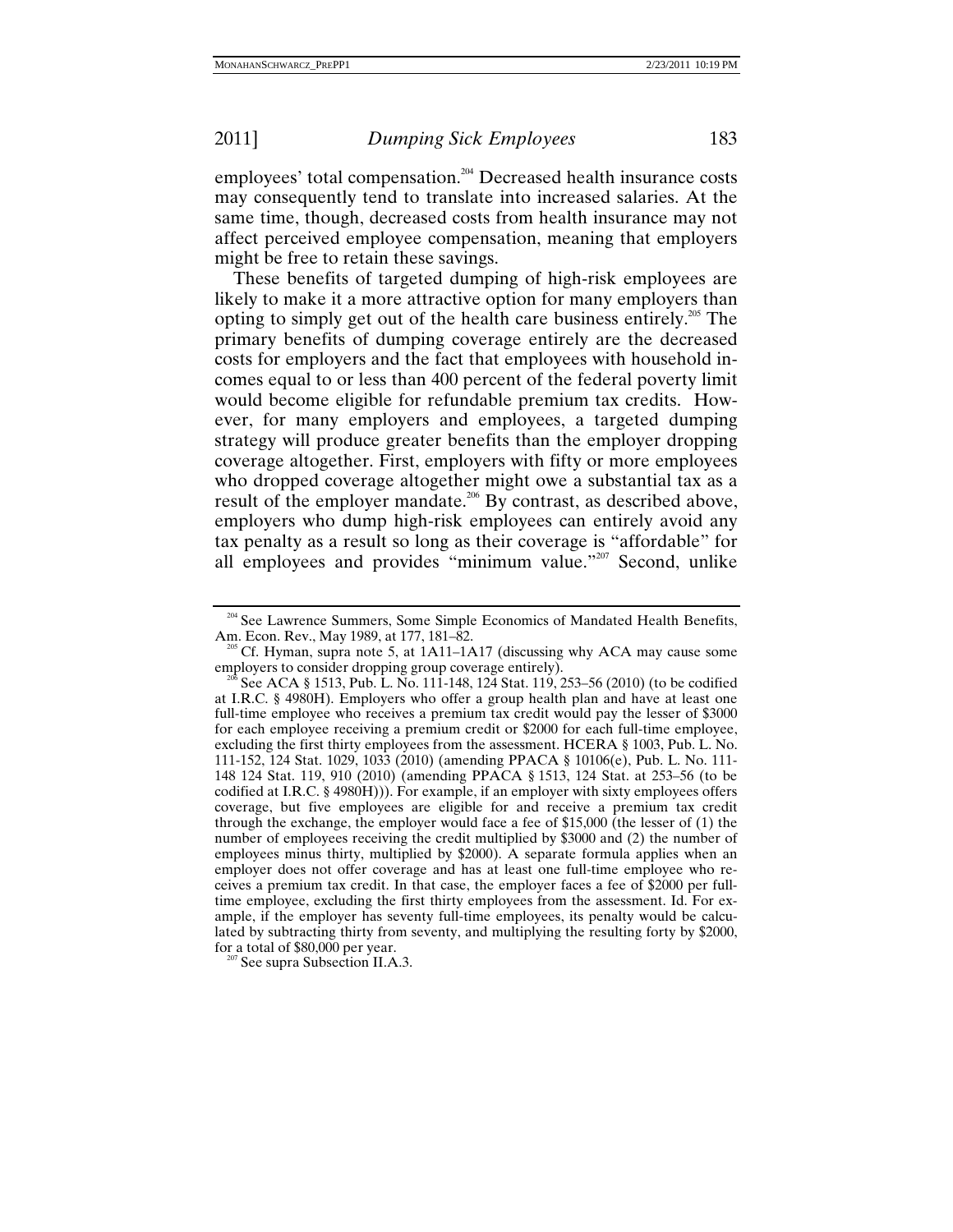dropping coverage altogether, dumping effectively allows employers to increase both the compensation of its employees and its own profits at the expense of the public at large.<sup>208</sup>

Nor is the attractiveness of a dumping strategy likely to substantially diminish over time. Widespread and persistent dumping might well cause substantial adverse selection in the individual markets. This, in turn, might cause employers who dump to suffer some of the same labor market repercussions that existed prior to ACA. But employers would still be likely to reap a financial benefit by dumping high-risk employees onto exchanges unless those exchanges became so swamped by adverse selection that they collapsed. This is because so long as there is a minimum level of participation in the individual market by low- and average-risk individuals, high-risk employees will be cross-subsidized by policyholders in the exchanges rather than other, less risky employees.209 Such minimal participation by low-risk individuals is likely to persist, given that the individual market will be subsidized through the exchanges for those with household incomes below 400 percent of the federal poverty limit.<sup>210</sup>

To be sure, a dumping strategy may also carry with it various costs. First, an employer who dumped its high-risk employees onto an exchange might risk reputational harm from media scrutiny. After all, it is not uncommon for companies, particularly large companies, to receive negative press regarding sub-standard health insurance practices.<sup>211</sup> An employer who pursued a dumping strategy could be characterized as avoiding its "fair share" and harming the general public by dumping its high-risk employees for others to cross-subsidize. Second, an employer that dumped its high-risk employees may risk generating negative employee sentiment. This

<sup>&</sup>lt;sup>208</sup> This gain results from the fact that employers that engage in targeted dumping are able to shift most of the costs associated with high-risk employees' health care

 $\alpha$ <sup>9</sup> Assume, for example, that a high-risk individual has projected annual medical expenditures of \$20,000. As long as the premiums in the individual market are below \$20,000 (which they should be with decent participation levels by non-high-risk individuals), the employer stands to gain by dumping even if the employer pays the full

<sup>&</sup>lt;sup>210</sup> See supra note 35 and accompanying text. <sup>211</sup> See, e.g., Michael Barbaro, Wal-Mart's Detractors Come in from the Cold, N.Y. Times, June 5, 2008, at C1.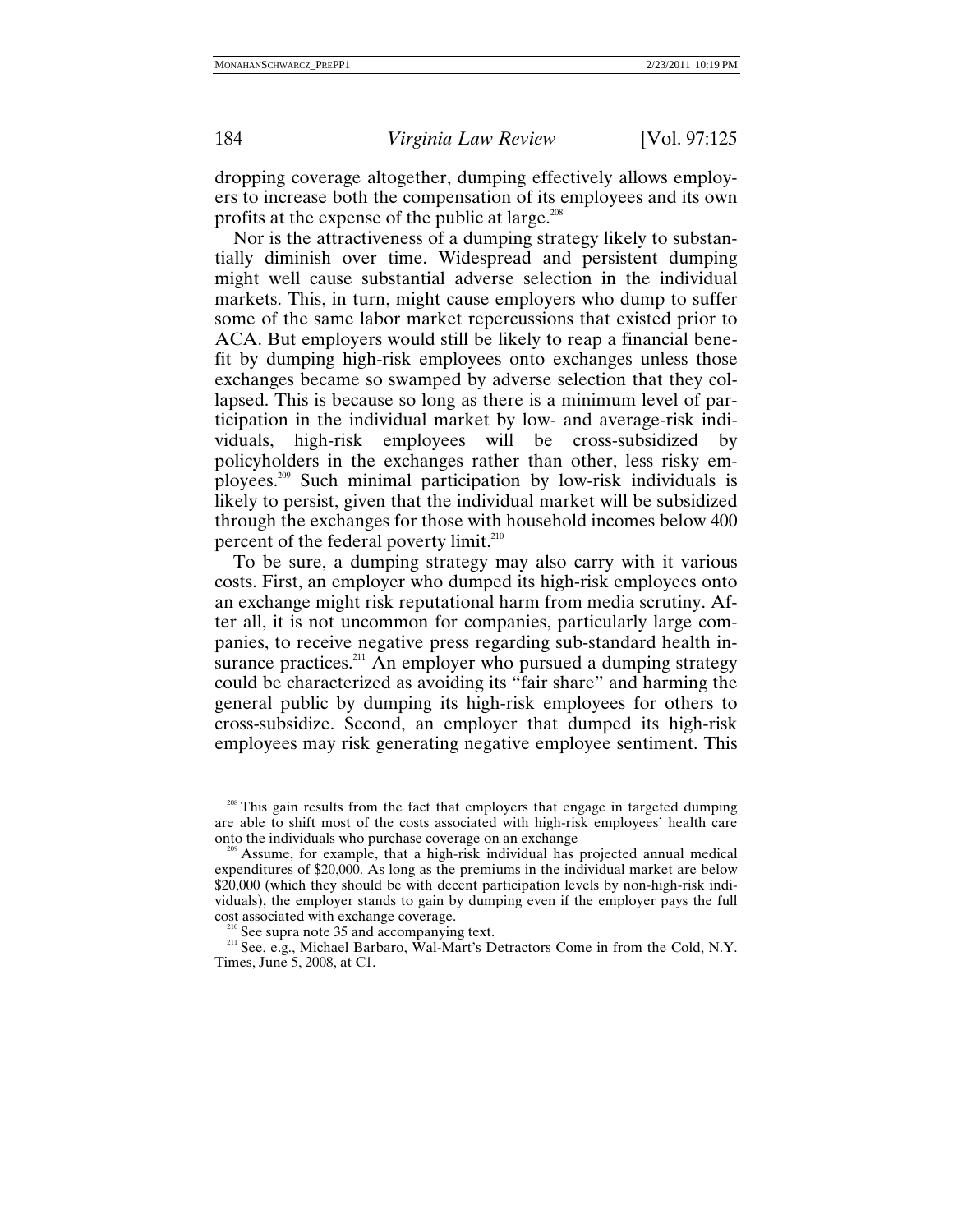may be particularly likely if some high-risk employees do not opt for coverage on an exchange and are then denied coverage under the employer plan. Even if employees do sort themselves appropriately, they may view their employer's efforts to shuttle high-risk employees into the individual market as an indication that their employer does not "care" about the health burdens of its employees.212 Finally, an employer that embraced a dumping strategy would need to incur various administrative expenses as a result. These include the costs of setting up a self-insured plan, purchasing stop-loss insurance, administering HRA payments for high-risk employees, and monitoring the effectiveness of the dumping strategy.

Some of these costs could be managed by a firm that opted to dump high-risk employees. In particular, such employers need not be explicit about their strategy, and can frame their employer health program as one that embraces "free choice."<sup>213</sup> Indeed, in many ways this characterization is apt: the essence of an employer dumping strategy is to facilitate choice among employees, and then manipulate the options so that those employees segregate themselves into low-risk and high-risk pools. For this reason, it is not at all clear that an employer who embraced a dumping strategy could easily be vilified in the press or among employees. At the very least, it seems likely that an employer who dropped coverage altogether would be a much easier target of both public outrage and employee dissatisfaction than an employer that cleverly but covertly embraced a dumping strategy.

Different employers will obviously weigh these costs differently. Many small employers, for instance, are likely to find the administrative costs of implementing a dumping strategy to be substantial.

<sup>&</sup>lt;sup>212</sup> There is evidence that many employers provide health care coverage because "[i]t is the right thing to do." See, e.g, Paul Fronstin & Ruth Helman, Small Employers and Health Benefits: Findings from the 2002 Small Employer Health Benefits Survey 7 (Employee Benefit Research Inst., EBRI Issue Brief No. 253 (Jan. 2003), (finding that seventy-seven percent of small employers surveyed in 2002 reported "it is the right thing to do" as a major reason for offering a health plan). At the same time, employers routinely make changes that negatively impact employee health care coverage. See, e.g., Kaiser Family Found., supra note 13, at 186 (listing various changes surveyed employers would consider making to their health plan in the next year; for example, forty percent of respondents indicated that they were somewhat likely or very likely to increase the amount employees pay for copays or coinsurance). 213 See supra Subsection II.B.5.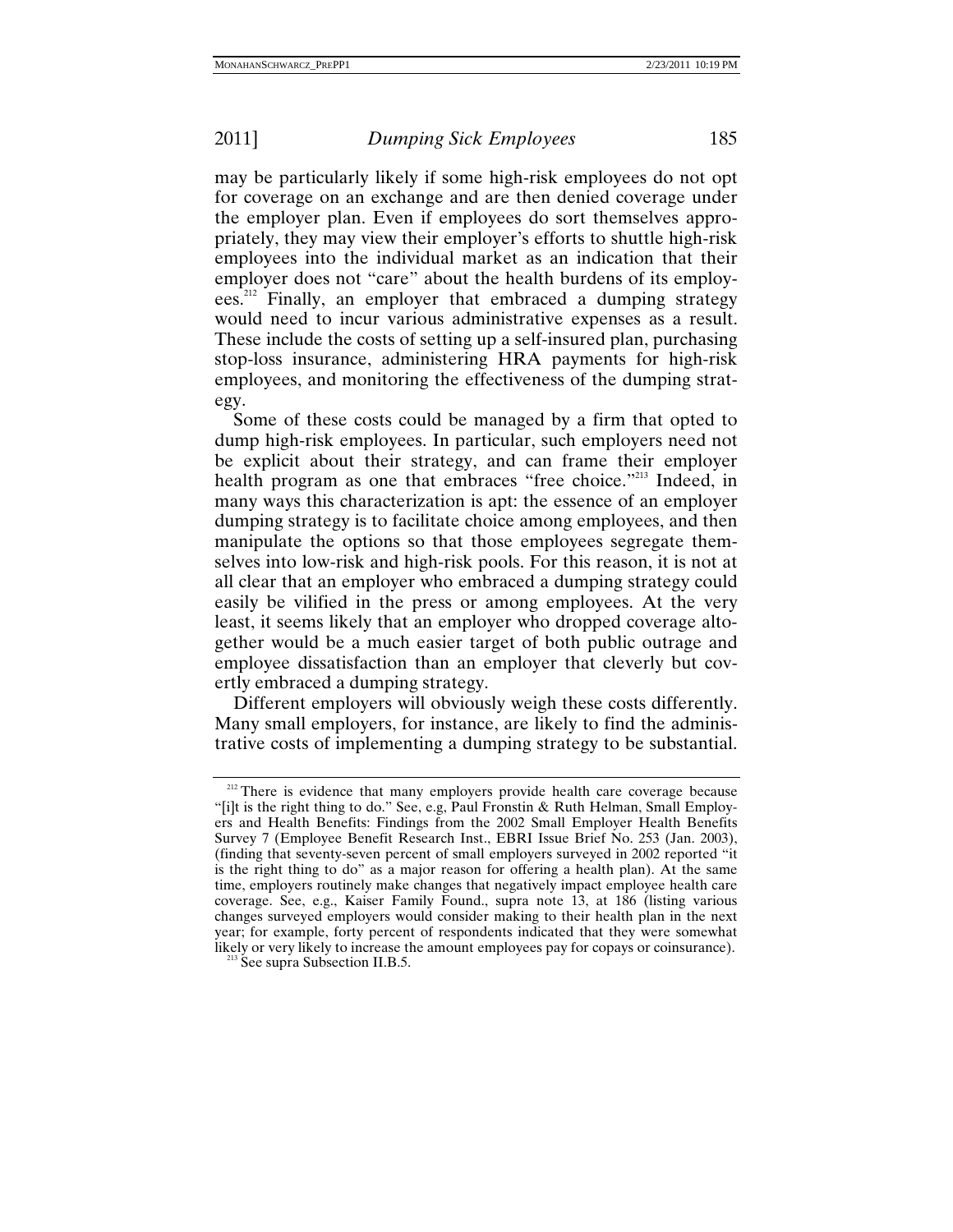At the same time, the benefits of dumping may be reduced for small employers. Such employers are exempt from the employer mandate (if they have fewer than fifty employees). Additionally, a small employer's pool of employees may not be large or diverse enough to make the benefits of a dumping strategy compelling. For example, if a small employer has twenty-five employees, all of whom are in excellent health with no known risk factors, dumping would offer no benefit. Alternatively, an employer with forty employees, four of whom are high risk, may have difficulty designing a dumping strategy that effectively targets those four high-risk employees.

Large employers, by contrast, are relatively likely to be drawn to a dumping strategy. Most large employers already self-insure their group health plans, $2^{214}$  and therefore would not face start-up costs that are as high as non-self-insuring employers. Additionally, large employers should have an easier time successfully segregating low from high risks due to the size of their risk pool. These employers also face the greatest potential penalty under the employer mandate if they were to simply drop employer coverage.<sup>215</sup>

Employers with a large number of relatively unskilled employees are also comparatively likely to be drawn to a dumping strategy. Although a properly designed dumping strategy would not appreciably harm employees, it might be perceived to do so. Employers with unskilled labor are less likely to be concerned about this prospect from a labor market perspective. As described above, such employers might even be drawn to aggressive dumping strategies that transferred costs on to high-risk employees but generated enhanced cost savings.<sup>216</sup> A large employer could implement a dumping strategy while shielding its cadre of skilled labor from any perceived downsides of a dumping strategy. For instance, it could retain a generous employer plan that was available only to headquarters staff. Doing so would potentially create problems under

 $^{214}$  Kaiser Family Found., supra note 13, at 157 (compiling data by firm size for the percentage of covered workers in partially or completely self-funded plans).

 $215$  The penalty is \$2000 per employee, except that the first thirty employees do not incur a penalty. See supra note 206. Therefore, while an employee with one hundred employees would only face a penalty of \$140,000, an employer with 100,000 employees would face a penalty of \$199.9 million.<br><sup>216</sup> See supra Subsection II.B.1.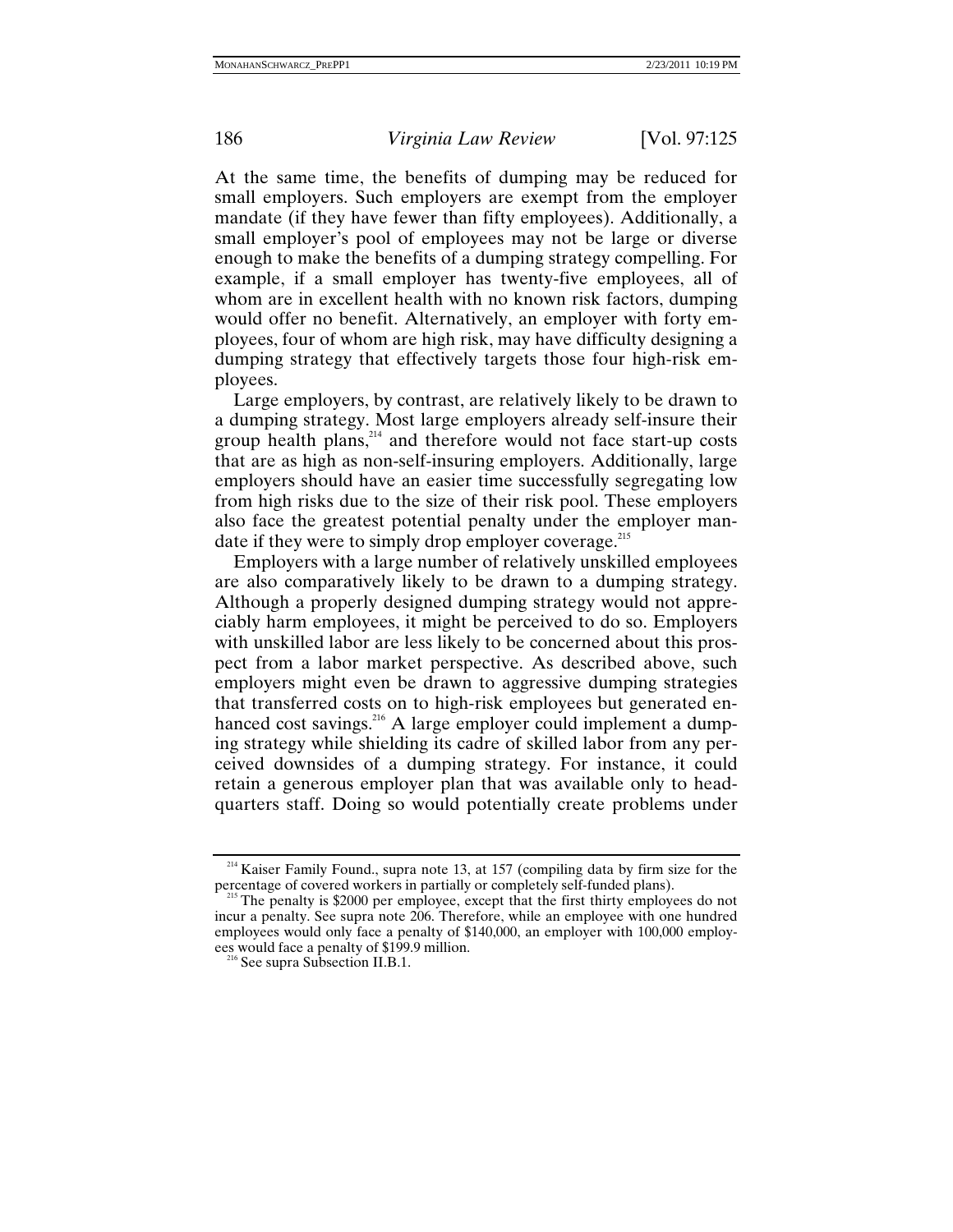provisions of the I.R.C. that discourage discrimination in favor of highly compensated employees.<sup>217</sup> However, differing eligibility provisions are permissible so long as they are based on nondiscriminatory criteria. Distinctions based on geographic location would generally be considered nondiscriminatory, $218$  but it is unknown whether the outcome would be different where the geographic differences distinguish between corporate and retail-level employees.<sup>219</sup> Alternatively, an employer could make all plan options available to all employees, but set premium levels for the options in a way that makes it cost-prohibitive for a low wage employee to elect coverage under the generous plan.

If a small number of employers successfully dumped their highrisk employees onto exchanges, it is possible that many other employers would follow suit. Some of the specific details of a dumping strategy—such as precisely how large the HRA contribution must be, or exactly which types of coverage can be safely eliminated without harming low-risk employees—may take time to work out. Employers who follow the lead of others may enjoy decreased costs in experimenting with these variables simply by mimicking the efforts of others.<sup>220</sup> Moreover, the reputational and labor market consequences of dumping high-risk employees are likely to diminish to the degree that such a strategy becomes widespread. As

<sup>&</sup>lt;sup>217</sup> See I.R.C. § 105(h) (2006). This previously applied only to self-insured plans, but was extended to all employer plans by ACA. ACA § 10101(d), Pub. L. No. 111-148, 124 Stat. 119, 884–85 (2010) (amending ACA § 1001, 124 Stat. 119, 130–38 (2010) (adding  $\S 2716$  to the PHSA) (to be codified at 42 U.S.C.  $\S 300gg-16$ )). If a selfinsured plan discriminates in favor of such employees, the highly compensated employee must include the value of coverage in her taxable income. I.R.C. § 105(h).

Treas. Reg.  $1.105-11(c)(2)(ii)$  (2010) provides that a plan satisfies the nondiscrimination requirements with respect to eligibility where eligibility is based on a classification that the Service determines, based upon the facts and circumstances of each case, are nondiscriminatory. Assuming that a company's highly and non-highly compensated employees are distributed reasonably equally across geographic locations, setting different eligibility provisions based on employee location seems permissible under I.R.C. § 105(h).

<sup>&</sup>lt;sup>219</sup> The Internal Revenue Service will not issue rulings regarding whether specific eligibility criteria are nondiscriminatory, and therefore there is very little information regarding which criteria are permissible and which are not. See Rev. Proc. 2010-3,

<sup>&</sup>lt;sup>220</sup> See, e.g., Cass R. Sunstein, Deliberative Trouble? Why Groups Go to Extremes, 110 Yale L.J. 71, 77–78 (2000) ("People frequently think and do what they think and do because of what they think relevant others think and do.").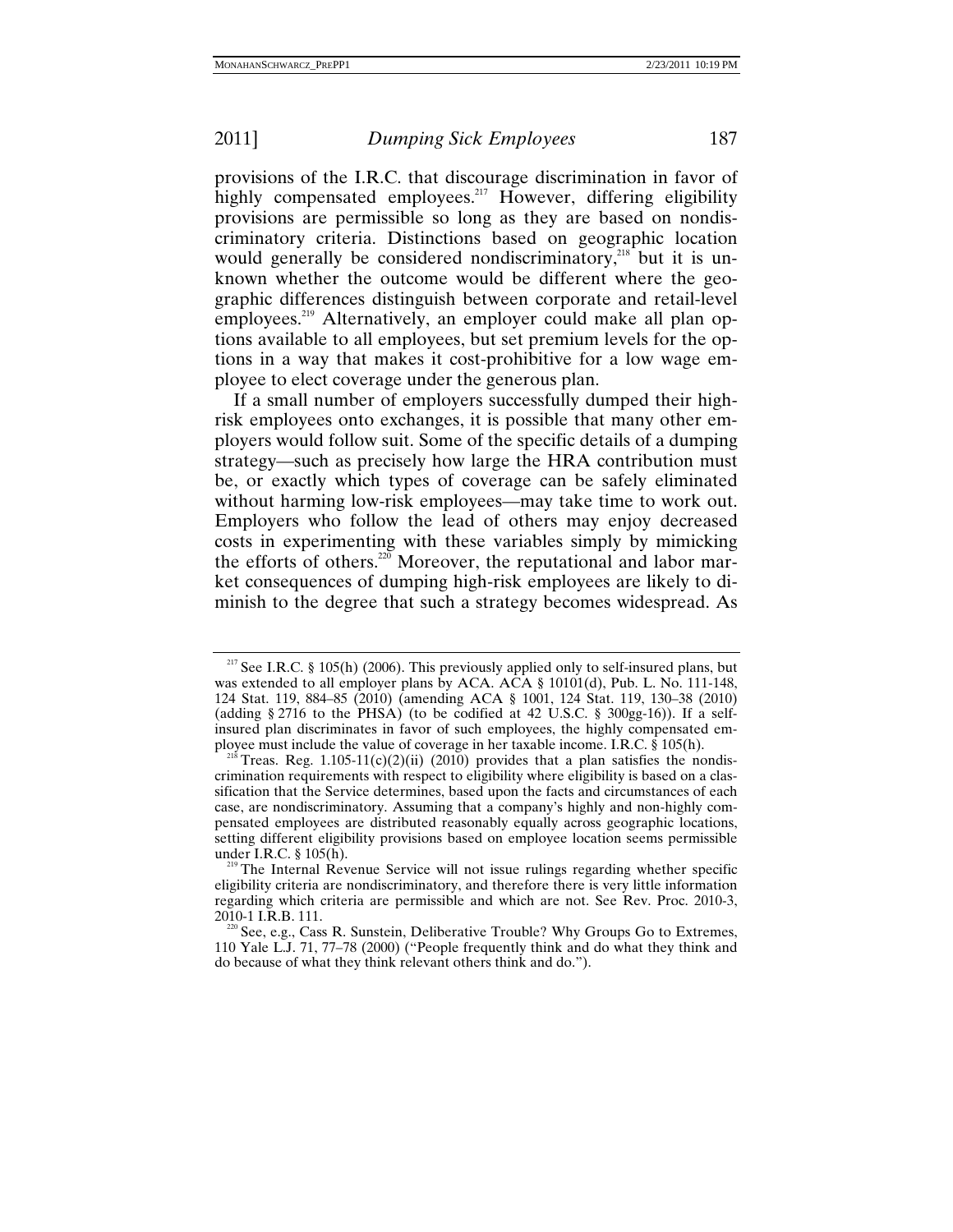more and more employers follow the dumping trend, a critical mass may be reached where the employer norm "tips" in favor of dumping.<sup>221</sup>

Dumping by a few employers could produce a cascade effect for an additional reason. High-risk employees of a dumping employer may elect not to purchase coverage on an exchange, but instead to sign up for coverage through a spouse's employer. This, in turn, could force the hand of non-dumping employers, who would themselves be subject to increased costs due to adverse selection from the spouses of dumping employers. Unless the non-dumping employer mimicked the dumping employer's strategy, it would need to bear the increased costs of the dumping employer's high-risk employees.

# *C. Solutions*

Given the possibility that employers could structure plans to encourage high-risk employees to opt for individual coverage, and the serious consequences such strategies could have for health care reform generally, it is imperative for lawmakers to preemptively respond to the prospect of employer dumping. Although the most effective responses to the problem are statutory, several regulatory efforts may at least mitigate its scale. Notably, all of these solutions, to one extent or another, increase the prospect that employers will drop coverage altogether, as they deprive employers of the option to selectively dump high-risk employees. But as explained above, the consequences of such employer decisions to drop coverage entirely are much less troubling than the prospect of employer dumping of high-risk employees.<sup>222</sup> Moreover, at least some (and probably many) employers that would otherwise be attracted to a dumping strategy would presumably choose to retain generous employer coverage if the dumping option were foreclosed.<sup>223</sup>

<sup>&</sup>lt;sup>221</sup> See id. at 82. <sup>222</sup> See supra Section III.A. <sup>223</sup> See supra Section III.A. <sup>223</sup> In the event that the dumping strategy were foreclosed, then the question of how employers would respond would simply implicate the familiar debate about whether employers will dump coverage. See supra notes 4–5 and accompanying text (noting this debate).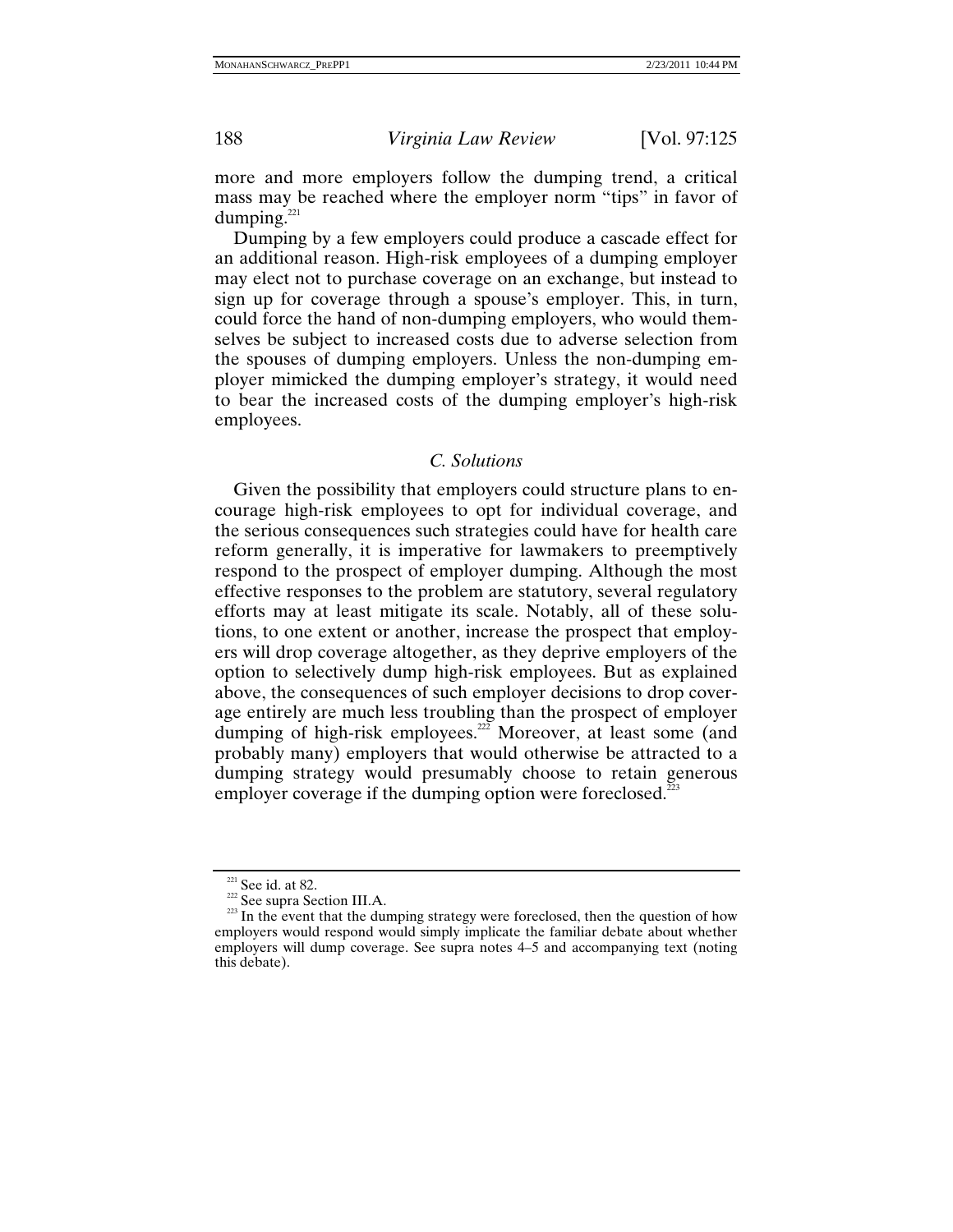## *1. Regulatory Solutions*

ACA delegates substantial discretion to various agencies, most notably HHS, to interpret and enforce its provisions. Given the substantial stake and responsibility that federal agencies have in implementing health care reform effectively, they are in an ideal position to counteract the prospect of employer dumping of highrisk employees. Unfortunately, the best options for limiting the risk of dumping are likely "manifestly contrary to the statute."<sup>224</sup> Nonetheless, regulators may have some discretion to, at the very least, make employer dumping less economically attractive.

One potential way for regulators to limit the desirability of employer dumping is to issue regulations specifying that self-insured plans do not automatically constitute "eligible employer plans" that satisfy the individual mandate. Recall that the statute appears to contemplate the opposite result, providing both that (i) "eligible employer-sponsored coverage" constitutes "minimum essential coverage" and that (ii) "eligible employer-sponsored coverage" includes a "group health plan."225 And both interim regulations, as well as the statute itself, make absolutely clear that a group health plan includes a self-insured employer plan.226

<sup>&</sup>lt;sup>224</sup> Chevron U.S.A. Inc. v. Natural Res. Def. Council, Inc., 467 U.S. 837, 843-44 (1984). The next Subsection describes various statutory fixes that would clearly prohibit employer dumping. But each of these appear to be beyond the authority of regulators. For example, one possible way to prevent dumping would be to subject selfinsured plans to the requirement to provide essential health benefits. Yet the statute is clear that the term "health plan" will not, except as specifically provided, include self-insured plans, ACA § 1301(b)(1)(B), Pub. L. No. 111-148, 124 Stat. 119, 163 (2010) (to be codified at 42 U.S.C. § 18021), and is similarly clear that "health insurance issuer" does not apply to such plans. ACA § 1001, 124 Stat. at 130–38 (adding  $\S 2715(d)(3)(A)$  to the PHSA) (to be codified at 42 U.S.C. § 300gg-15) (defining a health insurance issuer to include "a group health plan that is not a self-insured plan"). The statute is similarly clear with respect to each of the other statutory solu-

tions discussed below.<br><sup>225</sup> See supra Subsection II.A.3 (explaining ACA § 1501(b), 124 Stat. at 244–49 (to be codified at I.R.C. § 5000A)).

See ACA §  $1301(b)(3)$ , 124 Stat. at 163 (to be codified at 42 U.S.C. § 18021) (stating that "group health plan" has the meaning given to it under § 2791(a) of the PHSA,  $42 \text{ U.S.C. }$  §  $300$ gg-91(a)(1) (2006), which in turn uses the definition of group health plan used in ERISA § 3(1), 29 U.S.C. § 1002(1) (2006), which clearly contemplates both insured and self-insured plans); Interim Final Rules for Group Health Plans and Health Insurance Coverage Relating to Status as a Grandfathered Health Plan Under the Patient Protection and Affordable Care Act, 75 Fed. Reg. 34,538, 34,539 (June 17, 2010).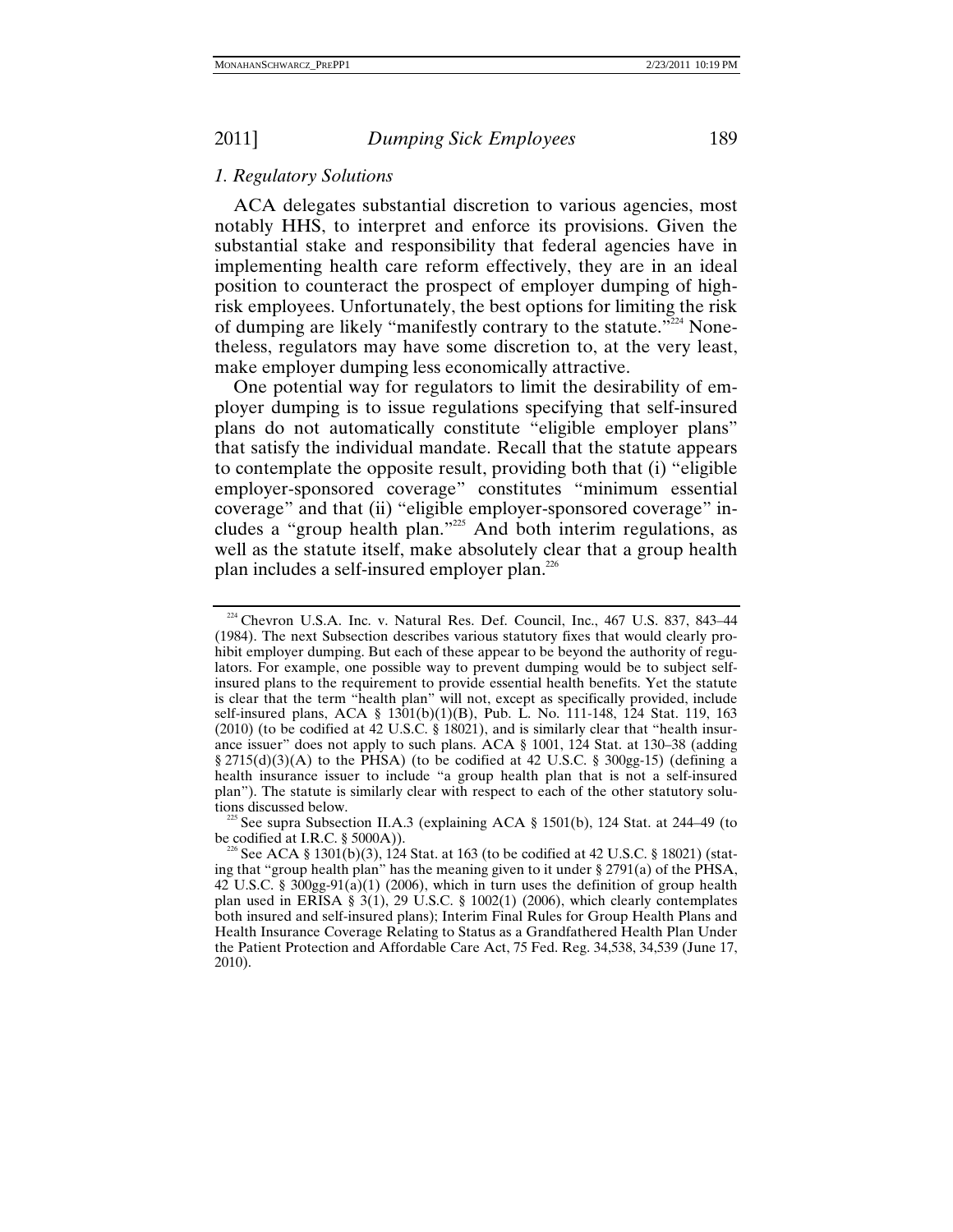However, the statute actually employs the following definition:

The term 'eligible employer-sponsored plan' means, with respect to any employee, a group health plan or group health insurance coverage offered by an employer to the employee which is  $-(A)$ a governmental plan (within the meaning of section 2791(d)(8) of the Public Health Service Act), or (B) any other plan or coverage offered in the small or large group market within a State. Such term shall include a grandfathered health plan described in paragraph  $(1)(D)$  offered in a group market.<sup>227</sup>

In contrast to the interpretation above, this provision can be construed such that requirements (A) and (B) modify the term "group health plan," as well as the term "group health insurance coverage."228 Under that construction, self-insured plans would never constitute an "eligible employer sponsored plan" and would therefore never satisfy an individual's obligation under the socalled individual mandate. This is because ACA defines the small and large group markets in a way that clearly excludes self-insured plans.<sup>229</sup>

Because this interpretation is textually plausible, a court might be willing to defer to regulatory guidance on this issue.<sup>230</sup> What is less clear is whether a court would allow HHS to use the ambiguity in the statute to present a third interpretation of the provision that is a compromise of the two extreme interpretations.<sup>231</sup> One such

<sup>&</sup>lt;sup>227</sup> ACA § 1501(b), 124 Stat. at 248–49 (to be codified at I.R.C. § 5000A(f)(2)).<br><sup>228</sup> See Shearman & Sterling LLP, Self-Insured Medical Plans After Health Reform, Client Publication (Apr. 29, 2010); Church Alliance, Comments on Interim Final Rules for Group Health Plans and Health Insurance Coverage Relating to Status as a

<sup>&</sup>lt;sup>229</sup> See ACA § 1301(b)(2), 124 Stat. at 163 (to be codified at 42 U.S.C. § 18021) (stating that a "health insurance issuer" has the meaning given to it in § 2791(b) of the PHSA). The PHSA defines a "health insurance issuer" as follows: "[A]n insurance company, insurance service, or insurance organization . . . which is licensed to engage in the business of insurance in a State and which is subject to State law which regulates insurance (within the meaning of section 514(b)(2) of the Employee Retirement Income Security Act of 1974 (29 U.S.C. § 1144(b)(2))). Such term does not include a group health plan."  $42$  U.S.C. §  $300gg-91(b)(2)$  (2006).

 $q^{220}$  Chevron U.S.A. Inc. v. Natural Res. Def. Council, Inc., 467 U.S. 837, 843–44 (1984).

<sup>&</sup>lt;sup>231</sup> The scope of what reviewing courts consider to be permissible under *Chevron* Step II (that is, whether the agency's interpretation of a statute is reasonable) is a subject of much scholarly debate. See, e.g., Michael Herz, Deference Running Riot: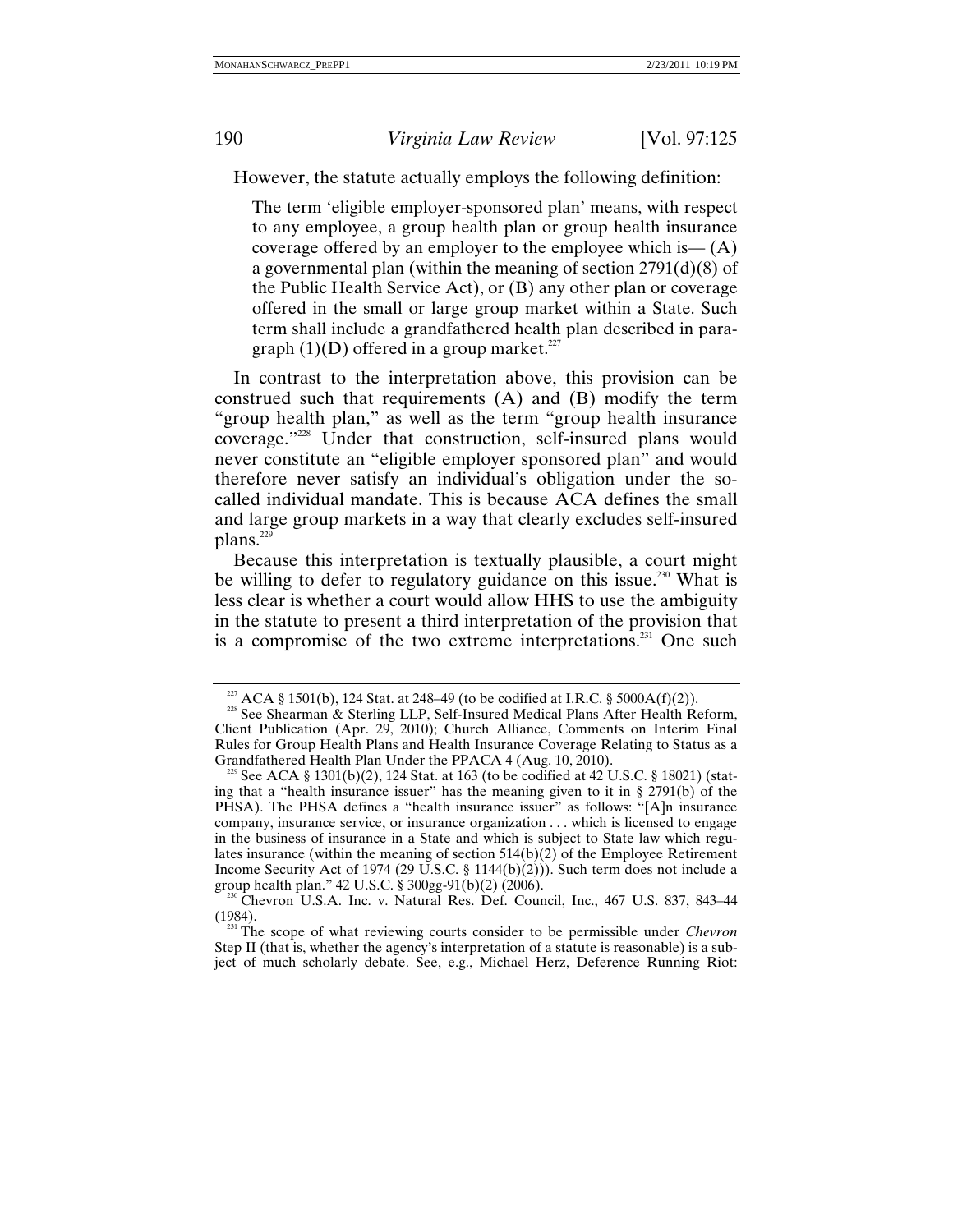compromise would be to define a group health plan (and thus a self-insured plan) as constituting an "eligible employer-sponsored health plan" only if it is not designed to produce dumping of highrisk employees. Under this reading, an employer that attempted to dump its high-risk employees would find that its low-risk employees would not be in compliance with the individual mandate. This, in turn, would largely undermine the employer's capacity to dump high-risk employees by changing the labor market impact of any such strategy.

A second conceivable regulatory strategy would require the Internal Revenue Service to amend its rulings on health reimbursement arrangements to provide that the payment of insurance premiums is not an eligible expense. There is likely sufficient ambiguity in the relevant statutory provision to allow such an interpretation.<sup>232</sup> The Service could, for example, issue a new ruling stating that arrangements whereby an employer merely reimburses an employee for individually purchased health insurance does not constitute "employer-provided coverage under an accident or health plan." The downside of this approach is that it would affect not only dumping situations, but also other situations where an employer has simply chosen not to sponsor a group plan and instead subsidizes the purchase of individual policies. However, once ACA's reforms become effective in 2014, these non-dumping uses of HRAs will be much less significant. Currently, employers that utilize HRAs are often small employers for whom the cost of sponsoring a group health plan is prohibitive. Nevertheless, they would like to make a tax advantaged contribution to their employees' health care expenses, and an HRA allows them to do so. Once ACA's reforms become effective, those small employers can sim-

Separating Interpretation and Lawmaking Under *Chevron*, 6 Admin. L.J. Am. U. 187 (1992); Thomas W. Merrill, Textualism and the Future of the *Chevron* Doctrine, 72 Wash. U. L.Q. 351 (1994); Mark Seidenfeld, A Syncopated *Chevron*: Emphasizing Reasoned Decisionmaking in Reviewing Agency Interpretations of Statutes, 73 Tex. L. Rev. 83 (1994).<br><sup>232</sup> The Internal Revenue Code provides an exclusion from gross income for "em-

ployer-provided coverage under an accident or health plan." I.R.C. § 106(a) (2006). The statute does not, however, define the relevant term. Id. Regulations simply specify that the reimbursement can be made through "insurance or otherwise" and that the employer can fund the arrangement either by paying premiums or by contributing to a separate trust or fund. Treas. Reg. 1.106-1 (2010).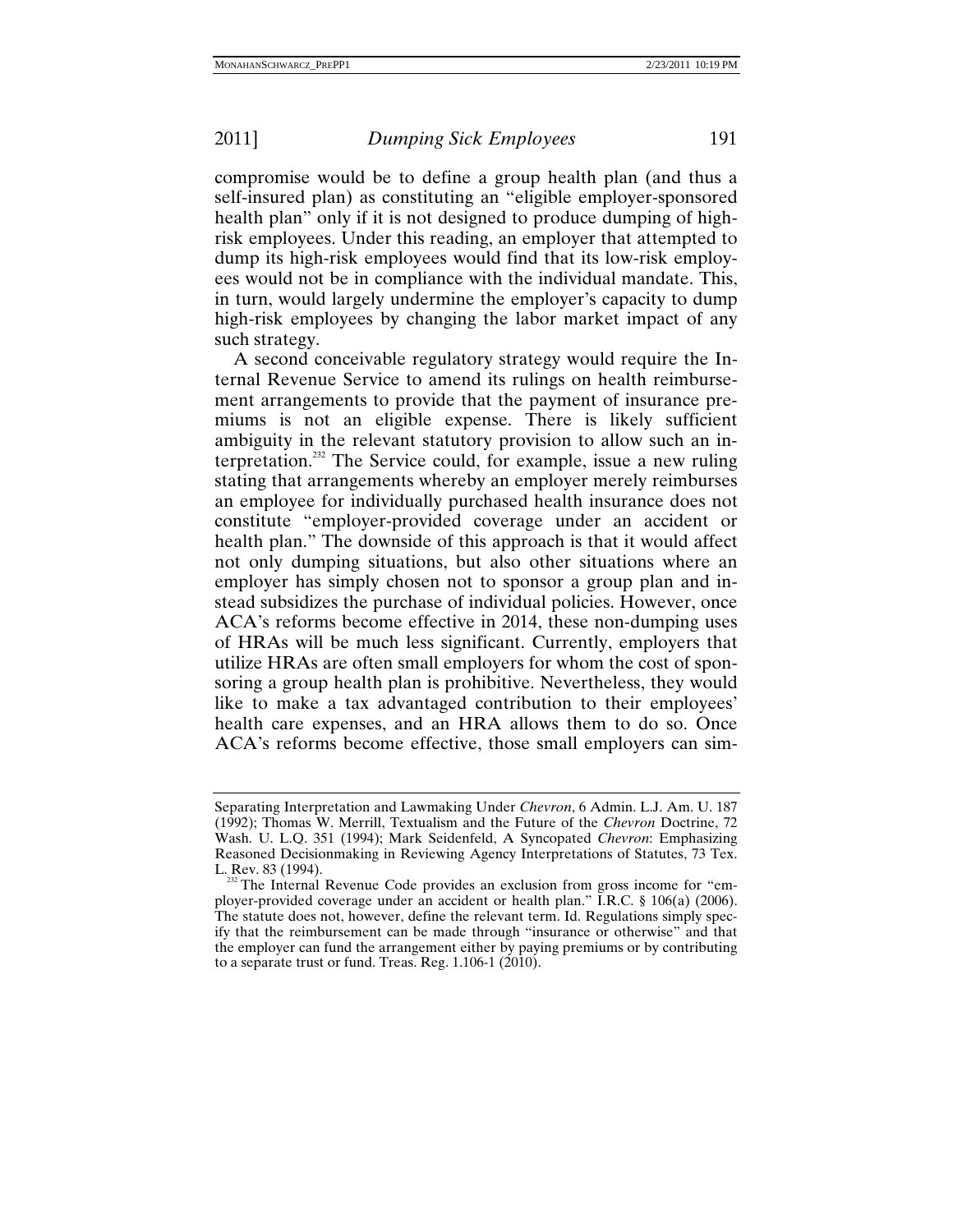ply elect to make exchange-based coverage available to their employees, and ACA contains provisions that allow payments for such coverage to be made on a pre-tax basis. Therefore, amending IRS guidance to prohibit the use of an HRA to reimburse individual insurance purchases may be a viable policy solution. If successful, it would eliminate the ability of employers to offer contributions toward individual insurance coverage on a tax-advantaged basis and therefore increase the costs associated with a dumping strategy. $^{233}$ 

Yet a third potential regulatory strategy would be for the EEOC to issue new guidance surrounding disability-based distinctions in health plans that are designed to accomplish employer dumping. Recall that disability-based distinctions run afoul of the ADA only if they are a "subterfuge" to intentionally violate the ADA, which is in turn defined to mean that it is not justified by the costs associated with the disability.<sup>234</sup> The EEOC could further define a "subterfuge" to encompass schemes that attempt to dump those with specified disabilities onto individual insurance markets. Of course, doing this could have broad implications for all employer-based health plans, even those that are not actively pursuing dumping strategies.<sup>235</sup> Moreover, this regulatory solution would merely limit one element of a motivated employer's dumping strategy: it would not solve the underlying problem.

A fourth, and relatively modest, regulatory response, alluded to earlier,<sup>236</sup> is to ensure that the premiums paid by third party administrators to reinsurance programs reflect any employer dumping. Recall that one of the temporary reinsurance programs established by ACA allows HHS to determine how much third party administrators must pay, on behalf of group health plans, for reinsurance of individuals in the individual market.<sup>237</sup> HHS is free to set these premiums substantially higher for employers that engage in dumping, as measured by the number of employees who acquire cover-

<sup>&</sup>lt;sup>233</sup> See supra Subsection II.B.1.<br><sup>234</sup> See supra Subsection I.C.3.a.<br><sup>235</sup> Discussion of whether an employer's ability to make disability-based distinctions within its health plan should be further restricted is beyond the scope of this article, but Bagenstos, supra note  $86$ , at  $27-32$ , discusses some of the issues involved.

 $\frac{^{236}}{^{237}}$  See supra Subsection I.C.3.d.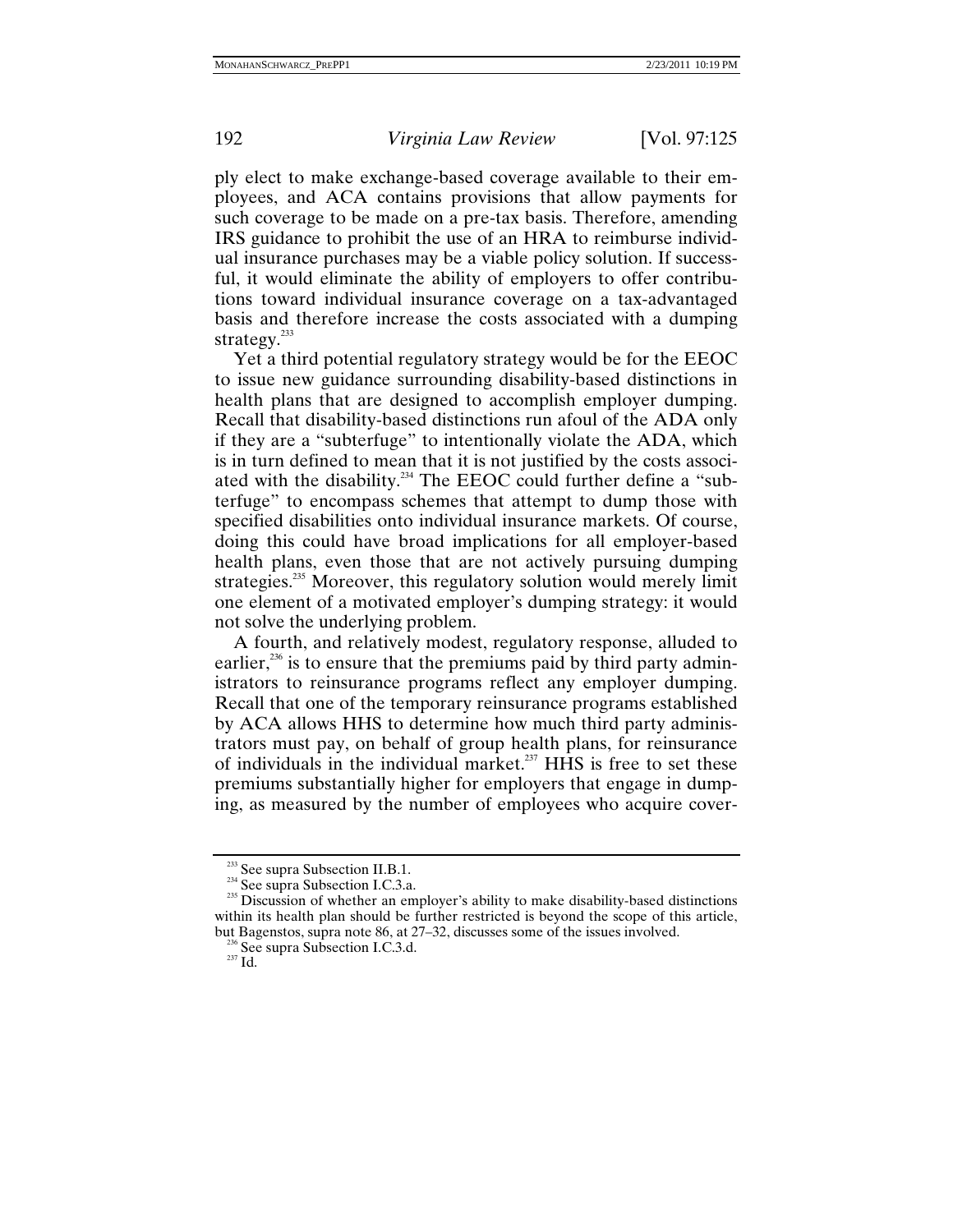age on an exchange. Unfortunately, this is obviously a limited solution, both because the underlying reinsurance program ends after three years and because it is unlikely that an increase in such premiums would offset the potential benefits of employer dumping.

One final regulatory action would be to proactively monitor insurance exchanges for employer dumping. In particular, insurance exchanges should ask whether enrollees have the option of employer-sponsored coverage, even if they are not seeking subsidies. Gathering data on this question would hardly be difficult, both because usage of exchanges will presumably require individuals to sign up and answer questions and because exchanges will need to verify that individuals who do receive subsidies do not have the option of affordable employer-sponsored coverage that provides minimum value.<sup>238</sup> The exchanges could then study the risk profiles of those who were eligible for employer-provided coverage but nevertheless chose exchange-provided coverage. While this information gathering would not, by itself, solve the problem of employer dumping, it would provide the data necessary to support legislative action if the effect of employer dumping of high-risk employees is significant.

### *2. Statutory Solutions*

There are various potential statutory solutions to the problem of employer dumping. The advantages and disadvantages of each are discussed briefly below.

# *a. Prohibit Employees with Access to Affordable Coverage from Enrolling in an Exchange or Other Individual Coverage*

Perhaps the simplest solution to the problem of employer dumping is to make employees with access to affordable employerprovided coverage ineligible for coverage on an exchange. Indeed, such a provision was apparently included in earlier versions of ACA.<sup>239</sup> Moreover, this is the operative rule in Massachusetts's ver-

<sup>&</sup>lt;sup>238</sup> See supra note 125 and accompanying text.<br><sup>239</sup> See supra note 109.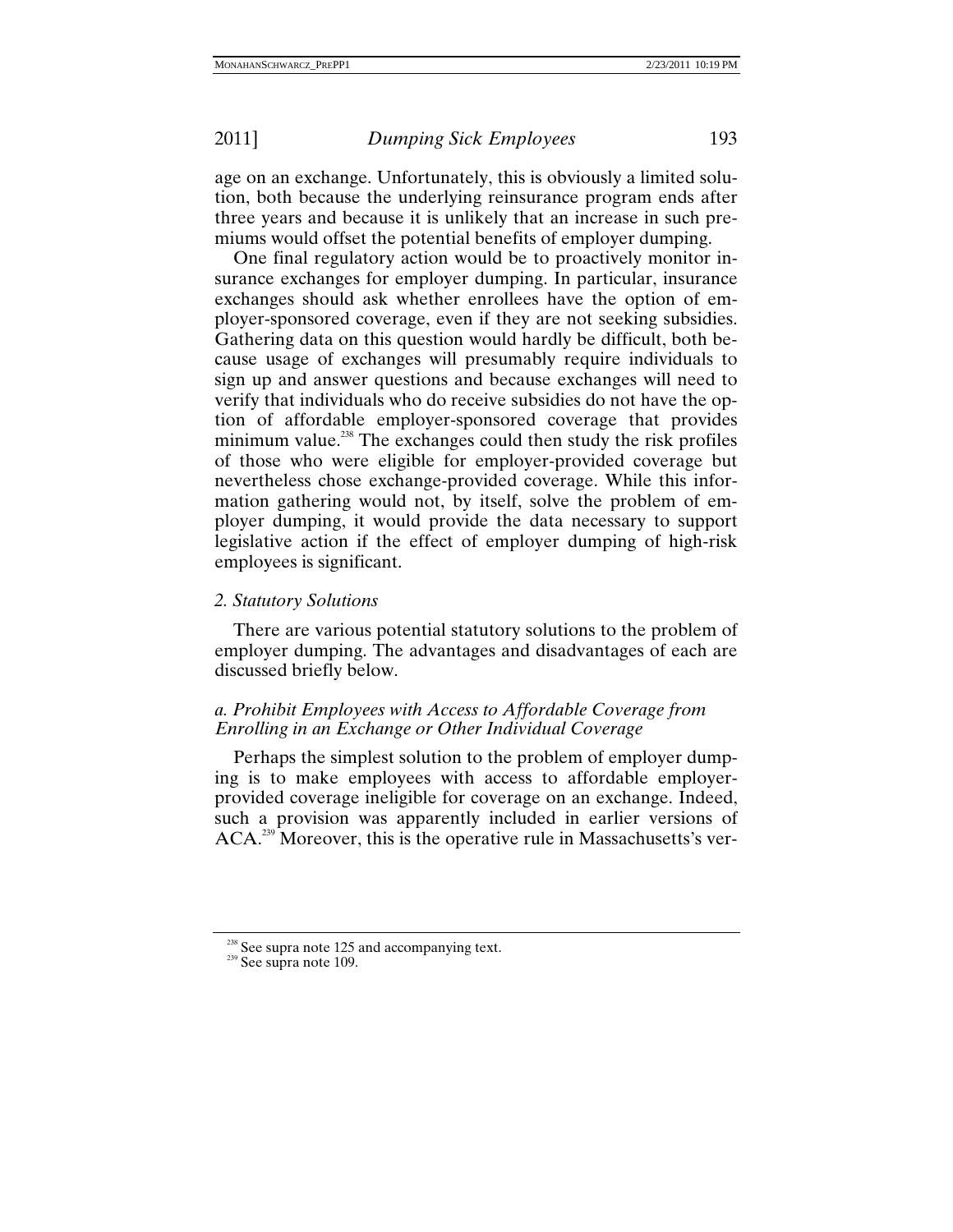sion of health care reform.<sup>240</sup> Making coverage through the exchanges unavailable to employees with the option of affordable employer coverage would largely eliminate the incentive that employers would have to dump high-risk employees, as they would not have many viable alternatives to employer coverage. As a result, labor market forces would likely dissuade employers from adopting this strategy, just as they have in the past.

The one limitation of this option is that ACA does preserve the possibility of an individual insurance market outside state-run exchanges. It is therefore possible that employers might still seek to dump high-risk employees onto non-exchange individual markets, which are subject to nearly all of ACA's prohibitions on direct and indirect risk classification. To address this problem, ACA could be amended to provide that individuals with access to affordable employer-provided coverage cannot purchase individual coverage at all, whether within or outside an exchange. Of course, these solutions interfere with an individual's choice of health insurance. Setting aside the potential problem of employer dumping, there may be very good reasons why an individual might prefer individual coverage to that offered by her employer, and we should be reluctant to interfere with that choice.

## *b. Impose Limited Preexisting Condition Limitations*

Another potential solution to the employer-dumping problem is to amend ACA to reintroduce the ability of insurers to impose preexisting condition limitations for individuals with access to employer-provided coverage. This option would permit insurance companies in individual markets to deny coverage for preexisting conditions where the individual had access to affordable employerprovided coverage, but would continue to prohibit all other types of preexisting condition exclusions. For example, if an employee with a chronic condition such as diabetes was offered affordable employer coverage and nevertheless sought coverage in the individual market, insurers in the individual market would be permitted to exclude coverage for the treatment of diabetes. This solution

<sup>&</sup>lt;sup>240</sup> See An Act Providing Access to Affordable, Quality, Accountable Health Care, 2006 Mass. Acts 77 § 45 (codified as amended in scattered sections of the Massachusetts General Laws).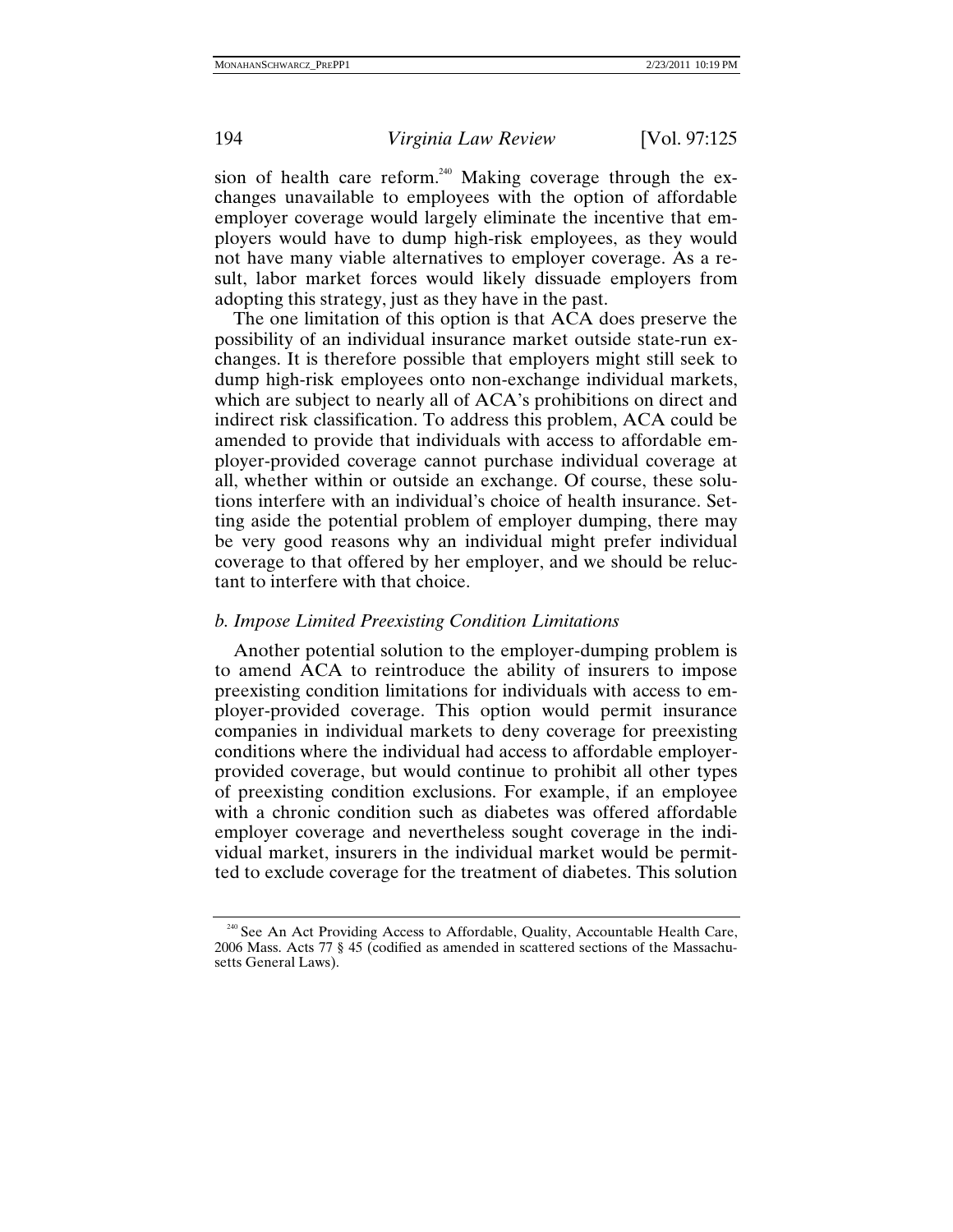once again takes away the viable coverage alternative for high-risk employees and should eliminate the primary motivation for employer dumping. It has the added advantage of continuing to preserve individual choice in most circumstances. However, the primary risk of this approach is that it would complicate the absolute ban on preexisting condition exclusions in ACA and potentially allow insurers to impose these restrictions even where there was no credible evidence of employer dumping. It could also leave an individual without effective coverage for an existing medical condition—if an employer's plan excluded coverage for diabetes, employees with diabetes would not be able to elect insurance on an exchange that covered their condition.

# *c. Enact an Anti-Dumping Provision Applicable to Employers Dumping into the Individual Market*

As described above, ACA already contains broad anti-dumping standards applicable to employers who dump high-risk individuals into certain high-risk pools.<sup>241</sup> These rules could be extended to apply to employer dumping into the individual market. The difficulty in this approach would lie in crafting a rule that was both clear and certain. ACA's current anti-dumping rules for high-risk pools prohibit the use of monetary or other financial incentives for disenrolling in employer coverage, $242$  but delegate to the HHS Secretary the responsibility for developing and enforcing this provision.<sup>243</sup> Depending on its content, a similar rule might be unattractive in the broader context of potential dumping into the individual market. For instance, there may be legitimate reasons for employers to offer free choice vouchers to all their employees. Moreover, any rule that was contingent on the risk profiles of those individuals who enrolled in individual plans instead of the employer plan might unfairly penalize employers who lacked a motive to dump.

<sup>&</sup>lt;sup>241</sup> See supra Subsection I.C.3.e.<br><sup>242</sup> Supra note 103 and accompanying text<br><sup>243</sup> See ACA § 1101(e)(1), Pub. L. No. 111-148, 124 Stat. 119, 142 (2010) (to be codified at 42 U.S.C. § 18001).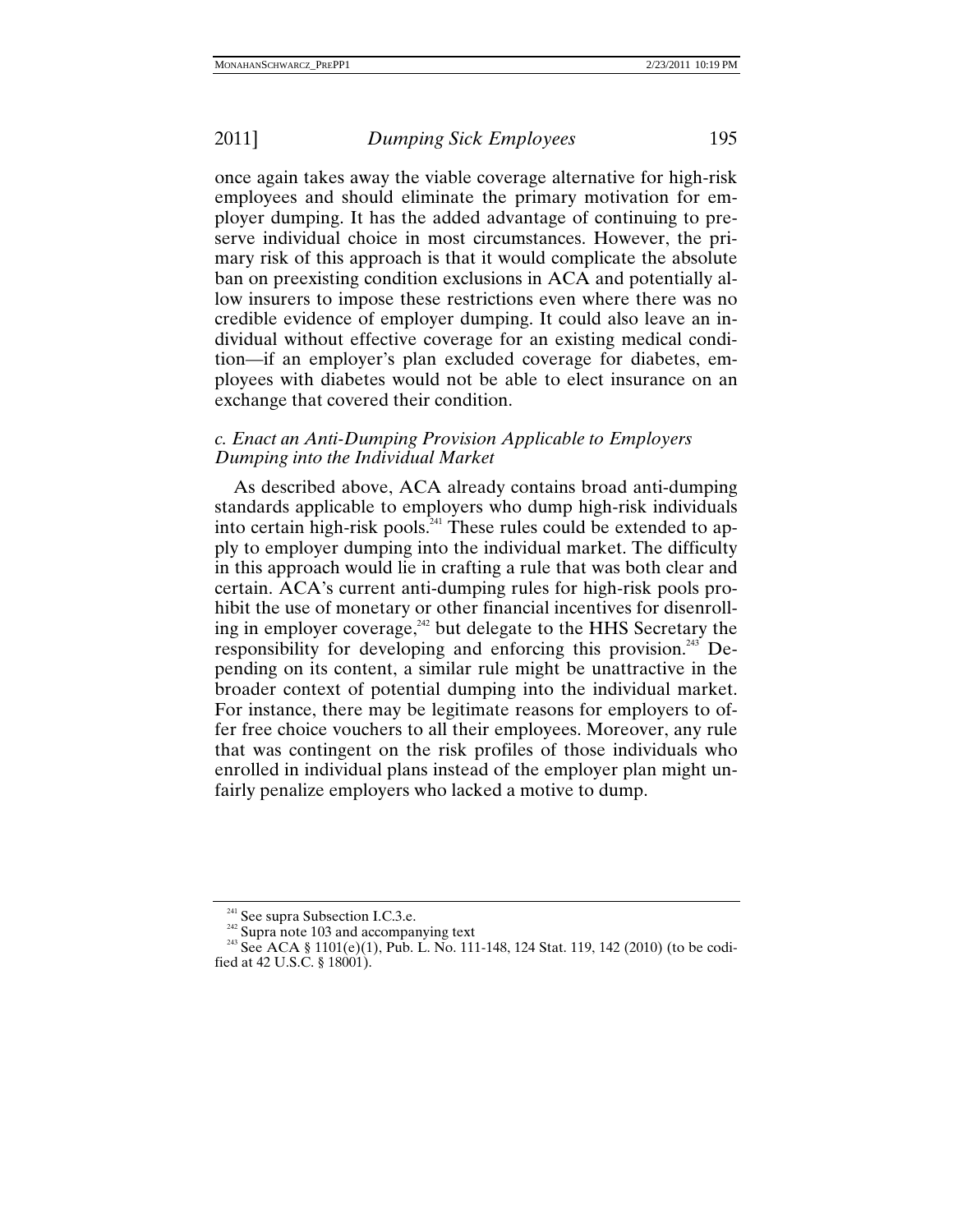196 *Virginia Law Review* [Vol. 97:125

### *d. Enact Broader Employer Penalties*

The employer penalty provisions in ACA are relatively weak. Most important for present purposes, they only result in a monetary penalty where an employee receives a premium tax credit through an exchange. It is for this reason that an employer can dump its high-risk employees on to an exchange without risking the prospect of paying increased taxes as a result. Enacting broader employer penalties could help to discourage employer dumping. For example, making the penalty apply to *any* employee who receives coverage through an exchange, regardless of whether he or she receives subsidies, would significantly change an employer's calculus regarding dumping high-risk employees. Under such a system, an employer would have a direct incentive to ensure that all employees elected coverage under the employer plan. But the penalty would also have to be sufficiently high per employee to outweigh any financial benefit that may continue to accrue to an employer as a result of dumping a high-risk individual. For example, if individuals with diabetes cost the plan on average \$15,000 per year in medical costs, paying a \$5000 penalty plus a \$2000 "supplemental" payment to the individual to subsidize exchange-based coverage may remain attractive. The advantage of amending the employer penalty is that it still preserves individual choice, while changing an employer's incentive to dump. The difficulty of this approach would lie in determining the optimal employer penalty amount and the precise circumstances in which it should apply.

## *e. Require All Employer Plans to Offer Essential Health Benefits*

The potential for employer dumping depends in large part on the ability of self-insured plans to cover a limited range of benefits and to vary cost-sharing requirements for different types of benefits. Taking away these freedoms for self-insured plans by forcing them to cover essential health benefits in the same manner as insured plans would thus reduce the prospect of employer dumping.244 After all, a self-insured plan that must cover essential health benefits on the same terms as all other insured plans no longer has

<sup>&</sup>lt;sup>244</sup> Doing so would have additional benefits as well. For a detailed discussion of the arguments in favor of removing the disparate treatment of self-insured plans, see Monahan, supra note 66.